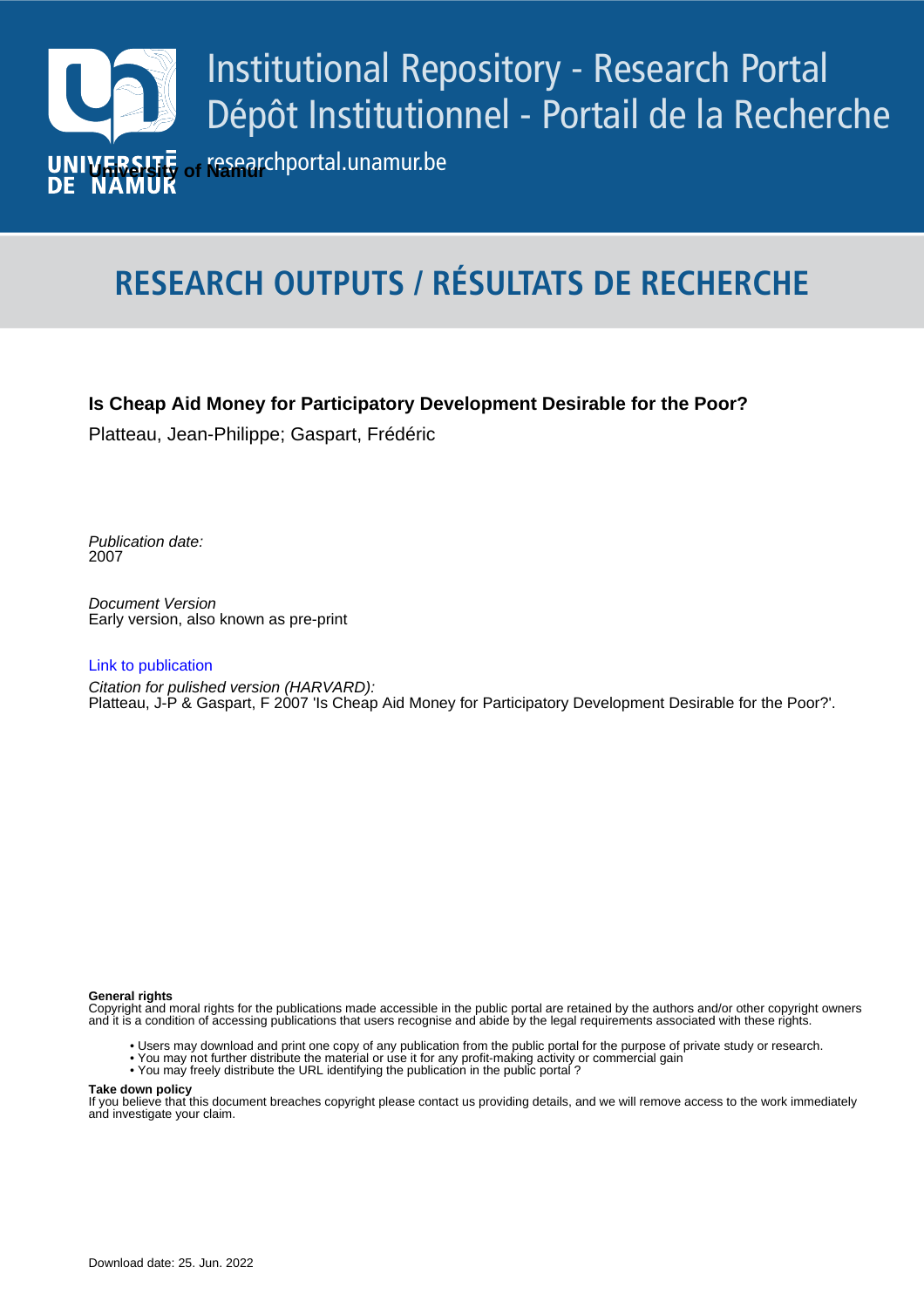# **Is Cheap Aid Money for Participatory Development Desirable for the Poor?**

# **Frédéric Gaspart and Jean-Philippe Platteau1**

Centre for Research on the Economics of Development (CRED) Faculty of Economics Rempart de la Vierge, 8 B-5000 Namur Belgium Email address of the contact person: jean-philippe.platteau $@$ fundp.ac.be (Fax: 32-81-724840)

*Abstract: Nowadays, much hope is placed on the prospects of rapid poverty reduction through massive increases of aid resources accompanied by more decentralised or participatory approaches to development. There is a sort of implicit belief that the extent of poverty alleviation can be roughly commensurate to the absolute amount of aid money available. When local-level elite capture is taken seriously, however, things do not appear so simple. With the help of a three-agent game-theoretical model, and assuming that aid agencies act as local monopolists using conditional transfers to discipline local leaders or intermediaries, we show that a lower cost of access to aid money has the effect of diminishing the share accruing to the poor. Moreover, it does not necessarily lead to poverty alleviation understood as reduction of absolute poverty rather than relative deprivation.* 

Keywords: participatory or decentralised development, conditional transfers, elite capture, aid effectiveness, poverty alleviation

September 2007

<sup>\*</sup> Jean-Philippe Platteau is Professor of economics and Director of the Centre for Research on the Economics of Development (CRED) at the University of Namur, Belgium. Frederic Gaspart is Associate Professor of economics at the Faculty of Agricultural Sciences at the University of Louvain-La-Neuve, Belgium. Our gratitude goes to all those who made useful remarks and suggestions in the course of seminar presentations of this paper, in particular, to Tim Besley, François Bourguignon, Indraneel Dasgupta, Richard Cornes, Simon Gaechter, Marcel Fafchamps, Maitreesh Ghatak, Jan Gunning, Michael Kevane, Dillip Mookherjee, Robert Townsend, Jacques Drèze, Jean-Paul Azam, and Dirk Van de Gaer.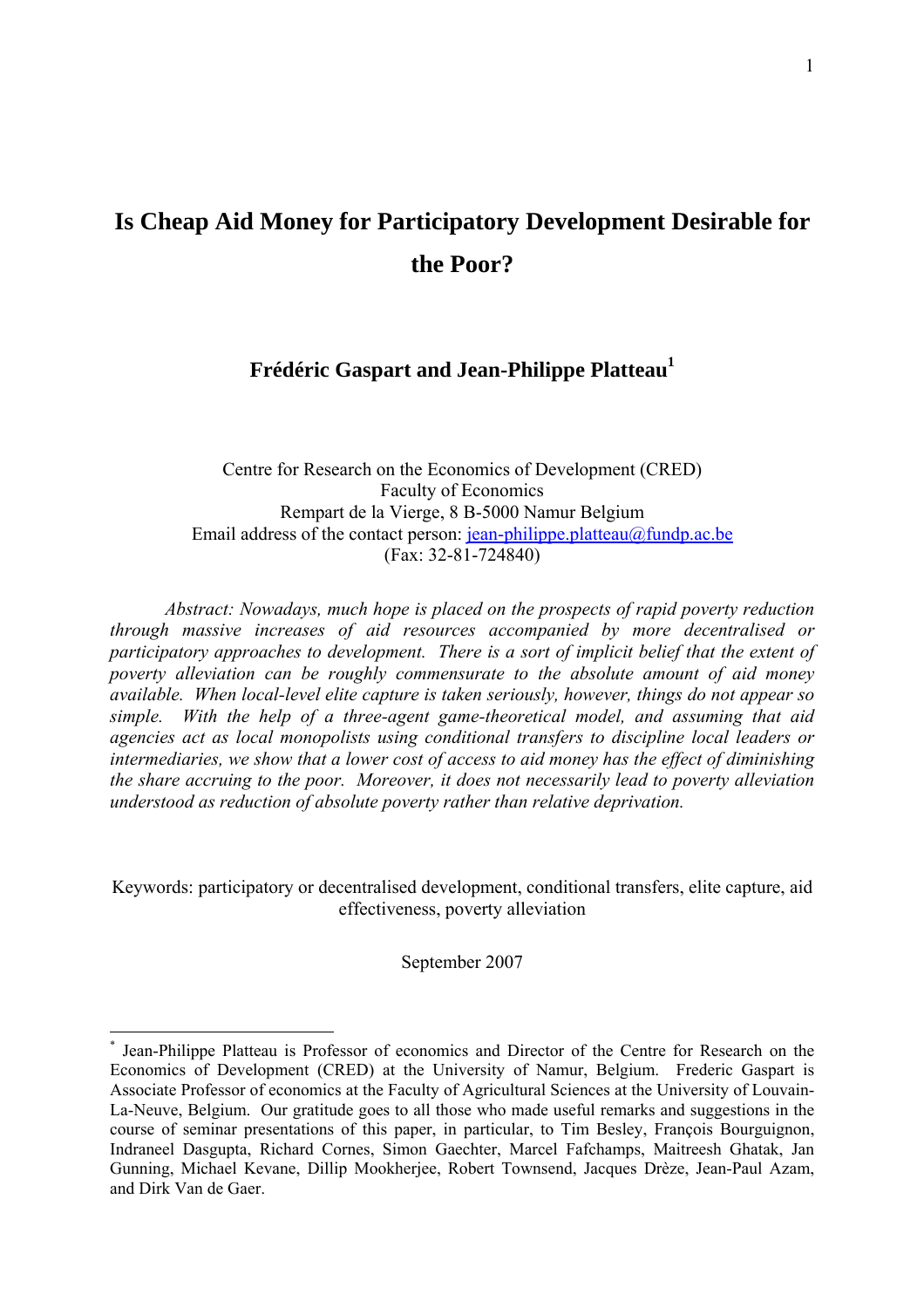# **1. Introduction**

Rich countries concerned about the development of the poorer part of the world are today confronted with a serious dilemma. On the one hand, they are eager to step up their efforts to reduce income poverty and human deprivation, as reflected in present efforts aimed at relieving poverty on a vast scale, particularly those conducted under the UN program of the Millenium Development Goals (MDG), the Marshall Plan for Africa recommended by the UK's Commission for Africa, and various earmarked trust funds. On the other hand, there has been growing concern about weak aid effectiveness and low absorption capacity of poor countries (Boone, 1996; Alesina and Dollar, 2000; Burnside and Dollar, 2000; Isham and Kaufmann, 2000; Easterly, 2001; Easterly *et al.*, 2003; Collier and Dollar, 2004). Donors often adopt a lax behaviour because of a 'budget-pressure problem' arising from the high cost of not disbursing the money allocated: in these conditions, money tends to be disbursed irrespective of whether the conditions attached to an aid program have been fulfilled or not (Svensson, 2000, 2003; Kanbur, 2006). When conditionality is taken seriously, low rates of aid disbursement are the expected consequence of the donor's rigorous attitude.<sup>2</sup>

An attempt by the donor community, bilateral and multilateral aid organizations alike, to resolve the above contradiction has consisted of including participatory elements in the design of their large-scale development assistance programs, or to channel substantial amounts of aid money through Non-Governmental Organizations (Stiles, 2002; Brett, 2003). Thus, the move to put participation and empowerment of the poor squarely on the agenda is especially noticeable in the case of the World Bank which has made it one of the cornerstones of its Comprehensive Development Framework. This shift of approach has been duly reflected in the World Development Report 2000/2001 entitled "Attacking Poverty", and in the massive increase in the amount lent by the Bank for Community-Driven Development (henceforth labeled CDD) from \$325 million in 1996 to a conservatively estimated figure of \$2 billion in 2003 (Mansuri and Rao, 2004). Revealingly, the share of the World Bankfinanced projects that go through NGOs has risen dramatically from only 6 percent between 1973 and 1988 to over 50 percent in 1994 (Hudock, 1999), and the same can also be said of

<sup>&</sup>lt;sup>2</sup> Over the 1990s, ODA commitments of the European Union exceeded gross disbursements by more than US\$1.6 billion each year, peaking at US\$2.2 billion in 1994 (Heller and Gupta, 2002: 137). In particular, in 1996-97, £4.5m of the budget of DFID (Department For International Development, UK) for Africa was unallocated. In 2000-01, that rose to £18m (*The Economist*, November 2<sup>nd</sup>-8<sup>th</sup> 2002, p. 39)!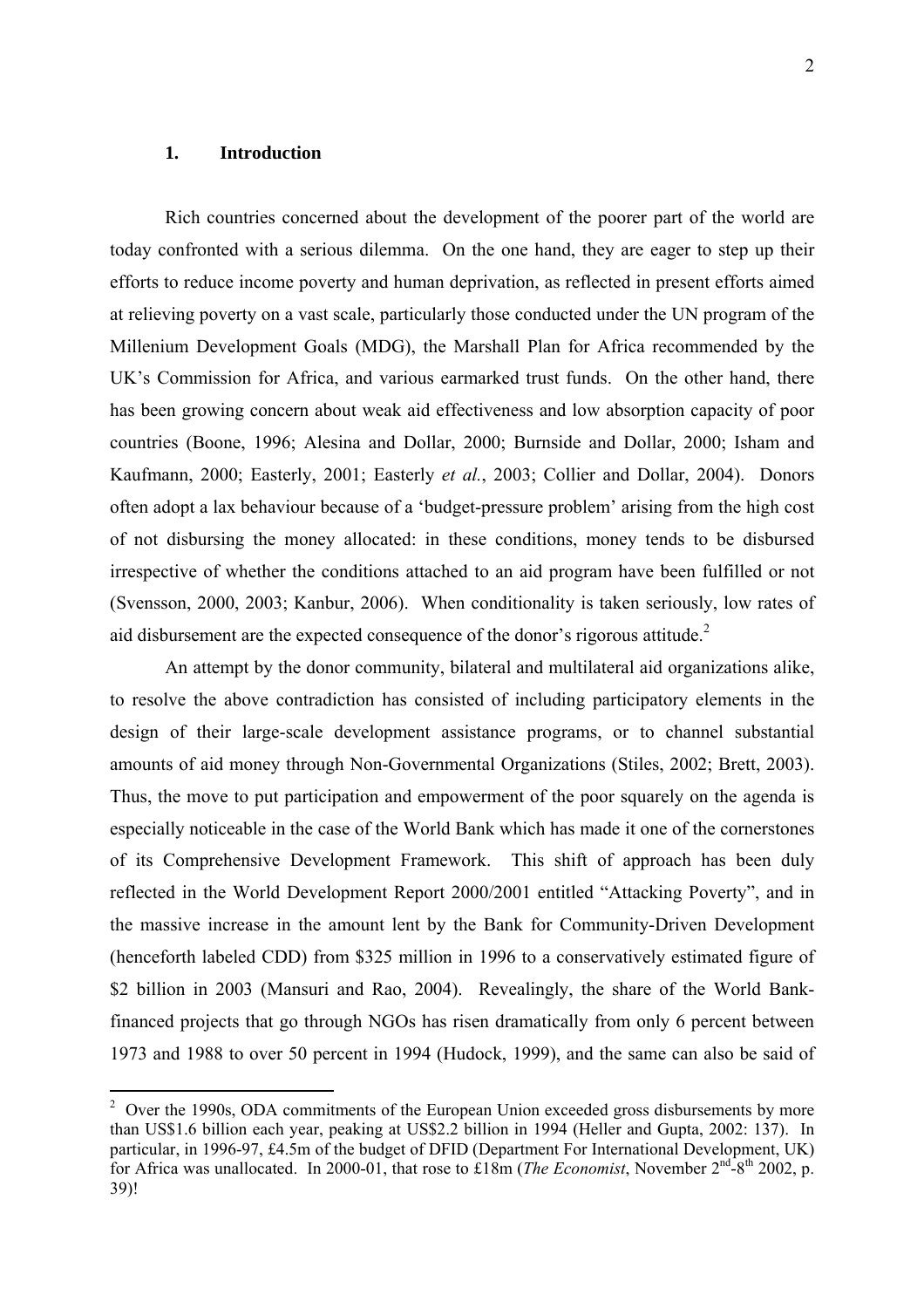many official development assistance agencies. The country-led model, which puts aid recipients in control of their development strategy and related development spending, is another component of the move toward a new aid paradigm aimed at overcoming the socalled 'ownership problem'.

The above shift appears all the more desirable as poverty is increasingly recognized as having many dimensions that go beyond inadequate income or human deprivation to include vulnerability and, more relevant to our concern, a lack of voice, power, and representation (World Bank, 2001: 1-12). The hope is entertained by the international donor community that, if the new approach is followed, (1°) larger aid flows will effectively reach the poor, and (2°) not only income poverty but also human deprivation in many dimensions will be reduced. Implicit in this hope is the widely held belief that poverty reduction can be commensurate with financial development assistance efforts: an increase in aid flows will result in a proportional improvement of the lot of the poor as measured, say, by the headcount or the poverty gap indices.

Upon careful thinking, however, such a proportional relationship cannot be taken for granted. The micro-analytics of participatory development need to be explored before conclusions can be reached about the likely size of the effect of larger aid flows on poverty reduction. This is precisely the central issue that the present paper is set to address. One central idea on which our attempt is based is that the problem of weak aid effectiveness may also undermine programs of participatory or decentralized development. In particular, problems of corruption and opportunistic behavior do not disappear because aid is channeled through local levels.

There is actually no reason to think that patronage is less present at those levels than at the top of the government's hierarchy. As a matter of fact, local leaders are typically enmeshed in patronage webs that go up the whole ladder linking the periphery to the center. Contrary to an idealized view accrediting everything that is local with 'naturally democratic' qualities, communities or municipalities may actually be more vulnerable to capture by local elites, because local power groups can easily collude beyond the control of higher-level institutions and the attention of the media (Ribot, 2000: 33; Bardhan, 2002: 192-94; Watson, 2003: 299; Leonard and Leonard, 2004: 62; Johnson *et al.,* 2005; Hickey and Mohan, 2005:  $237$ ).<sup>3</sup> Available empirical evidence about the performances of community-based projects,

 $3$  A striking illustration of this risk is the petition recently forwarded to the central government of China by seventeen autonomous provinces and municipalities. In this petition, the signatories explicitly ask the government, through more vigilant censorship, to curb the power of national media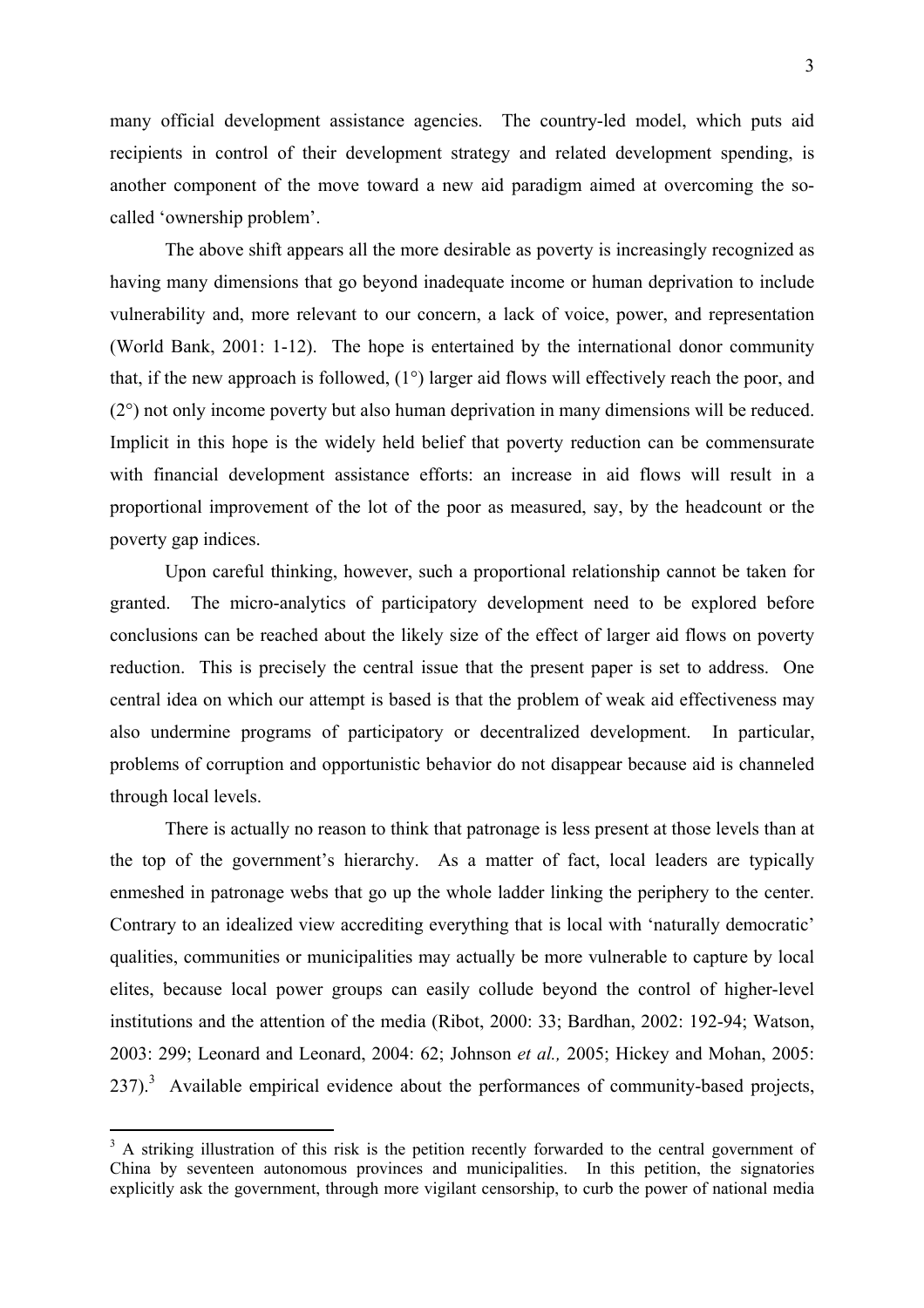mainly by NGOs, is reckoned to be unimpressive (Brett, 2004; Carroll 1992; Edwards and Hulme, 1996; White and Eicher 1999; Conning and Kevane, 2002; Bardhan, 2002; Mansuri and Rao, 2004; Platteau, 2004), which confirms our doubts about the intrinsic superiority of the participatory approach compared to more conventional approaches.

For the 'elite capture' problem to be under control so that the participatory approach does not end up reinforcing the very structures of unequal privilege it seeks to upset, local leaders or intermediaries must be somehow disciplined. One obvious way for a donor agency to do so is to adopt a multi-year budgeting framework and set up monitoring and fraud detection mechanisms. Aid transfers can then be disbursed sequentially conditional upon satisfactory past performances (no serious fraud is detected). At equilibrium, however, some positive portion of the aid fund is embezzled by local leaders assumed to be opportunistic. As long as this portion is not deemed too large by the aid agency, it can be viewed as the price to be paid to reach the poor. In fact, the mechanism of sequential conditional transfers can be interpreted as the outright financing of a community development program followed by the payment of a conditional bonus to the local leader rather than as the disbursement of aid money in successive, conditional tranches.

If such a mechanism is assumed to be in operation, the interesting question arises as to how effectiveness in alleviating poverty is affected by increased availability of aid money reflected in a lower cost of access for donor agencies. Indeed, if the extent of elite capture is liable to rise as a result of a fall in this cost, a larger supply of aid funds does no more appear as an unmixed blessing, and these agencies are faced with delicate trade-offs. Assuming that aid agencies are local monopolists (so as to ensure proper effectiveness for the leaderdisciplining mechanism), we actually show that they may be faced with delicate trade-offs. In particular, the release of more aid funds *may* result in lower performances in reaching the poor in communities already covered by a development programme before aid was increased. In other words, more aid may benefit the poor by enabling new communities to benefit from decentralised development, yet it may also harm them by aggravating the problem of elite capture in communities which were already benefiting from it.

Our analysis, it must be noted, is focused on projects supported by foreign donor agencies rather than on fiscal decentralization programs whereby municipalities or local governments receive regular tax transfers from a central state. This is a legitimate research

 $\overline{a}$ 

which are increasingly conducting inquiries into local affairs, and show "little sense of responsibility" by criticizing the behaviour of local authorities (*Yazhou Shibao Zaixian,* Hong-Kong, as transcripted in *Courrier International,* N° 778, September 29-October 5, 2005, p. 26).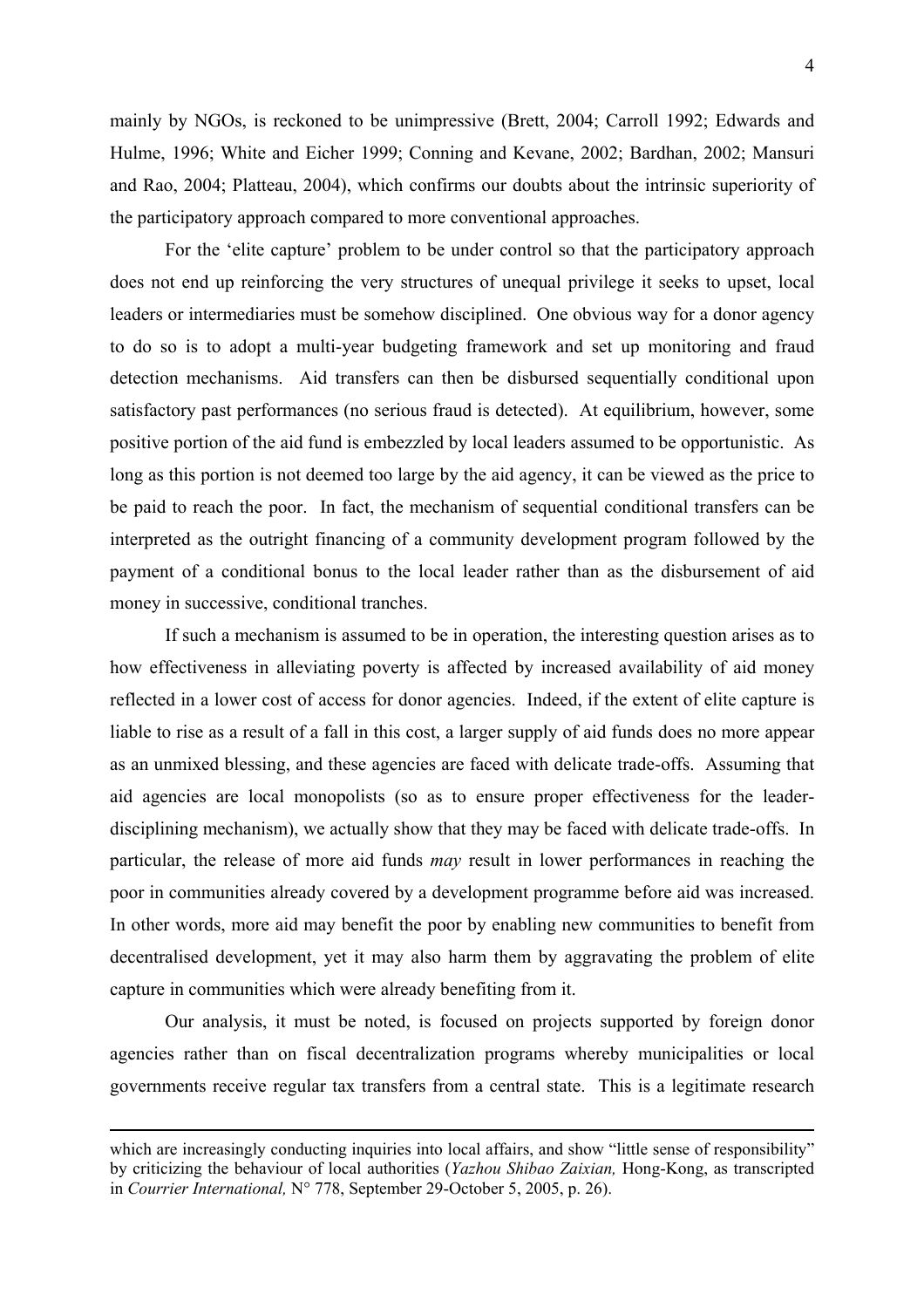strategy since, in theory at least, elite capture is easier to control under conditions of fiscal federalism. Indeed, in so far as they are guided by the objective of self-sustainability, donors want their financial contributions to be of limited duration: aid flows are aimed at making rural communities eventually self-supporting. Reputation effects are thwarted in such a framework characterized by finitely repeated interactions between donor agencies and target communities, unlike what obtains under fiscal decentralization programs where the number of rounds played is theoretically endless.<sup>4</sup>

The outline of the paper is as follows. In Section 2, the conditions under which elite capture tends to occur are highlighted. Section 3 discusses the possibility of a Leader-Disciplining Mechanism (LDM) using sequential and conditional disbursement of aid funds in the context of decentralized bilateral relationships of limited duration. In Section 4, building on the insights presented in the previous two sections, a three-agent game-theoretical model is constructed to depict how such a mechanism operates when aid agencies behave as local monopolies. It incorporates a principal-agent relationship between an external donor agency and a local leader acting as the community representative, on the one hand, and a bargaining game between the latter and the targeted beneficiaries or the grassroots, on the other hand. Comparative statics results are derived, first using a general model and then a slightly less general version in which the fraud detection function is made more explicit. Finally, Section 5 summarizes the main findings of the paper.

# **2. Elite capture at local level**

1

When the time required is not spent to ensure that the poor acquire real bargaining strength and organizational skills, 'ownership' of the projects by the beneficiary groups is most likely to remain an elusive objective. Evidence of this failure has been observed, for example, in the case of the World Bank's Social Funds (Narayan and Ebbe, 1997; Tendler, 2000:  $16-17$ <sup>5</sup>. A perverse mechanism is therefore set into motion when donor agencies skip the empowerment phase by asking intended beneficiaries to form groups or partner

<sup>&</sup>lt;sup>4</sup> As we know from the Folk Theorem, however, this does not mean that such programs are invulnerable to the risk of elite capture.

<sup>5</sup> A recent evaluation report thus concludes that "building capacity and social capital at the community level are time- and human resource-intensive processes, making disbursements potentially slower and less predictable". Social funds, therefore, "may lose the strengths on which their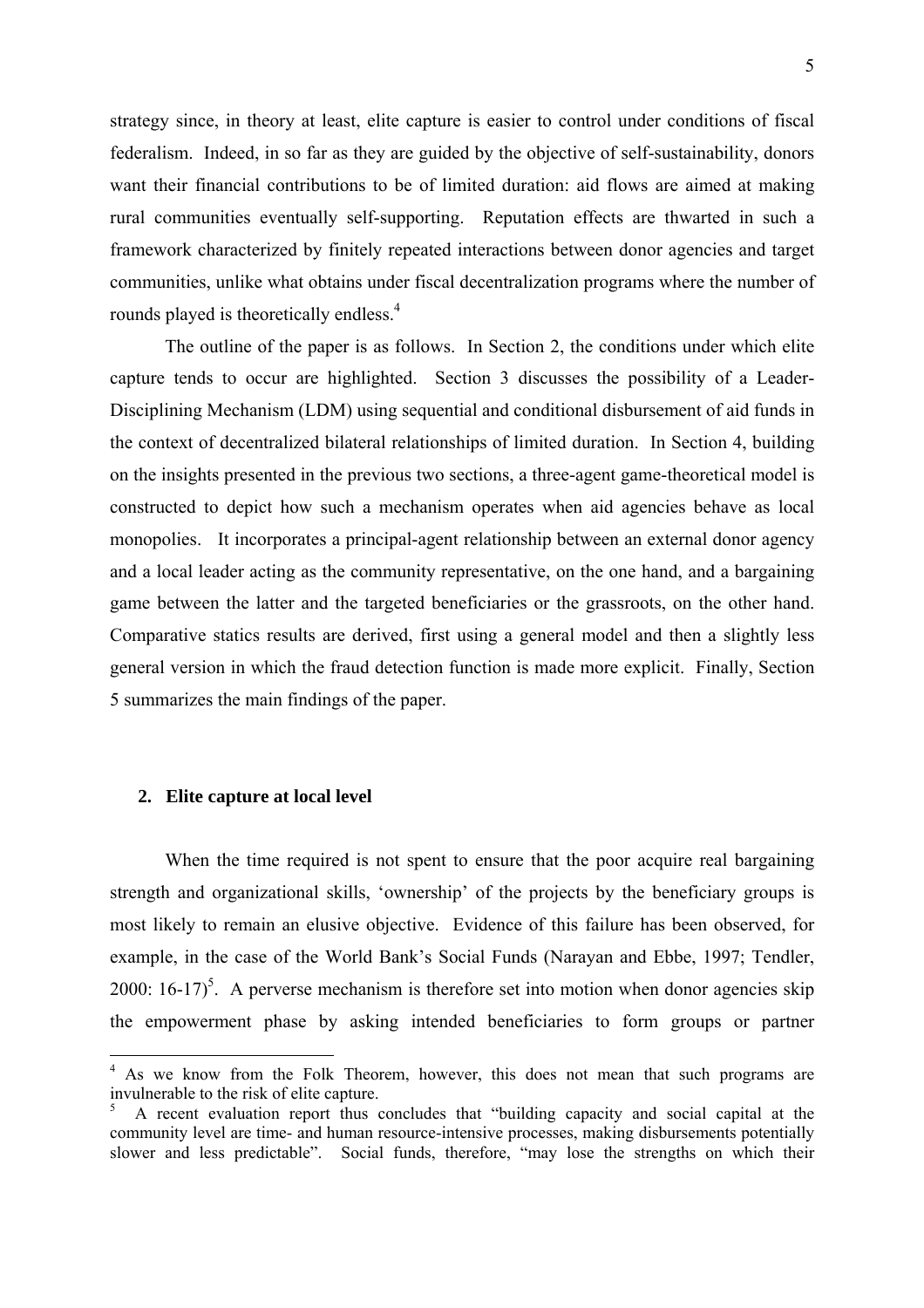associations, and to 'elect' leaders to lead them.<sup>6</sup> In effect, such a method establishes a power relationship that is open to abuse, since the donor agency has little or no communication with the community except through these leaders who are usually its most prominent members. As pointed out by Esman and Uphoff (1984), "the shortcut of trying to mobilize rural people from outside through leaders, rather than taking the time to gain direct understanding and support from members, is likely to be unproductive or even counterproductive, entrenching a privileged minority and discrediting the idea of group action for self-improvement" (p. 249).<sup>7</sup>

Confirming the prediction of Esman and Uphoff, several studies have concluded that the formation and training of village groups in community-based projects have the effect of encouraging the entry of wealthier and more educated people into leadership positions because of the attractiveness of outside funding (Gugerty and Kremer 1999, 2000; Rao and Ibanez 2005; Brett, 2003).<sup>8</sup> Being adept at representing their own interests as community concerns expressed in the light of project deliverables, local leaders often succeed in deluding the donors into thinking that their motivations are guided by the collective good, and in overriding community preferences (Mosse 2001; Harrison 2002; Ribot 1996, 2002; Eversole 2003). Their demands are replete with the sort of pleas and vocabulary that strongly appeal to the donors (including exaggerated statements about their poverty) and, in order to create the appearance of participation, they may go as far as spending resources to build community centres, hold rallies, and initiate showcase labor-intensive activities (Conning and Kevane 2002: 383; Kumar and Corbridge, 2002: 80; Platteau, 2007).

reputation has been built" when their focus is gradually shifted from emergency response mechanisms to longer-term welfare and institutional development objectives (World Bank, 2002 : 48).

<sup>&</sup>lt;sup>6</sup> For Khwaja (2005), the two key components in empowerment are information and influence. Regarding the former, empowerment of the poor implies that "they are both able to provide information about their own preferences and gain information from outside that may in turn enhance their capacity to make optimal choices". In fact, "participation can be partly thought of as a means of providing and gaining information" (p. 273). As for the latter, influence or bargaining power can be conceived as the poor's "relative ownership" of a particular decision. Here, participation in a project decision, for example, appears "as a means of empowerment to the extent that such participation brings a greater likelihood of influencing the outcome of the decision" (p. 274).

<sup>&</sup>lt;sup>7</sup> In the light of this diagnosis, Cernea's contention that "NGOs insert themselves not as a third and different/independent actor, but as an emanation and representation of the community" (Cernea 1988: 10), appears almost surrealist. There is no such thing as undifferentiated societies. Behind appearances, a power structure is always hidden and it is, therefore, better to be aware of it.

 $8$ <sup>The study by Araujo et al. is especially reliable because the authors exploit the fact that the menu</sup> offered by the Ecuadorian Social Fund included basically two types of projects, and that by far the most important private good provided, latrines built in land plots belonging to community members with no previous access to toilet facilities, were clearly aimed at the poor. The theoretical prediction is that, controlling for poverty, more unequal communities would choose latrine projects less often, as a result of a concentration of power in the hands of richer people. It is largely supported by the data, strongly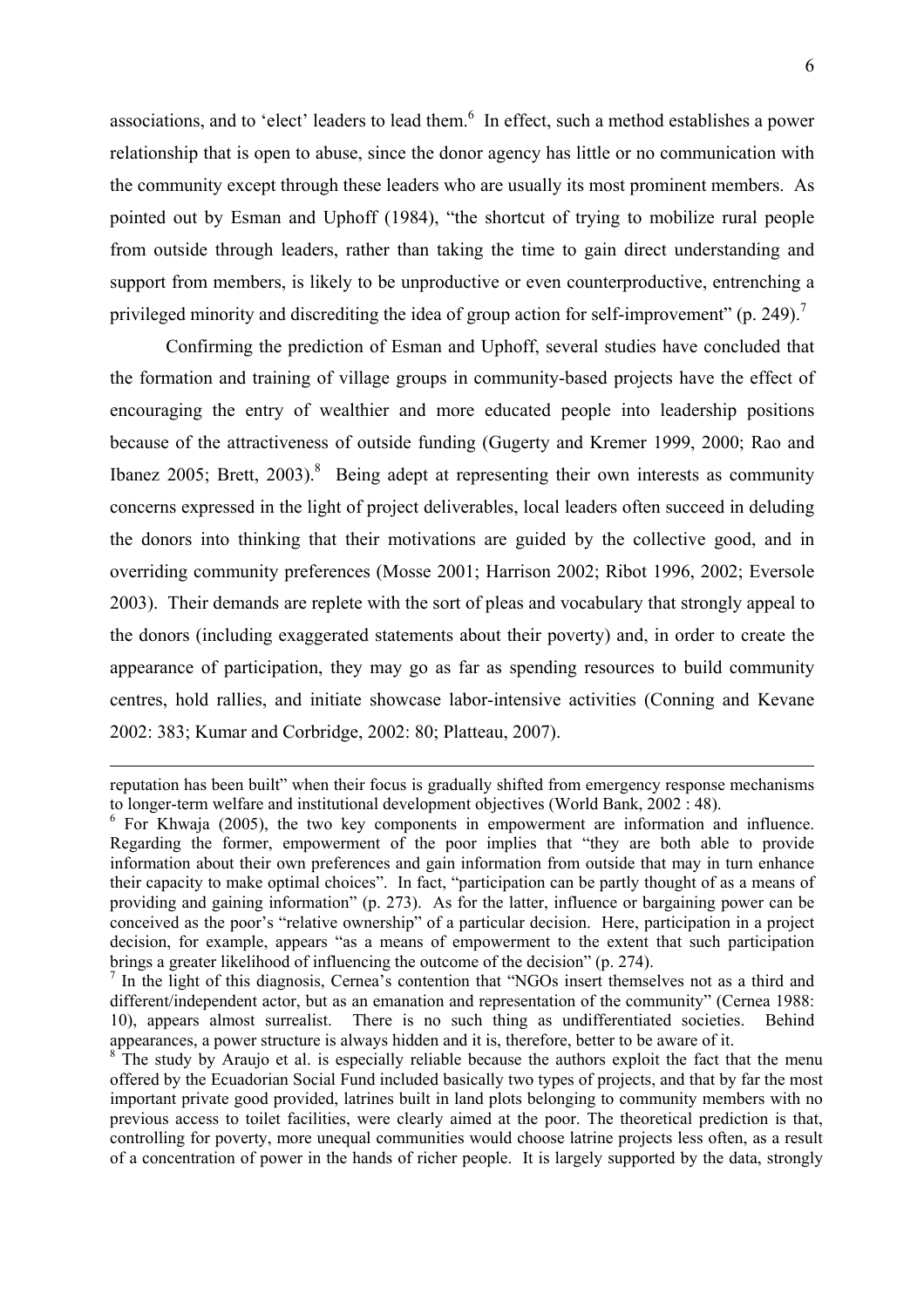As attested by many experiences of the World Bank's Social Funds −a major instrument for the financing of participatory development projects by the Bank−, "prime movers" of projects, such as village headmen or school teachers, often decide which project to choose and implement before any community meeting ever takes place and it is only later that they take the step of informing community members of their project choice (De Haan, Holland, and Kanji 2002; White 2002; Platteau, 2004). The powerless assume the images of the powerful and, since all negotiations with the external agency take place through local leaders or intermediaries, people's priorities are presented in a manner acceptable to this agency, but also suiting the objectives of the village elite (Mosse, 1994: 507-511; Tembo 2003: 95, 145; Nygren 2005). In most instances, public meetings are just "the sites that mask the real structure of power and where the selective presentation of opinion is most likely" (Chhotray, 2007: 1049).

In short, there is a serious risk that the rich control and co-opt the poor to serve their interests (Mehta, 2000: 16). This is especially likely to happen in rural societies dominated by patron-client or chief-subject relationships, that is, hierarchical, asymmetric, and highly personalized relations in which the poor's deference and loyalty to the leader(s) is perceived as the best way of ensuring their day-to-day livelihood. The ability to establish contact and to deal with external sources of funding is typically concentrated in a small elite group, and the poor have few outside opportunities. In such a social setup, enrichment of the elite and highly unequal patterns of distribution of programs' benefits are not deemed reprehensible by the poor as long as they are allowed to derive some gains from the elite's actions (Scott, 1976, 1985; Chabal and Daloz, 1999: 42; Platteau and Gaspart, 2003: 1689-1691). There is no disputing the power of the local 'strong men' and, when the poor sit in a village committee or association, it is essentially because they want to state their loyalty to them (Kumar and Corbridge, 2002).

Traditional or locally-based elites (elders, heads of lineage, and village chiefs) are not the only sort of leaders to benefit from CDD resources. Frequently, urban elites 'remember' their geographical origin and reactivate their rural roots when new funds become available which are channelled through rural groups or communities, or through local governments or municipalities. For example, in Cameroon, as soon as the decentralized program of forestry management was launched, a "localism fever" set in: members of the urban elite, consisting mainly of senior civil servants and politicians, began to join in local initiatives by getting co-

suggesting that the programme is captured by the elite to the extent that such a choice reflects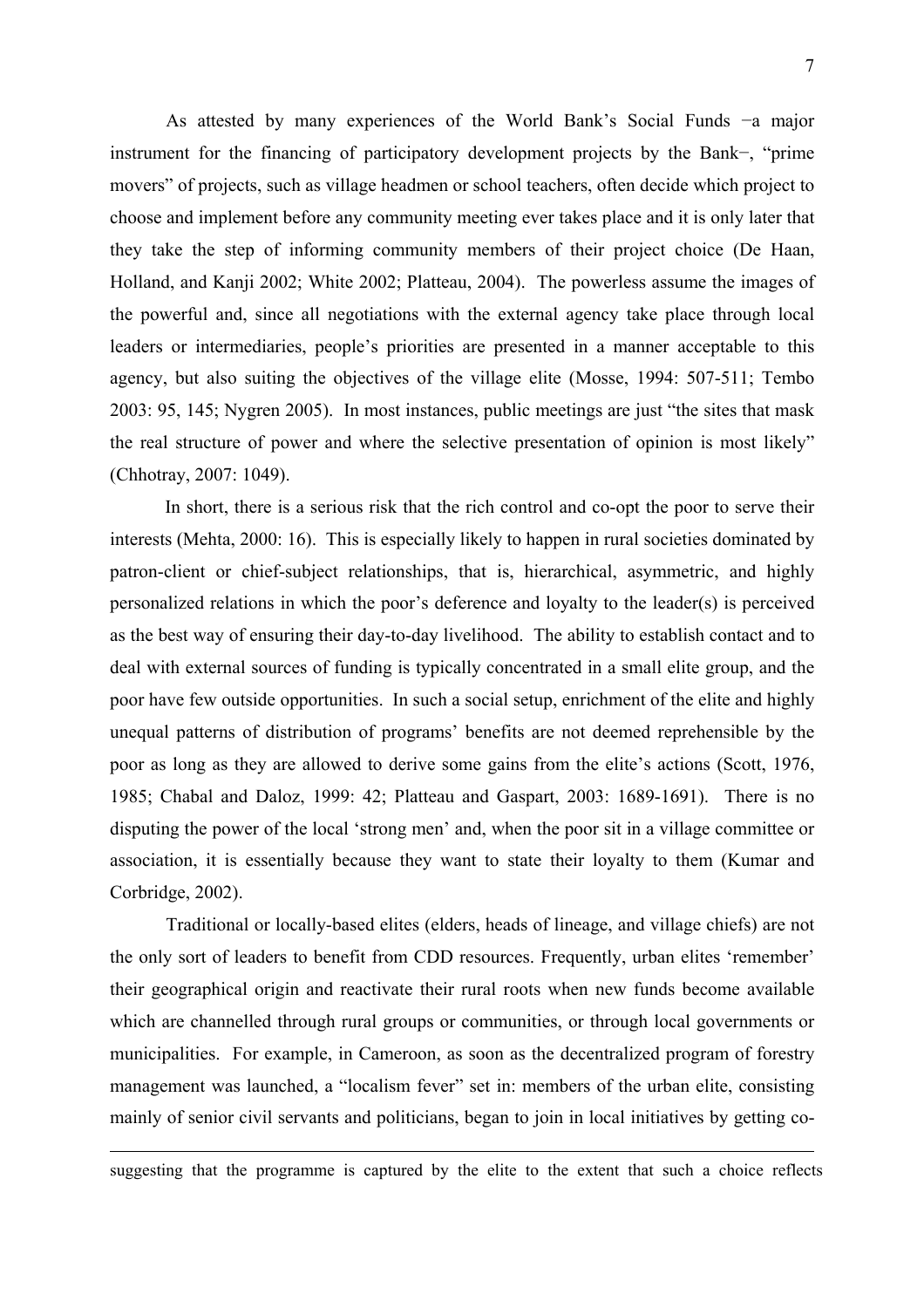opted or 'elected' in local committees or associations, or by featuring as resource persons for them. They then established "alliances with town-based companies, to whom they have promised their villages' forests" (Oyono, 2004: 102), giving rise to accusations of "recentralisation". It is therefore not surprising that committee members have disconnected themselves from the rest of village communities, and that cases of financial misappropriation are widespread (in one documented case, half of the forestry fees have been embezzled by members of the management committee) (Oyono, 2005: 11).

The spawning of local (and foreign) NGOs is another recent phenomenon that must be understood in the light of the redirecting of foreign aid flows. Acting as 'development brokers', political entrepreneurs have been quick to understand that the creation of an NGO has become one of the best means of procuring funds from the international community (Meyer, 1995; Bebbington, 1997; Bierschenk, de Sardan, and Chauveau 2000)<sup>9</sup>. In the words of Chabal and Daloz (1999): "a massive proliferation of NGOs … is less the outcome of the increasing political weight of civil society than the consequence of the very pragmatic realization that resources are now largely channelled through NGOs". As a consequence, "the political economy of foreign aid has not changed significantly" because "the use of NGO resources can today serve the strategic interests of the classical entrepreneurial Big Man just as well as access to state coffers did in the past…" (pp. 22-24).

Of course, not all local leaders are opportunists ready to misappropriate foreign aid. As underlined by Mansuri and Rao (2004), a distinction needs to be made between elite *control* and *capture*, since local elites may turn out to be benevolent rather than selfishly corrupt actors. Moreover, even when project leadership and decision-making continue to be controlled by elites, resources may be targeted to deserving beneficiaries because these elites are somehow accountable to the poor (see, e.g., Dasgupta and Beard, 2007, for anecdotal evidence about Indonesia). This last observation, it must be stressed, may be supported by our model which does not lead to the prediction of a complete or even sizeable embezzlement of aid

differences in power, rather than need.

<sup>&</sup>lt;sup>9</sup> Thus, in the case of Benin, a West African country especially spoiled by the donors, local NGOs and associations, which are often "empty shells established with the sole purpose of capturing aid", have multiplied within a short period of time to number several thousands. Many others wait to receive the approval of the ministry of interior (Le Monde, 26 February 2001). In Mali, there were 1,467 NGOs registered locally in December 2001 (Coulibaly 2003: 24). In non-African countries, also, NGOs often constitute "an opportunistic response of downsized bureaucrats, with no real participation or local empowerment" and, inevitably, program officers themselves become involved in the creation of community institutions (Conning and Kevane 2002: 383-84). Recently, we read in *The Economist* that NGOs "often sprout up, like plants in the sunlight, solely to bathe in this foreign money" (Special Report *Aid to Africa*, July 2-8 2005, p. 26).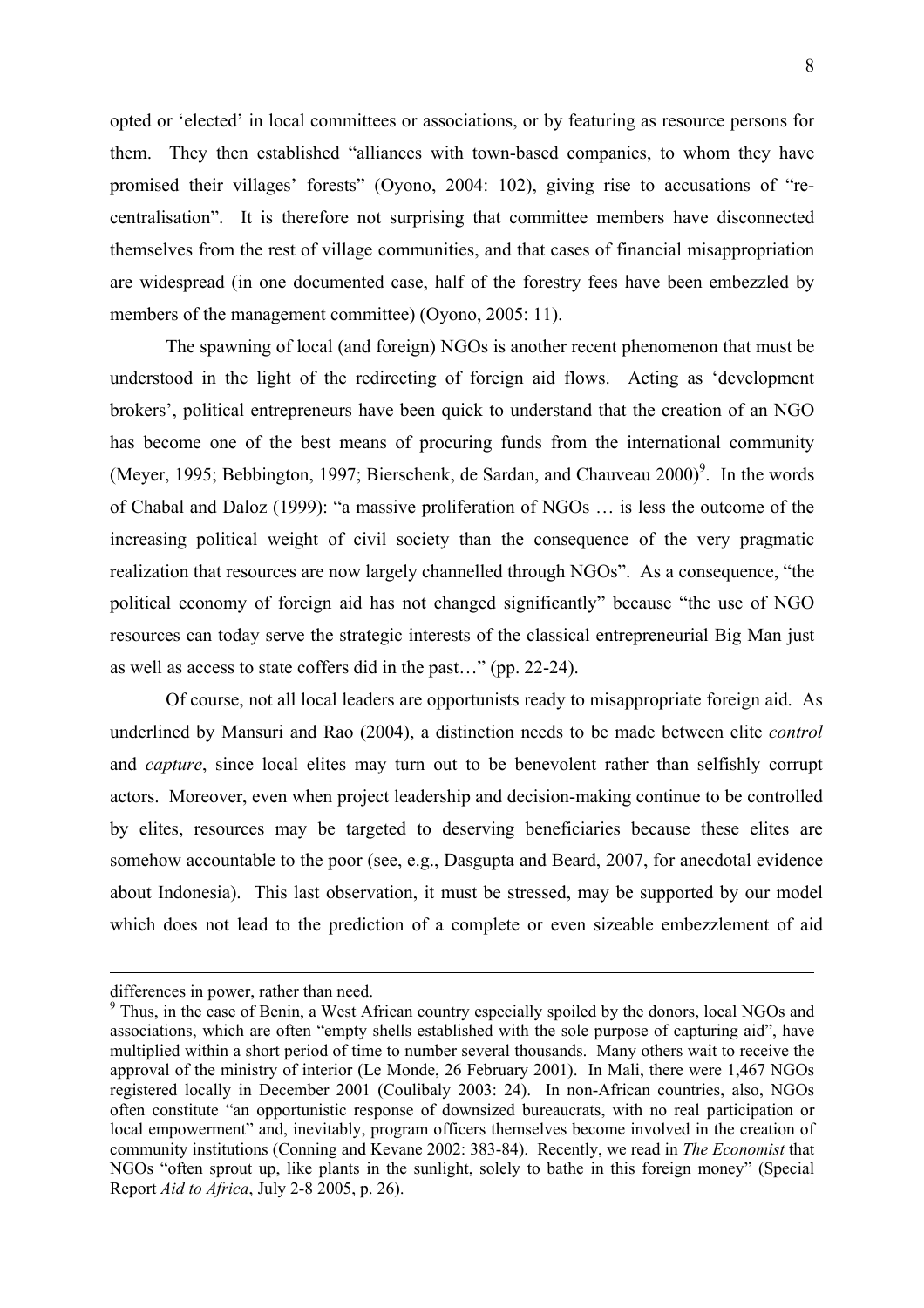resources by local elites. In fact, the share of aid proceeds ultimately accruing to the poor is influenced by the latter's bargaining power which might in turn be enhanced by well-designed, accountability-increasing participatory development schemes. On the other hand, recent and carefully designed cross-village studies conclude that intra-village inequality tends to be inversely related to targeting effectiveness (Ravallion, 2000; Rosenzweig and Foster, 2003; Galasso and Ravallion, 2005; Araujo *et al*., 2006; Labonne and Chase, 2007). They thus confirm one of the central predictions derived from political economy models of decentralized development (Bardhan and Mookherjee, 2000, 2005, 2006), suggesting that local elites appropriate a larger share of the transfers in communities that are highly unequal to begin with. Such findings are consistent with our framework in which elite capture is assumed to prevail in communities dominated by patron-client relationships.

Impressionistic but repeated observations however suggest that, for a certain level of intra-village inequality, dedicated leaders are less likely to be found in countries of Sub-Saharan Africa than elsewhere. A tentative explanation for such a difference is that African societies have not yet gone through protracted, nationwide social struggles whereby the interests of dominated social classes or groups could be asserted vis-à-vis the ruling elite and state power (Kennedy, 1988). In other words, there is no tradition of genuine civil society movements that are emancipated from the state. This is not surprising in a context where state authorities (including chieftaincies in rural areas) have preempted important channels of potentially lucrative activities in the economy, and where dynamic individuals eager to get rich and/or to exercise their entrepreneurial talents have been absorbed into the regime's rentgenerating and collecting patronage networks (see, e.g., Bayart, 1986, 1989; Boone, 1992).

Two consequences follow from this peculiar situation. First, the bargaining strength of the common people remains rather weak vis-à-vis state agents and local elites who often are in cahoots with each other. And, second, social ideals and other-regarding norms of a generalized kind without which social struggles are doomed to failure could not evolve in Africa and in other areas with similar characteristics (e.g., Haïti, Bihar state in India, Northwestern Province in Pakistan, …). This is unfortunate in so far as such values and norms are precisely useful to promote the emergence of dedicated leaders who are moved by a progressive ideology rather than their own immediate self-interest. By contrast, in many countries of Asia and Latin America, historically-rooted ideals of social commitment are alive that have been transmitted over generations thanks to the education system and civil society movements or associations.

If the above is true, our model may have comparatively more relevance for Sub-Saharan Africa. There, indeed, instead of 'father figures' clinging to their traditional duties of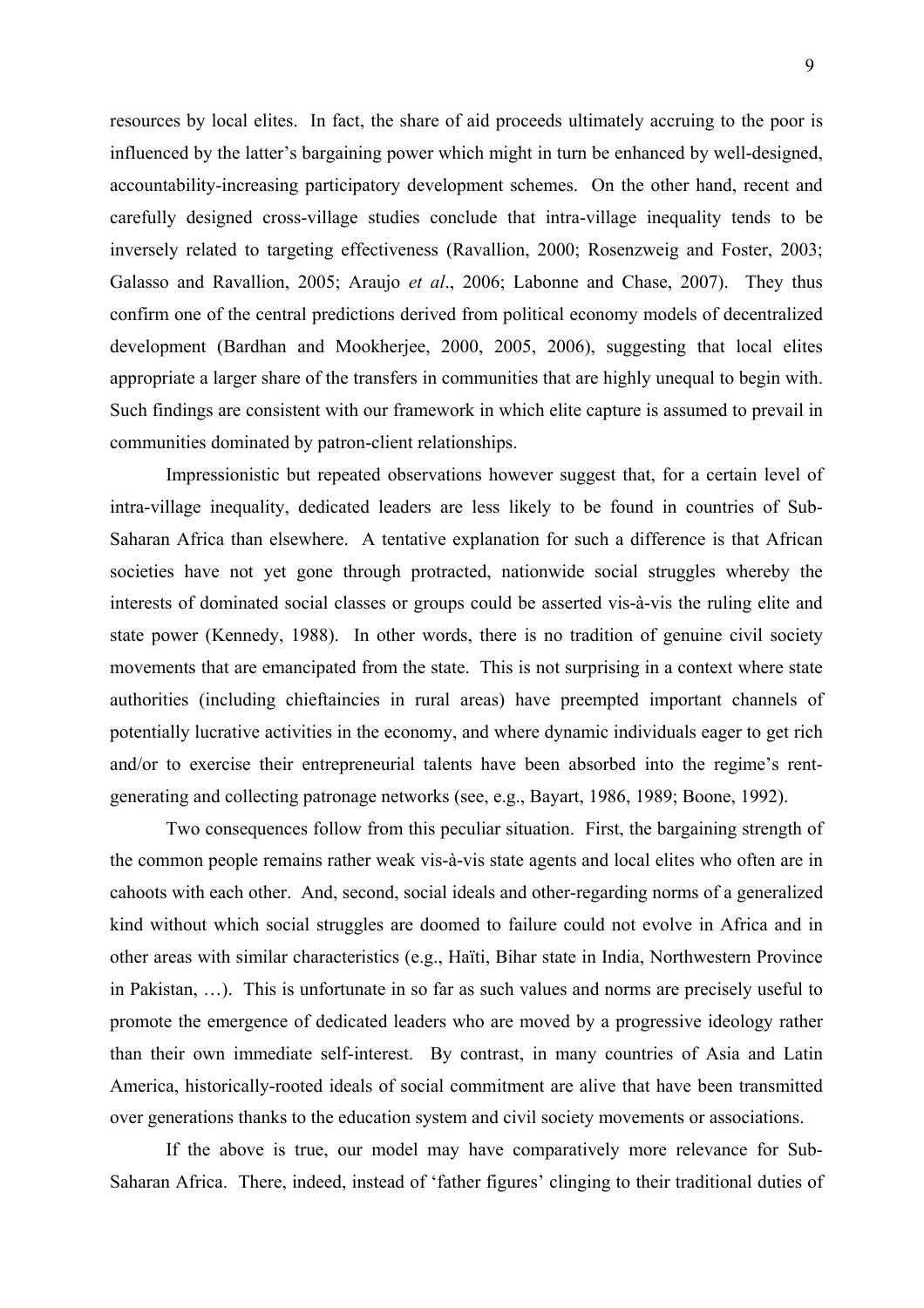guaranteeing people's livelihoods, redistributing wealth and settling conflicts in such a way as to maintain the existing social order, the erstwhile elite often become transformed into more greedy individuals who show all the less restraint in enriching themselves at the expense of their community as they are actually legitimated by outside actors (Platteau and Abraham, 2002).

## **3. A mechanism to control the elite capture problem**

Let us consider the following three-agent decision framework. At the top is an operating aid agency (labelled *A*) which wants to disburse money with the purpose of alleviating poverty. At the bottom are the grassroots (*G*) who are the intended beneficiaries of the aid effort. Between the two is a local leader (*L*) who aims to organize the grassroots into a group or association for the sake of securing the funds on offer. Indeed, *G* must be organized into a collective to be eligible for funds: *A* will not disburse funds unless it has received evidence that a cohesive group of beneficiaries exists through which these funds can be channeled. Yet, it is ill-informed about the actual use of these funds and the information gap is exploited by the *L* for his own benefit.

What is being played between *L* and *G* is a one-stage bargaining game. In dealing with *G, L* thus has a leadership role, meaning the right of the first move: to the group which he has formed or helped to form, *L* makes a proposition about the way to share the funds offered by *A.* If *G* accepts the transfer proposed by *L,* they receive that amount. But if they disagree with *L*'s proposal, they create a situation in which aid money is forsaken (nobody receives anything). The prediction of economic theory in this ultimatum game is that the agent with the first move will make a proposal whereby he keeps most of the funds for himself, and the agent with the second move will accept such a deal for lack of a better alternative. In a one-period interaction framework, anticipating that *L* will thus embezzle most of the funds, *A* should refrain from disbursing money (unless it is subject to a 'budget pressure' problem).

 Clearly, *L* must be disciplined through an appropriate mechanism, and this must involve the possibility of detecting embezzlements and punishing him in the event of a proven fraud. Punishment through externally-enforced legal sanctions and court action is ruled out because the judicial system is unreliable in most developing countries where poverty is widespread. Recourse to informal punishment –that is, a fully or partially self-enforcing punishment– is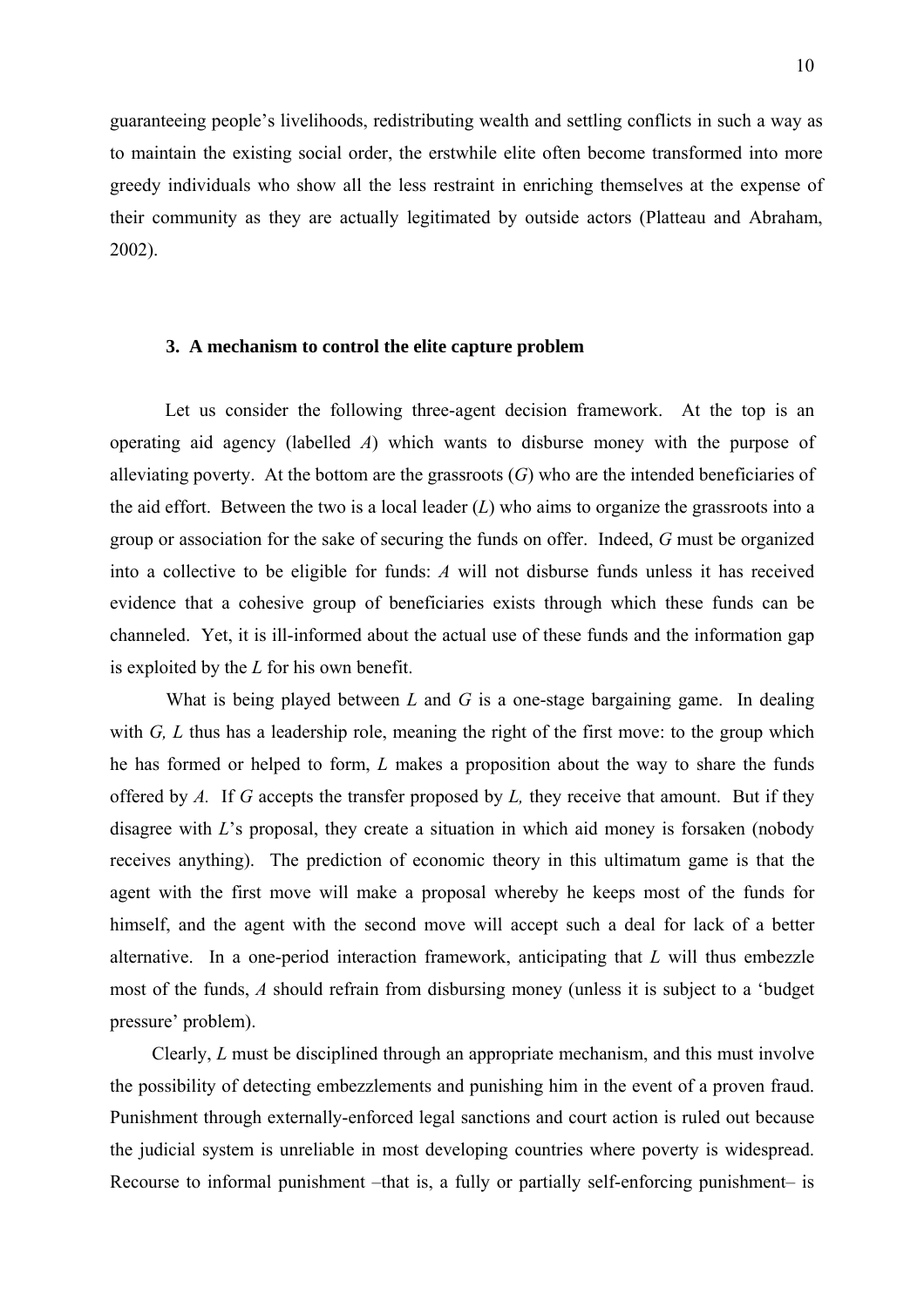therefore necessary, and the most obvious mechanism involves repetition of the aid game (over an infinite or indeterminate period of time). Yet, because they aim at making beneficiaries eventually self-supporting, donors typically want their aid transfers to be of limited and definite duration. Granting funds for a finite but indeterminate period is obviously not a realistic option. It would, indeed, create perverse incentives to under-perform in order to lengthen the project's duration, thereby creating a 'dependency' syndrome.

 Let us consider an aid agency which decides to spread its aid transfers over several successive periods and to make later disbursements explicitly conditioned by proper use of the previous tranche of money. Repeated game theory teaches us that such a mechanism is of no avail, though: anticipating  $L$ 's opportunistic behaviour,  $A$  refuses to release any aid money.<sup>10</sup> This said, if *A* is committed to releasing a tranche whenever no fraud has been detected in the use of the previous tranche, the above outcome would not obtain: *L* would not embezzle the whole money disbursed except in the last round of the game. In other words, because *L* is keen to keep the probability of being detected within an acceptable range (assuming that this probability increases with the extent of the fraud) so as to remain entitled to the next tranches of money, a positive share of the aid flow reaches *G* at equilibrium.

 The assumption of a committed *A* implies that, in the event of no fraud detection, the last tranche of money is released even though *A* knows quite well that it will be appropriated by *L*. This may seem a strong assumption to make, unless the last-stage transfer is conceived by *A* as a bonus awarded to *L* conditional on proper use of the aid money disbursed at the beginning of the game. One might object that such an arrangement is unacceptable to ethically motivated agencies because they would endure an important moral loss if they were to hand over money to an intermediary whom they kwow would appropriate it with complete certainty. Are we therefore to conclude that CBD leads to a deadlock in the presence of opportunistic leaders and ethically motivated aid agencies? Not necessarily. In the above, indeed, we have implicitly assumed that the formation of village groups, associations, or councils for the purpose of externally supported development does not confer any leverage upon their grassroot members. In other words, these collective entities are entirely manipulated by the local leader (or by a colluding elite, in case there are several leaders). In

<u>.</u>

<sup>&</sup>lt;sup>10</sup> The reasoning is as follows. A rational *L* will embezzle the last tranche knowing that he cannot be punished at a later stage. Anticipating it, *A* will not disburse that last tranche, thus depriving itself of the possibility to use a credible threat to punish *L* during the previous period. As a result, *L* misappropriates the money of the previous tranche as well, and *A*'s strategic response is to cancel that tranche too. By backward induction, it is evident that even the first tranche will not be disbursed with the consequence that *G* will not obtain any aid.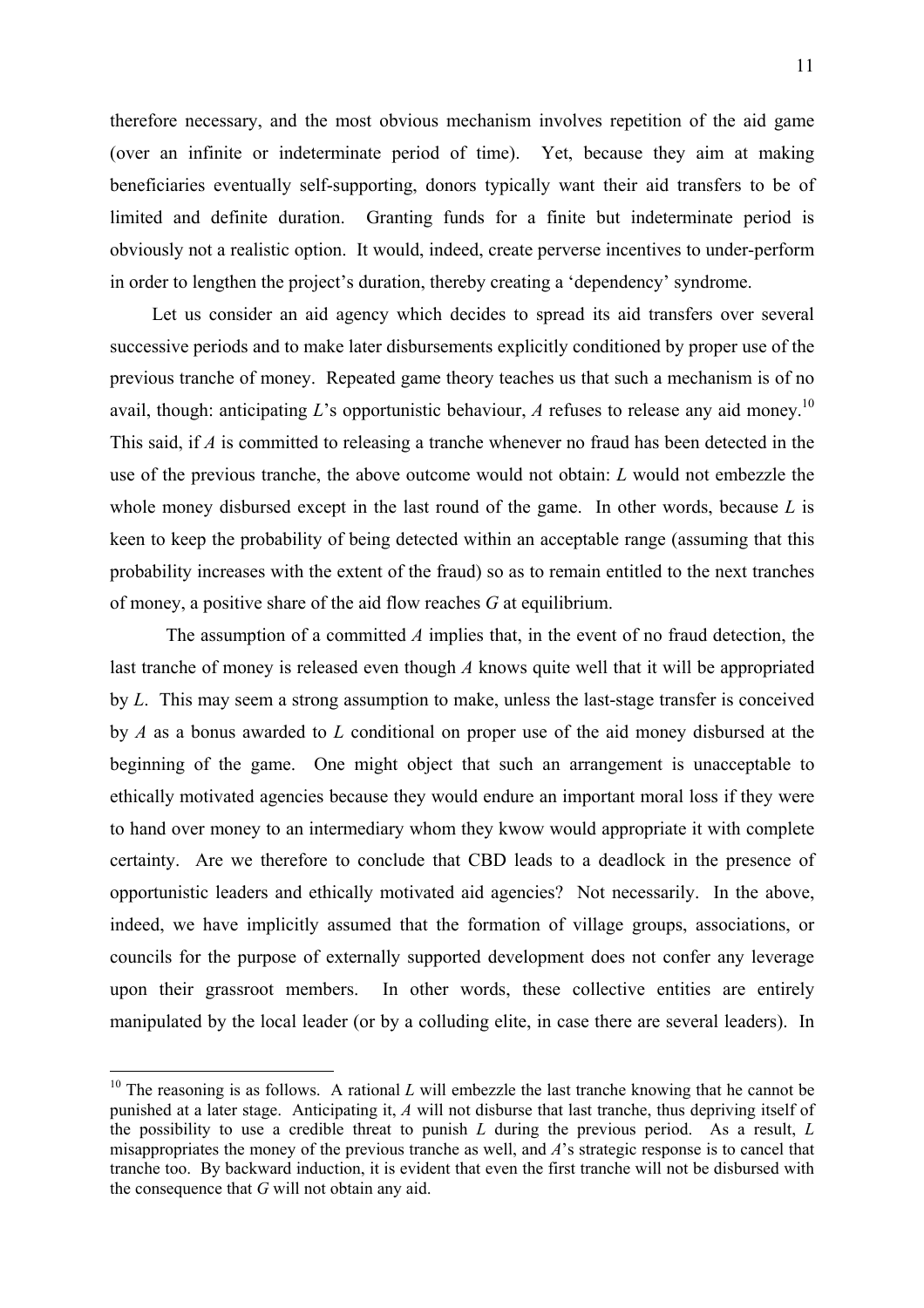reality, one may hope that, through collective organization, even at the initiative of the leader, the poor increase their bargaining power vis-à-vis him.

 One simple way to conceptualize this effect is by viewing the leader-grassroot relationship as a patron-client relationship. In the social game that both parties play in their everyday life, the poor taken individually have more to lose than the leader from a break of cooperation. If the poor act cooperatively, on the contrary, the reverse situation obtains: it is now the leader who stands to lose more from a break of cooperation. There are thus two games being played, viz. the finitely repeated *aid game* where *G* organized as a group interact with *A* through *L*, and the infinitely repeated *social game* in which *G* interact with *L* in a direct manner. Being thus embedded in the *aid game,* the *social game* imparts an infinitehorizon dimension to it*.* Under the circumstances considered, even in the last round of the aid game, *G* will be able to benefit from the aid flow thanks to the new collective bargaining power wielded in the social game.

 True, the leverage which *G* are able to exercise vis-à-vis *L* as a result of their collective organization for the aid game can also yield benefits in the first rounds of that game. If this leverage is important, there is obviously no need for *A* to implement a Leader-Disciplining Mechanism: *G* are powerful enough to defend their interests and CBD is a winning formula. Here, we assume that *G*'s bargaining power is not strong enough to allow them to earn a significant share of the aid funds supplied by *A.* As a result, the latter wants to increase the share of the poor by providing a LDM together with the aid fund. In the final period of the aid game, however, *G* use whatever bargaining strength they have to prevent *L*  from extracting the totality of the last tranche of aid money. Banking on that strength, *A*  agrees to release the last tranche provided that *L* has not been found cheating during the previous rounds.

 Before embarking upon the task of presenting our model, three important remarks are in order. First, the ethical orientation of *A* implies that it will not forgive *L* for a proven act of malfeasance, even if it involves a positive cost to itself. This is a fortunate implication precisely because a cost is likely to follow from the need to redirect aid funds withdrawn from a failing association or community. Without this moral component of *A*'s preference*,* the punishment threat would not be credible and, as a result, the mechanism of sequential aid disbursement would be useless. $^{11}$ 

 $11$  In his analysis, Svensson (2003) proposes a mechanism corresponding to a tournament game for a group of recipient countries in order to surmount the same problem (the recipient government anticipates that the donor organization will release funds regardless of its actual performance, because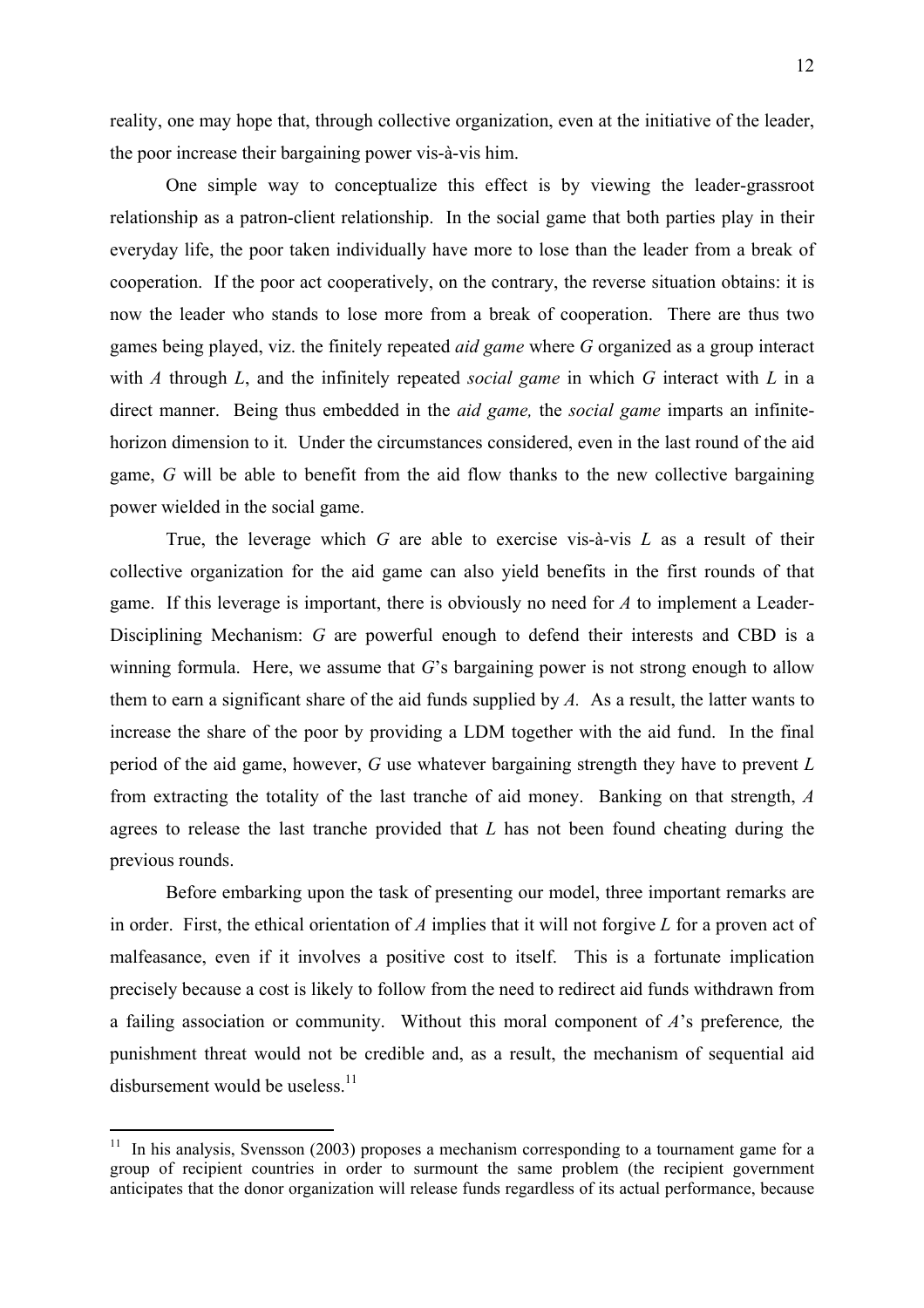Second, an important shortcoming of the LDM is that not only the leader but also the intended beneficiaries are sanctioned in the event of fraud detection. For this reason, it is not in the interest of *G* to report malpractices to *A* at the end of a period lest they should lose any entitlement to the next tranches of money. To secure their assistance in fraud detection, could *A* propose *G* a deal whereby further tranches of aid money would be released provided that they remove a leader whom they will have denounced? The problem, as illustrated by a field experience which we have reported in detail elsewhere (Platteau and Gaspart, 2003: 1689- 1691), is that *G* may well choose to side with *L* and refuse to inform *A* against him. This is because the grassroots do not consider to have been deceived by *L* as long as he has handed them their legitimate share of the aid funds, say, the share which their bargaining strength entitles them to receive in the light of long-term considerations arising from the social game. Whichever the reason, the end result is that the long-term cost of severing links with *L* (which includes the risk that the malevolent leader is replaced by a still worse person) exceeds the short- or medium-term benefit of aid money. On the other hand, *A* may be reluctant to make this kind of deal with *G,* fearing that *G*, or some fraction of *G* (including rivals of *L*) might denounce *L* on false grounds just to settle private accounts with him or his family or clan (Platteau and Abraham, 2002).

Third, and most critically, throughout the whole argument, we have assumed the presence of a single leader in the community. If there were several leader/patrons competing with each other for access to external funds, the grassroots would be in an ideal position: with perfect competition, they would even be awarded the totality of the aid money in equilibrium. As a consequence, there would be no need for the aid agency to operate a LDM, and the question raised in Section 1 would have a straightforward answer: increased aid supply will have a commensurate impact on poverty alleviation because aid availability cannot affect the extent of local embezzlements.

The assumption of perfect leader competition is nevertheless unreasonable on several grounds. When there are several patrons inside a community, they are usually the leaders of separate factions corresponding to vertically structured groups of people linked through kinship ties. The implication is that competition between faction heads is quite restricted as members do not easily shift factions. Moreover, since local patrons are necessarily few, it is highly tempting for them to collude in order to exploit the aid offer to their advantages. By

<u>.</u>

the latter is altruistic or constrained by the 'budget pressure' problem). Such a mechanism would be extremely difficult to implement in the kind of foreign aid game considered here, since donors are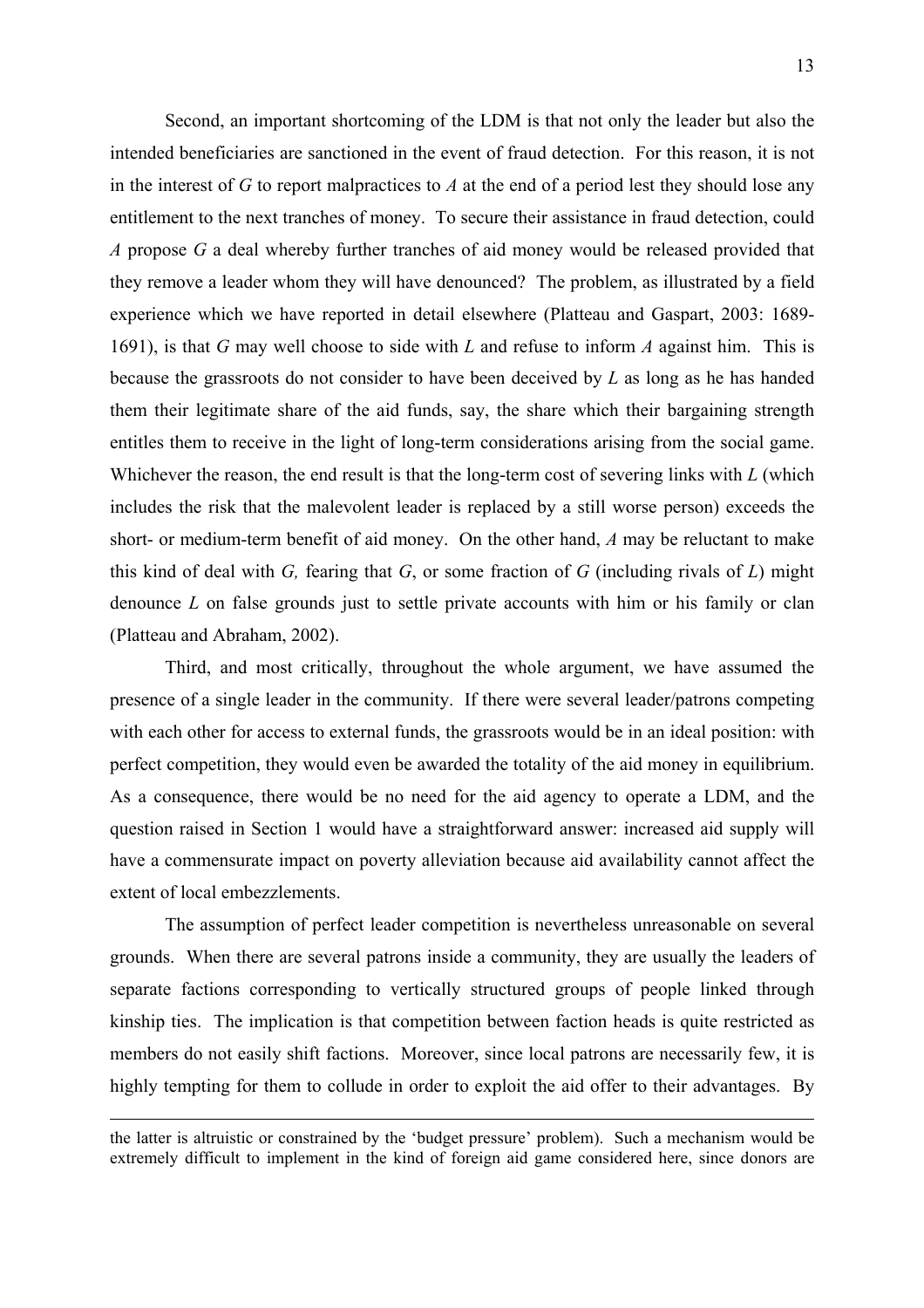requiring that a single village association stands as their local partner, aid agencies actually encourage collusive agreements between local patrons. Thus, in a study about microwatershed projects in Andhra Pradesh (India), Vasudha Chhotray (2007) has recently argued that the "strategy of securing consensus only expedited the accommodation of factional interests", that is, the forging of some form of compromise in sharing power among contending factions. As a consequence, elite politics continued to prevail and "subaltern politics", which could potentially strengthen the power of lower castes and classes, was effectively curtailed (pp.  $1047-53$ ).<sup>12</sup>

In spite of this undesirable effect, playing upon competition among local patrons may prove a dangerous tactic to follow for external aid agencies. Such competition, indeed, may be highly destructive if it prompts vicious inter-personal feuds and savage bickering between rival factions, thereby undermining local capacities for collective action and dispute resolution.

# **4. Modelling the LDM under conditions of monopolistic supply of CBD aid**

Since supply of CBD aid is assumed to be scarce relative to potential demand, the aid agency is in the position of a local monopolist, implying that a community has no alternative source of external funding should the relationship fail to be established. The presence of an opportunistic leader via whom the funds must be channelled, compels *A*, which is driven by humanitarian motives, to strive to discipline *L*'s behaviour. Towards that end, *A* uses a sequential conditional disbursement procedure. To keep things simple without any loss of substance, we assume a two-period framework in which the second tranche is released only if no fraud has been detected at the end of the first period. Two instruments are available to *A*, viz. the inter-temporal allocation of the aid money between the two successive periods, and the supervision effort devoted to fraud detection. Since the latter is costly, an obvious tradeoff arises: more supervision reduces the risk of elite capture yet, on the other hand, it diminishes the net amount of money available for the grassroots.

 $\overline{a}$ 

numerous and uncoordinated, and the sunk cost of setting up partnership relationships with local communities are quite high.

 $12$  In the case of one village, however, the covered area was so large that it required two projects, thus allowing the presence of two different committees which were manned by each rival faction in the village (Chhotray, 2007: 1048).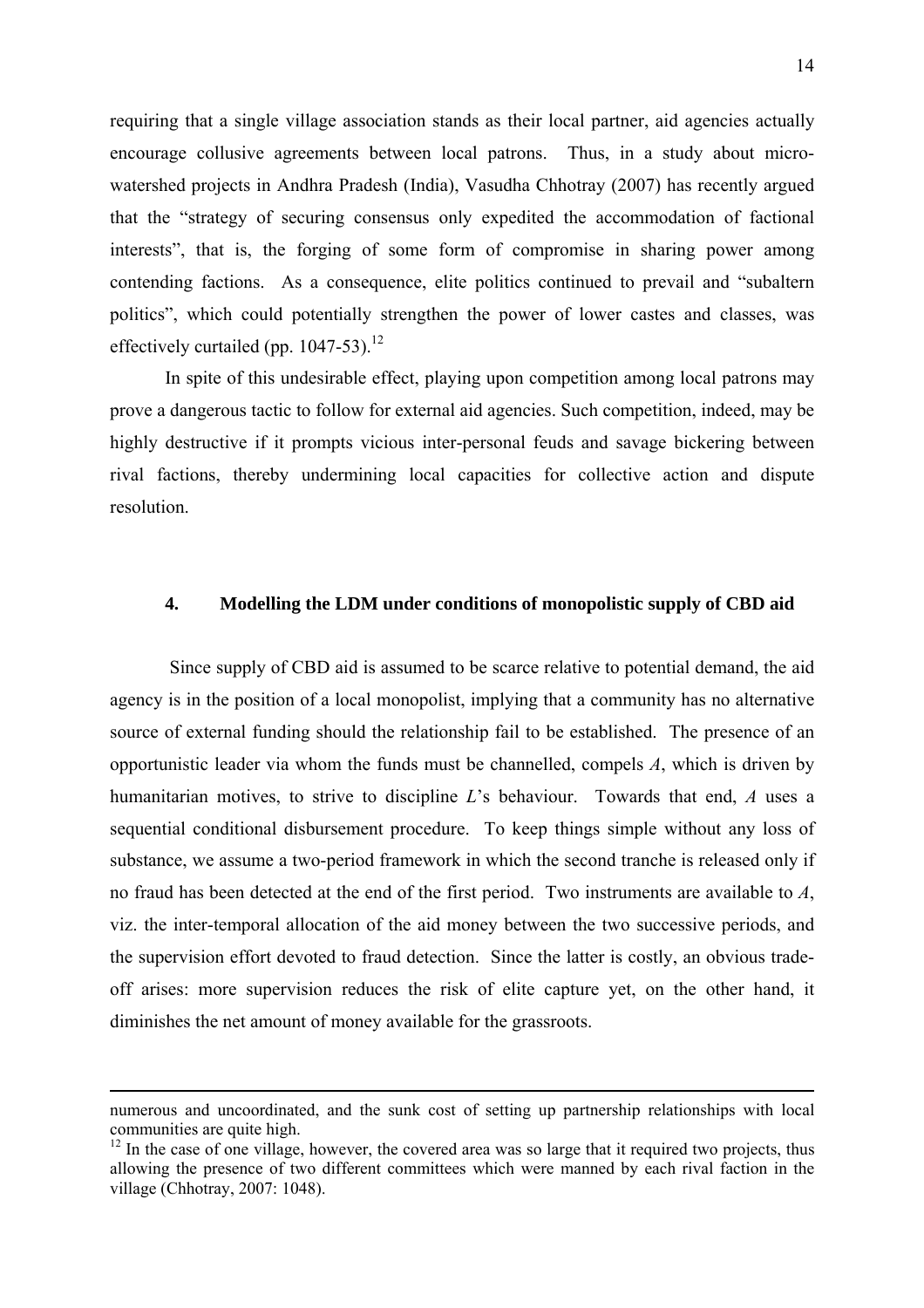### *The model*

1

 The model is a three-stage extensive form game with the three players mentioned (*A, L,* and *G*).In the first step, *A* chooses three positive quantities of money, namely the amount of aid money released at the beginning of the first period  $(X<sub>1</sub>)$ , the amount conditionally disbursed at the end of this first period  $(X_2)$  if no fraud has been detected, and the supervision expenses (*Z*). In the second stage, *L* decides which part of the first tranche he hands over to *G*   $(\alpha_I)$ , and which part he appropriates for himself  $(I-\alpha_I)$ . In the third stage, *L* and *G* bargain over how  $X_2$  is to be shared between  $G(\alpha_2)$  and  $L(L-\alpha_2)$ . Finally, a move of nature gives A enough evidence against the *L*'s fraud, or it does not. If it does,  $X_2$  is not disbursed.

We denote by  $\psi$  the probability that *L*'s fraud can be convincingly proven. This probability depends on the extent of the fraud  $(I-\alpha_I)$ , and on supervision expenses (*Z*). We also assume that the fraud detection function is multiplicatively separable, i.e.,  $\psi = f(Z,k)g(I-\mathbf{1})$  $a_1$ , where *f* is increasing and weakly concave in *Z* (and in *k*), while *g* is increasing and strictly convex. The latter assumption means that the probability of detecting dishonest behaviour increases at a rising rate with the extent of the embezzlement. (For example, if facilities intended for use by *G* have not been constructed, detection of fraud is easier than if kickbacks have been received from a dealer in return for allowing him to overcharge and supply lowgrade materials.) The degree of effectiveness of the fraud detection technology, which is exogenously given, is measured by the parameter *k*. It can reflect two different things, viz. *A*'s organizational skills and experience in monitoring, or the vulnerability of the type of project considered to fraudulent behaviour (since some types of projects are more easily manipulated than others). Finally, we assume that  $f(0,k) = g(0) = 0$ . In words, no fraud can be detected casually (that is, in the absence of a supervision effort), and no mistake can be made (if  $L$  does not extract any rent, he cannot be found guilty).<sup>13</sup>

The unit cost of aid money for *A* is an exogenous parameter denoted by  $\lambda \in ]0;1[$ . It corresponds to the interest rate if that money has to be borrowed, or the cost of mobilizing it during fund-raising campaigns, if it is not. Another parameter of interest reflects what is being done with the aid funds saved in the event of fraud detection. It is denoted by  $\eta \in ]0;1[$ and is interpreted as the share of saved money that can be transferred to other beneficiaries

<sup>&</sup>lt;sup>13</sup> If *L* can cheat by increasing taxation of *G* through rather obscure channels while openly distributing most of the aid money to them, fraud becomes all the more difficult to detect. One way of conceptualizing this is to consider that *k* is such that *Z* must be very large to make  $\psi$  positive.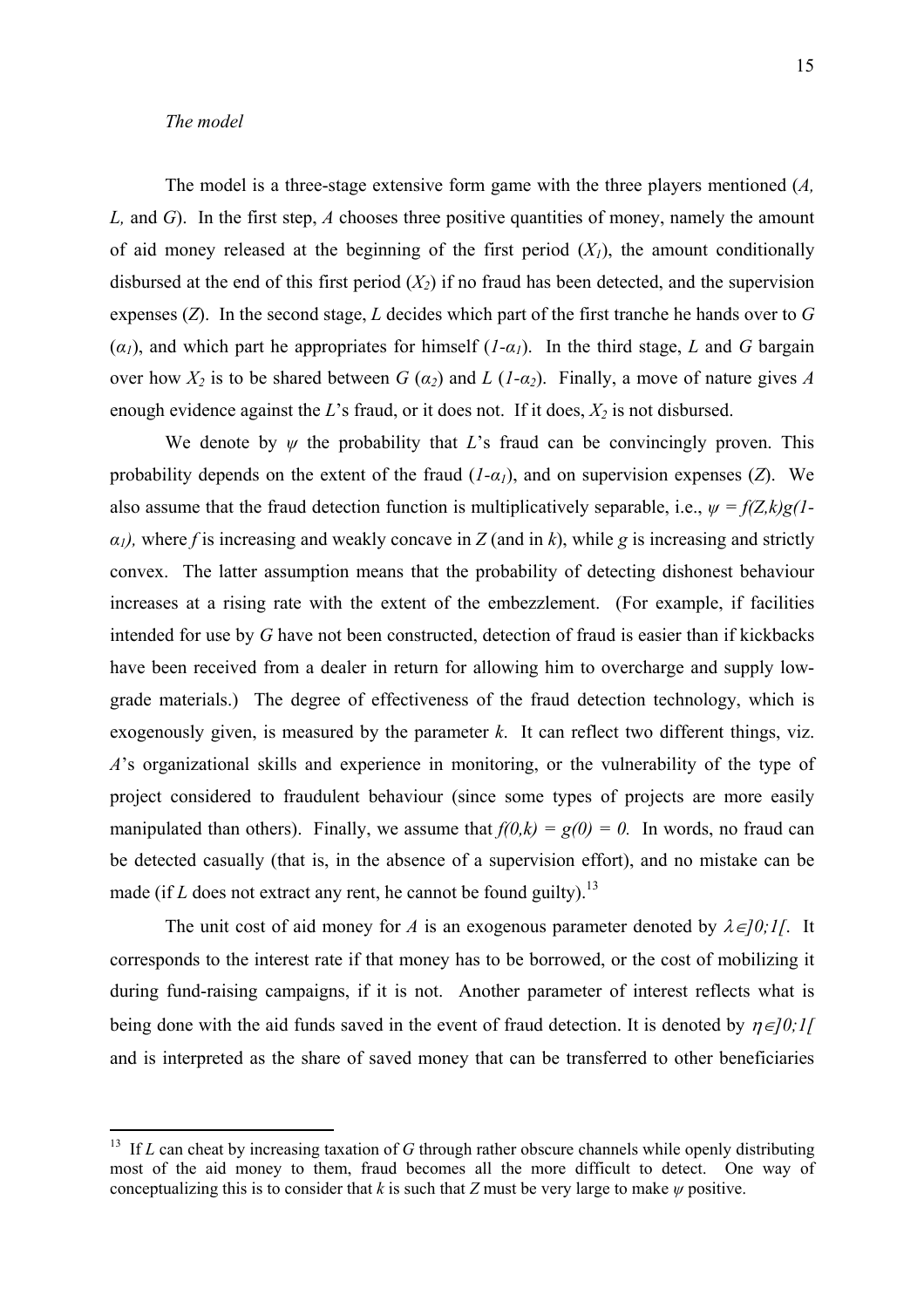after the deduction of some transaction costs. It is valued at unitary cost  $\lambda$ , the same shadow price as obtains during the first period.

Assuming that *A* is driven by humanitarian motives, so that its utility is proportional to the amount of aid money reaching the poor, $14$  and assuming that it is risk-neutral, we can write its expected utility function as follows:

$$
EU_{A} = \alpha_1 X_1 + \alpha_2 X_2 (1 - \psi) - \lambda (X_1 + X_2 + Z) + \lambda \eta X_2 \psi
$$

The last term reflects the fact that, with probability  $\psi$ , the amount  $\eta X_2$  needs not be mobilized again in the second period: it is saved aid money. Note that this modelling approach in which we assume the shadow cost of funds,  $\lambda$ , to be identical for present and future projects dispenses us with the need to write a recursive utility function for *A*. Thus, if a project currently undertaken is prematurely ended due to the discovery of fraud, a fraction of the aid money earmarked for the second tranche and withheld by *A* is available for a project in a new community. This explains why the funds rescued from the interrupted project carry a marginal utility equal to  $\lambda$  for each unit of aid money shifted from the current (failing) to the new project. Because the marginal utility of one unit of aid money is known in advance  $(\lambda)$  is exogenously given), there is no need to write the utility of the new project.

We can now embark upon solving the game starting from the third stage, bearing in mind that the cooperative nature of this stage game can be interpreted as the reduced form of an alternating offer subgame. The threat point of the bargaining game considered is a situation where *G* receive only a share of the funds of the first tranche  $(a_1X_1)$  while *L* embezzles the remaining share plus the whole conditional payment made by *A* at the end of the first period, that is, *L* gets an expected total of  $(I-\alpha_I)X_I + (I-\psi)X_2$ . On the other hand, if an agreement is reached, *G* receive an exogenous benefit representing their payoff from the social game,  $\Pi_G$ , plus their agreed share of the second tranche of aid money,  $\alpha_2 X_2 (1 - \psi)$ . As for *L,* he also receives the benefit from the social game, *ПL*, in addition to his agreed share of that second tranche,  $(I-\alpha_2)X_2(I-\psi)$ . In this way, the non-negligible interest of preserving the basis for future cooperation (including the possibility of another aid offer) within the community is taken into account.

The payoffs of *G* and *L* are thus given, respectively, by the following utility functions: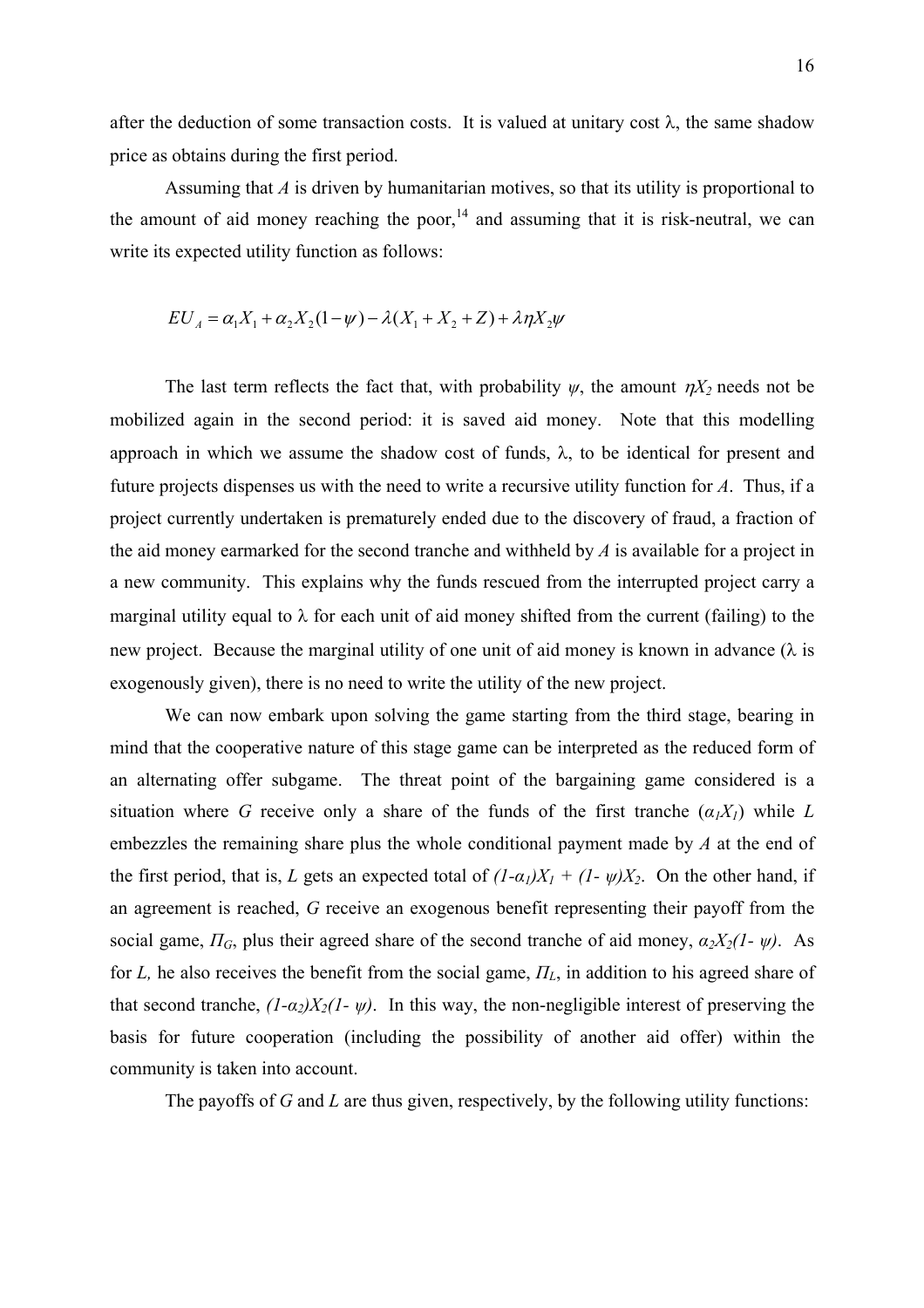$U_G = \alpha_1 X_1 + \alpha_2 X_2 (1 - \psi) + \Pi_G$ , if an agreement is struck between *L* and *G* in the bargaining stage,

 $U_G = \alpha_1 X_1$ , otherwise.

 $U_L = (1 - \alpha_1)X_1 + (1 - \alpha_2)X_2(1 - \psi) + \Pi_L$ , if an agreement is found between *L* and *G* in the bargaining stage,

 $U_1 = (1 - \alpha_1) X_1 + X_2 (1 - \psi)$ , otherwise.

Since the boundary of the utility possibility set is a  $45^\circ$  line, the standard bargaining solution can be interpreted as Nash's solution, Kalai & Smorodinsky's solution, the equal gain solution or any other symmetrical, individually rational and translation-invariant solution. We refer the reader to Thomson (1996) for an overview of bargaining solutions and their respective properties. The outcome of the third stage of the game is readily computed as the solution of the maximization problem of the following Nash bargaining product with respect to *α2*:

$$
M_{\alpha_2}(\alpha_2 X_2(1-\psi) + \Pi_G)(1-\alpha_2)X_2(1-\psi) + \Pi_L - X_2(1-\psi)),
$$
  
which yields:  $\alpha_2 X_2(1-\psi) = \frac{\Pi_L - \Pi_G}{2} = \frac{\Delta}{2}$  (1)

 The RHS of (1) is the manner in which we measure the leverage exercised by *G* thanks to their joint threatening ability to pull out of the social game. Since this power is exogenously fixed, we must conclude that the expected amount of aid accruing to *G* in the second period, corresponding to the LHS, is a constant. In other words, any marginal increase of the second tranche is appropriated by L: if *A* raises  $X_2$ , L will respond by diminishing  $\alpha_2$ . Another straightforward implication of (1) is that *G* can expect a positive share of the second tranche only if *Δ > 0* (and the larger *Δ* the smaller the expected amount of aid money captured by *L* in the second period).

To assume that  $\Delta > 0$ , or  $\Pi_L > \Pi_G$ , is to consider that, taken collectively, the grassroots provide their local patron with a flow of services that carry a large value to him. This is

If, instead, the aid agency is somewhat selfish, say, because it wants to protect the jobs of its employees, it is evident that the interests of the poor will be less well served than is predicted by the model set up in this paper.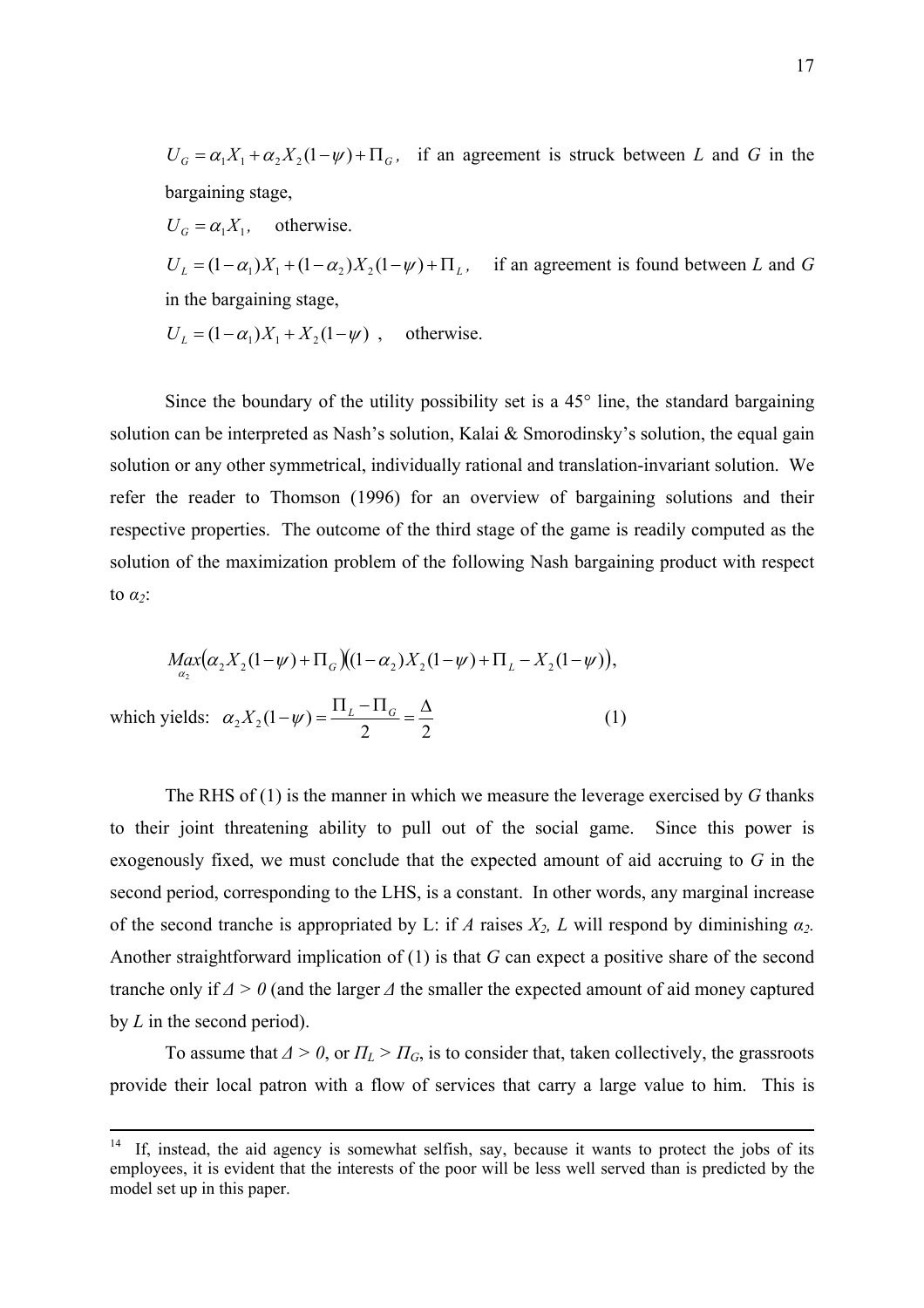because his physical, human and social capital endowment enables him to draw significant benefits from such services in ordinary life. Being the party who obtains the highest benefit in the social game, *L* is also the one who has most to lose from a failure to reach agreement in the (second round of the) aid game. When there is no collective organization of the grassroots, and the leader is able to deal with each of them individually, he has an edge on them.

Reduced dependence of the individual *G* on their leader-patron is the reason why this edge is reversed as a result of the aid game, owing to an objective and/or a subjective effect. The objective effect occurs if the new resources brought by the aid intervention and the solidarity links it helps to foster through the new collective body provide an alternative insurance to that traditionally supplied by *L*. The subjective effect is observed if, thanks to their newly achieved unity, *G* become aware of the collective strength arising from the important services which they jointly provide to *L*. Note that, since we assume that the LDM is aimed at raising the share of the poor beyond what they could achieve through their own leverage, we have that:  $\alpha_1^* > \alpha_2 = \Delta/2X_2(1 - \psi)$ . This implies that we are interested only in groups where the leverage of the poor, as measured by *Δ*, is not too high.

It might be objected that there are many circumstances under which the above scenario will not materialize, essentially because the local leader-patron is able to keep his poor clients divided and to continue to deal with them on an individual basis. In other words, the local organization created for the purpose of receiving aid is manipulated by *L*. In such circumstances where  $\Delta \leq 0$ , CBD is doomed to failure. Indeed, we then have the corner solution  $\alpha_2 X_2 (1 - \psi) = 0$ , implying that the whole mechanism unravels: since *G* will get nothing out of the second tranche, *A* will not disburse it and, consequently, *L* will not be disciplined in the use of the first tranche. Anticipating that behaviour, *A* will not disburse the first tranche either.

Alternatively, instead of considering  $X_1$  and  $X_2$  as two successive tranches of aid money disbursed by  $A$ , one might treat  $X_I$  as the project size and  $X_2$  as an incentive payment or a bonus granted to *L* upon completion of the project conditional on proper management of the aid fund, that is, on the condition that no fraud has been detected during the inspection procedure. According to this new approach, *L* is free to spend the bonus as he wishes, and if he decides not to redistribute any share of it to *G,* this is not seen as a problem by *A*. Like the amount *Z* devoted to monitoring, the award does not enter into *A*'s utility function in so far as it does not reach *G*. Like *Z* again, it serves to discipline *L* when he decides how to allocate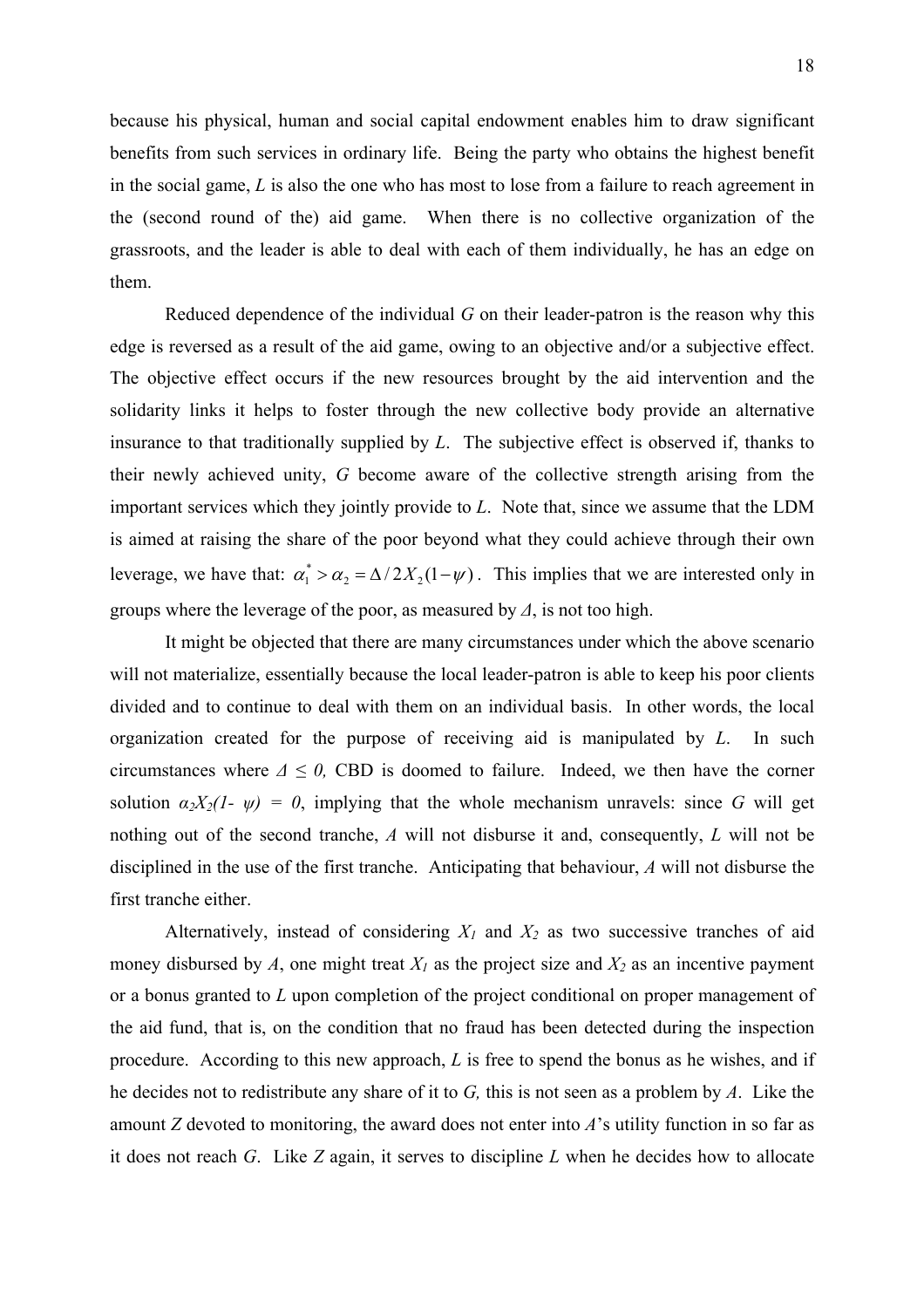the project money, *X1*. If such is the approach followed by *A,* −whereby *A* is committed to disbursing *X2* even if it knows that it will be entirely kept by *L*−, the LDM does not unravel when  $\Delta \leq 0$ .

Before turning to the second stage of the game, it is worth emphasising that, if they are appropriately designed to increase accountability of local elites (say, through a good display of information about the project in public places, or the creation of an open community forum where project reports can be read and explained to illiterate people, etc), participatory development schemes may have the effect of actually increasing the value of *Δ* through a fall in the poor's perceived benefits from the social game, *ПG*. As a consequence, the share of aid proceeds accruing to the intended beneficiaries will be larger compared with the situation in which the design of the programme is less appropriate.

We are now ready to solve the game by maximizing  $U_L$  with respect to  $\alpha_l$ , given the outcome of the third stage. We get the following first-order condition, that is also sufficient for a global maximum since the convexity of *g* guarantees that the second-order condition holds:

$$
-X_1 + X_2 f(Z, k)g'(1 - \alpha_1) = 0, \text{ at an interior solution, or}
$$

$$
-X_1 + X_2 f(Z, k)g'(1 - \alpha_1) > 0 \text{ and } \alpha_1 = 1, \text{ or}
$$

$$
-X_1 + X_2 f(Z, k)g'(1 - \alpha_1) < 0 \text{ and } \alpha_1 = 0
$$
 (2)

By looking at *A*'s utility function, it can be seen that no corner solution for *L* may arise if *A* ends up with an interior solution to its own maximization. If  $\alpha_l = 0$ , then  $X_l$  will be set to 0. If  $\alpha_1 = 1$ , then  $U_A$  increases unboundedly with  $X_I$  whenever  $X_2$  is set to 0. An interior solution for all three variables controlled by *A* requires only mild conditions on *f* and *g*. Anyway, the cases where interiority fails to hold are beyond the scope of our argument, concerned with the reliance on conditional payments  $(X_2>0)$  and fraud detection  $(Z>0)$  with a view to disciplining the local leader  $(0 \le \alpha_1 \le 1)$ . Hence, from now on, we will proceed with first-order conditions expressed as equalities.

Before moving to the maximization of  $U_A$ , we briefly outline the shape of *L*'s best response curve. The implicit function theorem applied to equation (2) yields the following results: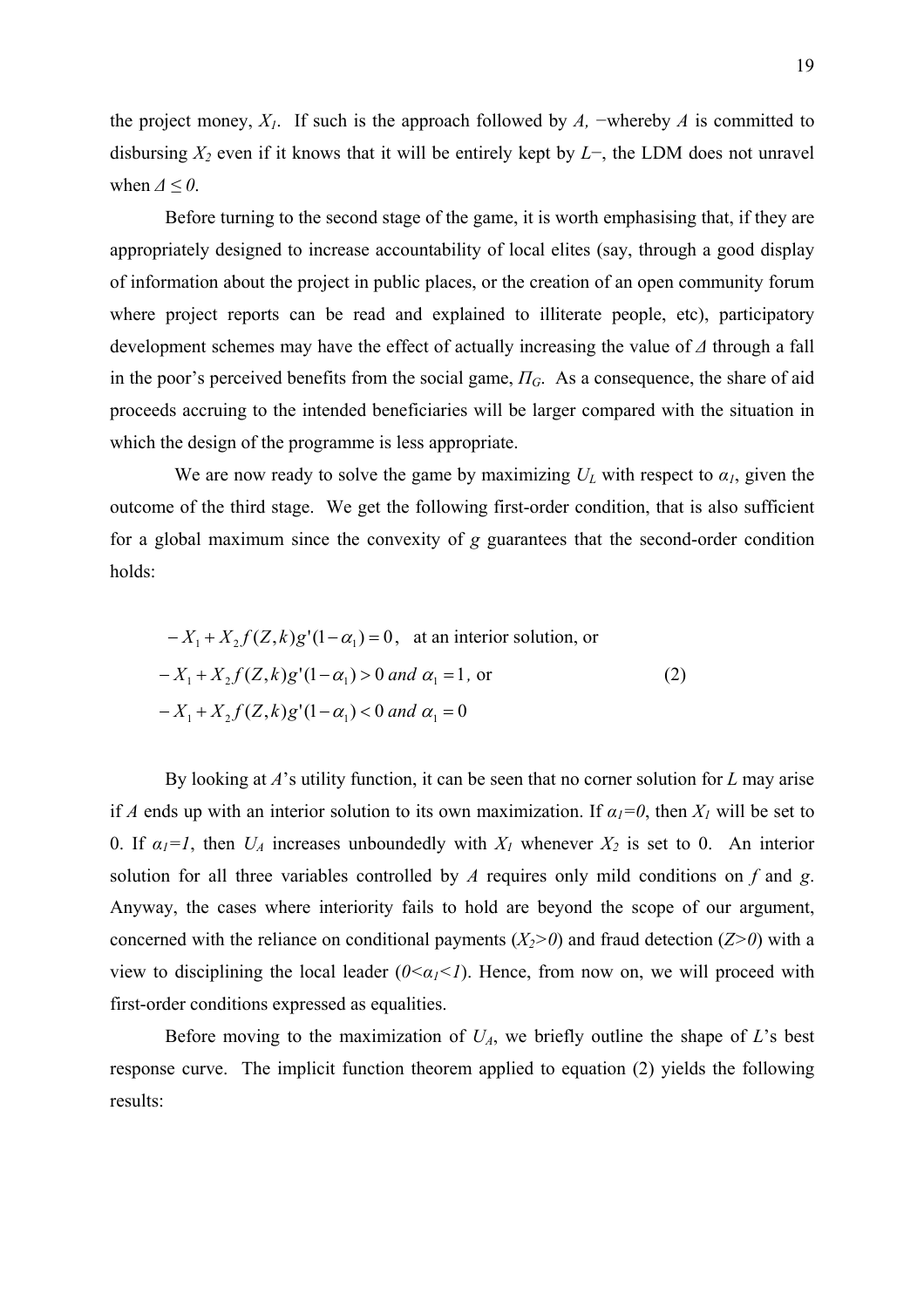$$
\frac{\partial \alpha_1}{\partial X_1} = -\frac{1}{X_2 f(Z, k) g''(1 - \alpha_1)} < 0
$$
  
\n
$$
\frac{\partial \alpha_1}{\partial X_2} = \frac{X_1}{X_2^2 f(Z, k) g''(1 - \alpha_1)} > 0
$$
  
\n
$$
\frac{\partial \alpha_1}{\partial Z} = \frac{f^Z(Z, k) g'(1 - \alpha_1)}{f(Z, k) g''(1 - \alpha_1)} > 0
$$
\n(3)

where *g'(-)* and *g"(-)* are the first and second derivatives of the function *g* (both assumed to be positive), while  $f^2$  is the first derivative of the function *f* with respect to *Z* (also positive).

Here is the heart of the LDM: when *A* decreases the amount of the first tranche (or the project size), for given levels of the conditional transfer (the second tranche or the bonus) and the supervision effort, or when *A* increases the conditional transfer for given levels of the first tranche (or the project size) and the supervision effort, *L* is induced to raise the share accruing to *G* during the first period (during the project phase). Larger supervision expenses, which increase the probability of fraud detection, also reduce *L*'s willingness to take risks by embezzling a large share of the project funds, especially since he is a full residual claimant of the conditional payment  $X_2$ . Note that a better ability to monitor on the part of the aid agency has the same expected effect:

$$
\frac{\partial \alpha_1}{\partial k} > 0.
$$

We are now ready to proceed to the maximization of  $EU<sub>A</sub>$ . Taking into account the outcome of the third stage of the game, we can rewrite  $EU_A$  as follows:

$$
EU_A = \alpha_1 X_1 + \Delta/2 - \lambda(X_1 + X_2 + Z) + \lambda \eta X_2 \psi
$$

Then, rather than using equation (2) as a constraint and relying on a Lagrangean, we use the results shown in (3) to take *L*'s best response curve into account. We obtain the following first-order condition with respect to  $X_l$ :

$$
\frac{\partial EU_A}{\partial X_1} = 0 = \alpha_1 - \frac{X_1}{X_2 f(Z, k) g''(1 - \alpha_1)} - \lambda + \lambda \eta \frac{g'(1 - \alpha_1)}{g''(1 - \alpha_1)}
$$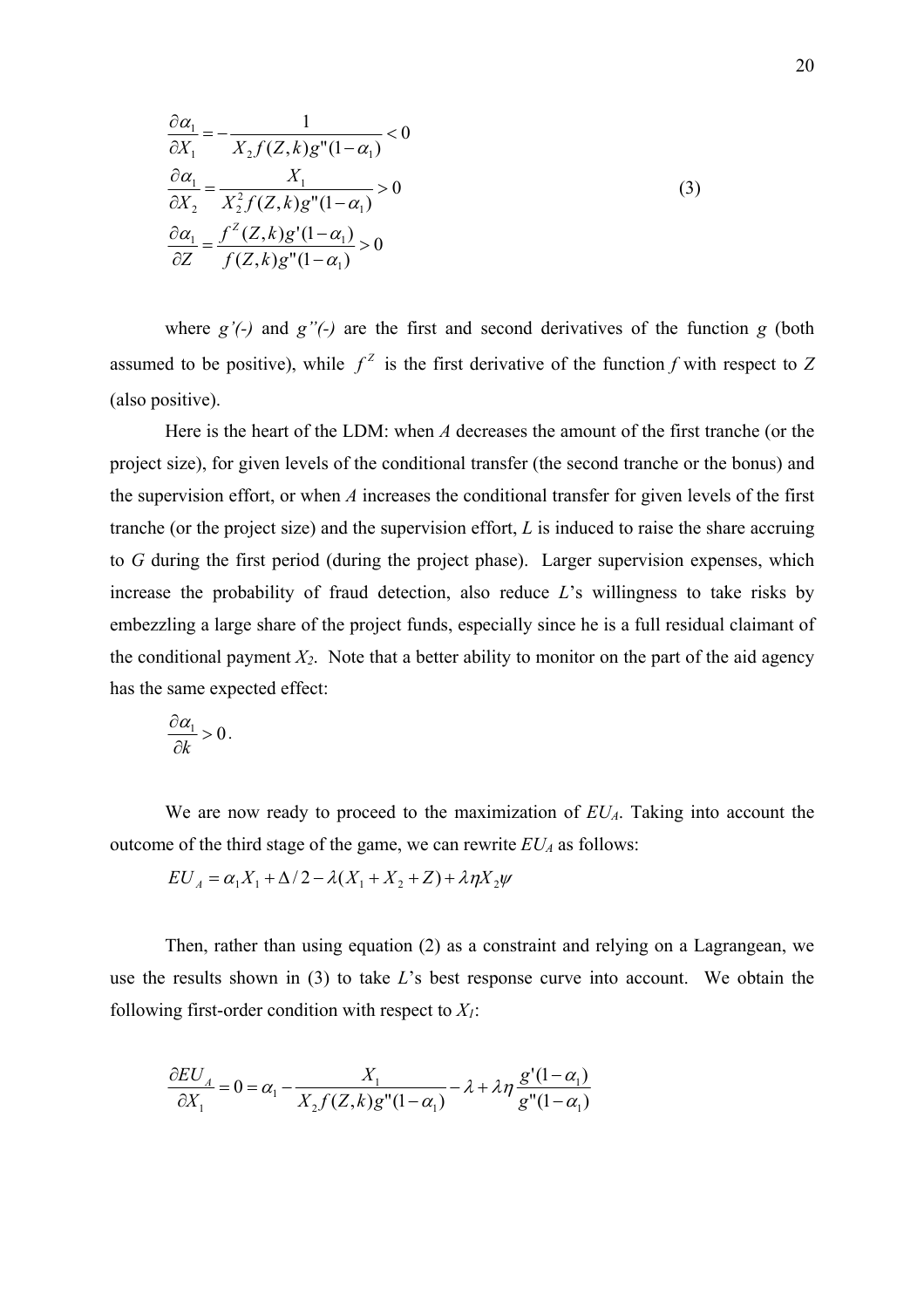Bearing (2) in mind, this first-order condition yields a closed-form, albeit implicit, solution for *α1*:

$$
\alpha_1 = \lambda + (1 - \lambda \eta) \frac{g'(1 - \alpha_1)}{g''(1 - \alpha_1)}\tag{4}
$$

It is immediately apparent that, given our assumptions (in particular, the fact that *g">0*), the share allocated to *G* during the first period (the share of *G* in the project funds) exceeds the cost of access to funds for the aid agency:  $\alpha_1 > \lambda$ .

The second-order condition, which plays a crucial role for the comparative statics results with respect to  $X_I$ , does not hold automatically and has therefore to be assumed. It actually amounts to a mild regularity condition on the function *g*:

$$
\frac{d^2EU_A}{dX_1^2} = \frac{-1}{X_2 f(Z)g''(1-\alpha_1)} \left( (1-\lambda \eta) \left( 1 - \frac{g'(1-\alpha_1)g'''(1-\alpha_1)}{g''(1-\alpha_1)} \right) + 1 \right) < 0 \tag{5}
$$

This condition holds as soon as the third derivative of *g* is not too large at the optimum.

Since equation (4) is an independent, closed-form solution for  $\alpha_l$ , the static comparative effects can be immediately computed to determine the way in which the critical parameters of the model influence the share of the first tranche (or the project size) that accrues to *G*. However, in order to confront these results with the impact of the same parameters on the amount of the second tranche (or the bonus or incentive payment) and on the supervision effort, we will first state the other necessary conditions for *A*'s optimization.

Bearing (1) and (2) in mind, so that the outcomes of the second and third stages of the game are duly taken into account,  $EU_A$  can be rewritten as follows:

$$
EU_{A} = \alpha_1 X_2 f(Z,k)g'(1-\alpha_1) + \Delta/2 - \lambda Z - \lambda X_2 (1 - \eta f(Z,k)g(1-\alpha_1) + f(Z,k)g'(1-\alpha_1))
$$

Maximizing the above with respect to  $X_2$  yields:

$$
\frac{1}{f(Z,k)} = \left(\frac{\alpha_1}{\lambda} - 1\right) g'(1 - \alpha_1) + \eta g(1 - \alpha_1)
$$
\n(6)

Maximization of the same with respect to *Z* yields: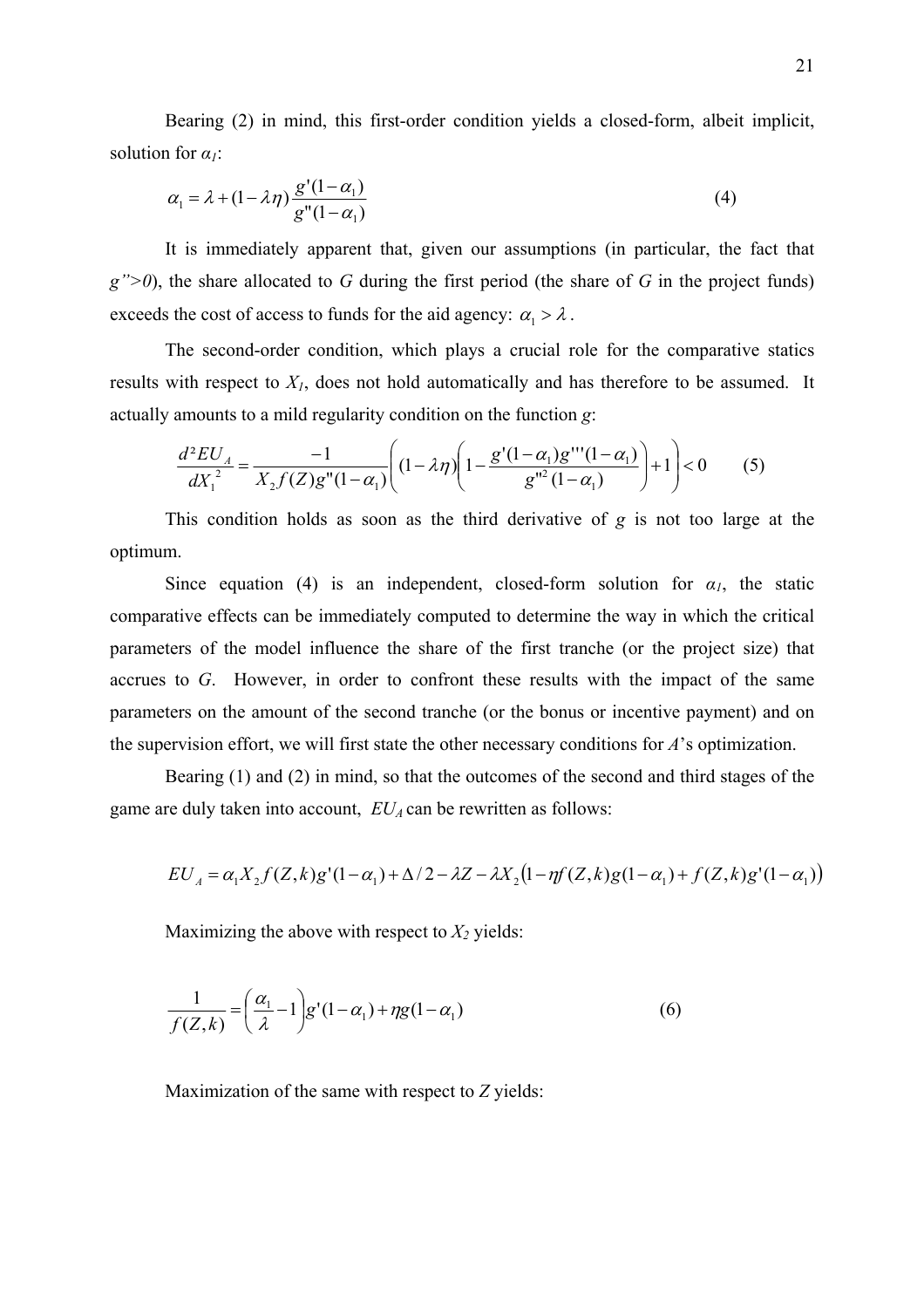$$
\frac{1}{f^Z(Z,k)X_2} = \left(\frac{\alpha_1}{\lambda} - 1\right)g'(1-\alpha_1) + \eta g(1-\alpha_1) \tag{7}
$$

Combined with (6), (7) leads to a simple equilibrium relationship between  $X_2$  and  $Z$ :

$$
X_2 = \frac{f(Z,k)}{f^2(Z,k)}
$$
 (8)

 The immediate implication of (8) is that *X2* and *Z* move together: when *A* decides to devote more effort to monitoring *L*'s behaviour during the (first) project phase, it simultaneously increases the amount of the second tranche (or the incentive payment to *L*). We know from (3) that an increase in  $X_2$  or in *Z* have the same effect of increasing  $\alpha_1$ : they are substitutable instruments available to discipline *L.* It is also evident from (3) that an increase in *Z* has the effect of enhancing the marginal incentive impact of a given amount  $X_2$ , and viceversa:  $\partial^2 \alpha_1 / \partial Z \partial X_2 > 0$ . As a result, the aid agency is induced to raise  $X_2$  when *Z* is larger, and to raise *Z* when  $X_2$  is larger.

Second-order conditions with respect to  $X_2$  and to  $Z$  have no particular interest and are simply assumed. Like equation (5), they hold under mild regularity conditions on *f* and *g*.

# *Comparative statics*

Beyond the multiplicative separability of the fraud detection function, very little needs to be assumed to get the closed-form solution for  $\alpha_1$  given by equation (4). A simple application of the implicit function theorem yields the following results (see Appendix I, for the proof), which are going to drive a lot of the expressions derived later:

$$
\frac{\partial \alpha_1}{\partial \lambda} > 0; \quad \frac{\partial \alpha_1}{\partial \eta} < 0 \tag{9}
$$

The first result represents the main claim of the paper and can be stated thus.

*Proposition 1: When access to aid money for decentralised development is easier (resulting in a lower* λ*), elite capture increases implying that the share accruing to the poor becomes smaller.* 

The adverse distributive impact of low-cost aid money is to be understood in the light of the incentive structure described in the model. It suggests that massive injections of cheap money dedicated to the struggle against poverty may have the effect of enriching and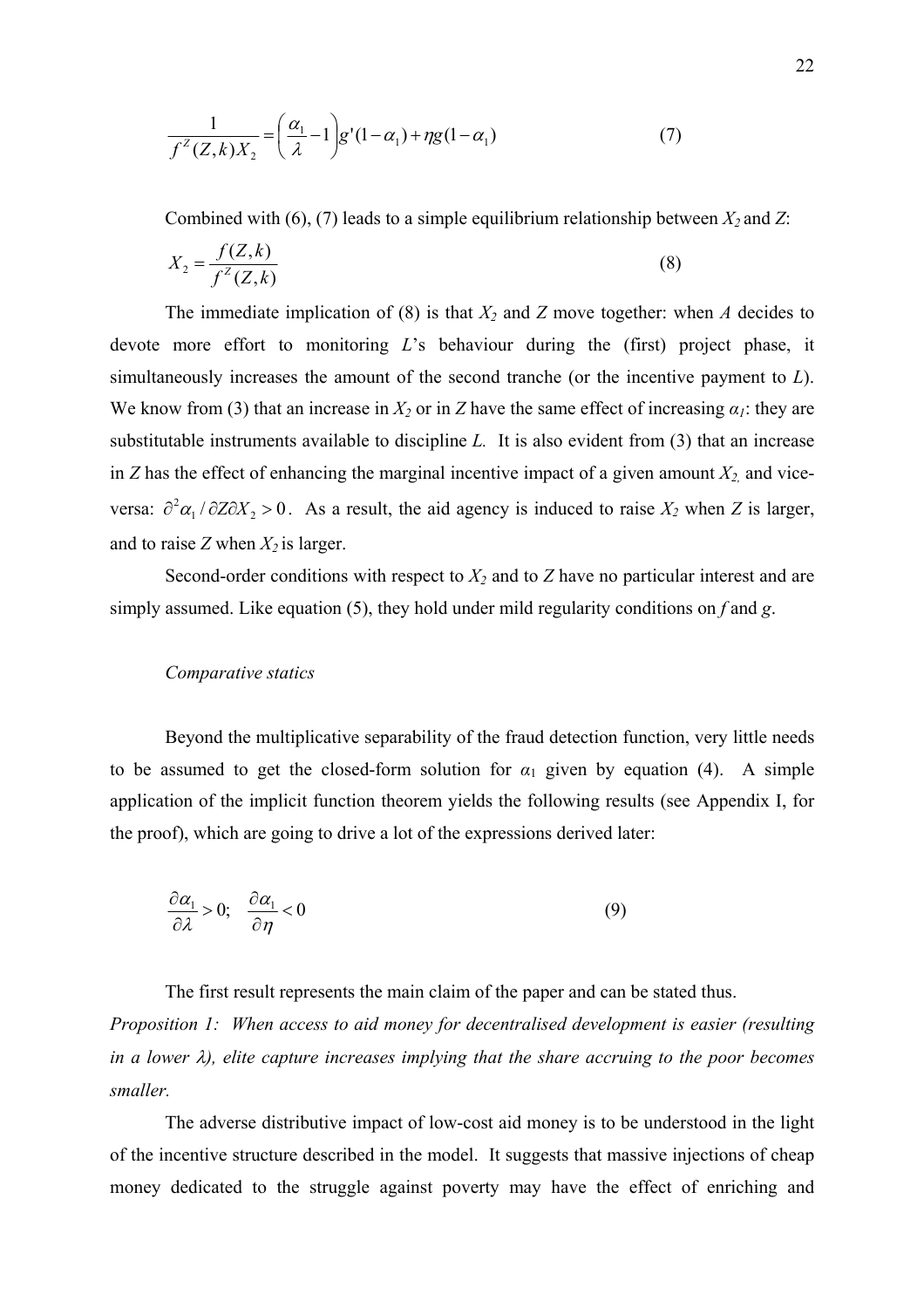consolidating local elites, much in the same way as windfall incomes from natural resources can be a curse because they give rise to greater rent-seeking activity (see, e.g., Tornell and Lane, 1998). In this sense, the fear that the participatory approach may "reinforce the very structures of unequal privilege they seek to upset" (Ribot, 2000: 33) is legitimate.

The second result emerging from (9) can be stated thus:

*Proposition 2: The interests of the poor are adversely affected when aid agencies can easily reallocate funds in the event of a project failure, that is, when their commitment to a given community project is low (η is high). Conversely, when the transaction cost of establishing a partnership link with a community is high, an aid agency is more inclined to pay attention to the elite capture problem, which benefits the poor.* 

Therefore, aid organizations working in remote and backward areas are predicted to be more effective in reaching the intended beneficiaries than those operating in areas where all sorts of communication (physical, psychological, cultural, etc) with the inhabitants are easier.

A more complete elucidation of the causality running through the model requires the computation of comparative statics for the other variables as well. If the optimal value of  $\alpha_l$ provided by equation (4) is used in equation (7), the latter provides in turn a closed-form solution for *Z*, and it needs not be further reworked to yield the following (see Appendix II, for the proof):

$$
\frac{dZ}{d\lambda} = \frac{\alpha_1 X_1}{\lambda^2} > 0; \quad \frac{dZ}{d\eta} = -\psi X_2 < 0
$$
\n(10)

Since we know from (8) that  $X_2$  moves in the same direction as  $Z$ , we can also deduce that:

$$
\frac{dX_2}{d\lambda} > 0; \quad \frac{dX_2}{d\eta} < 0 \tag{11}
$$

As expected, when the cost of access to aid money is higher, *A* uses its two instruments more intensively. The same effect is predicted when the transaction cost of setting up partnership links with target communities is higher. It is, moreover, immediately evident from (7) that *dZ* / *dk* < 0 , implying that an aid agency which possesses a less effective monitoring technology makes up for this deficiency by increasing its monitoring expenditures. Since  $f(Z,k)$  is equal to a quantity which varies independently of both *Z* and  $k$ , –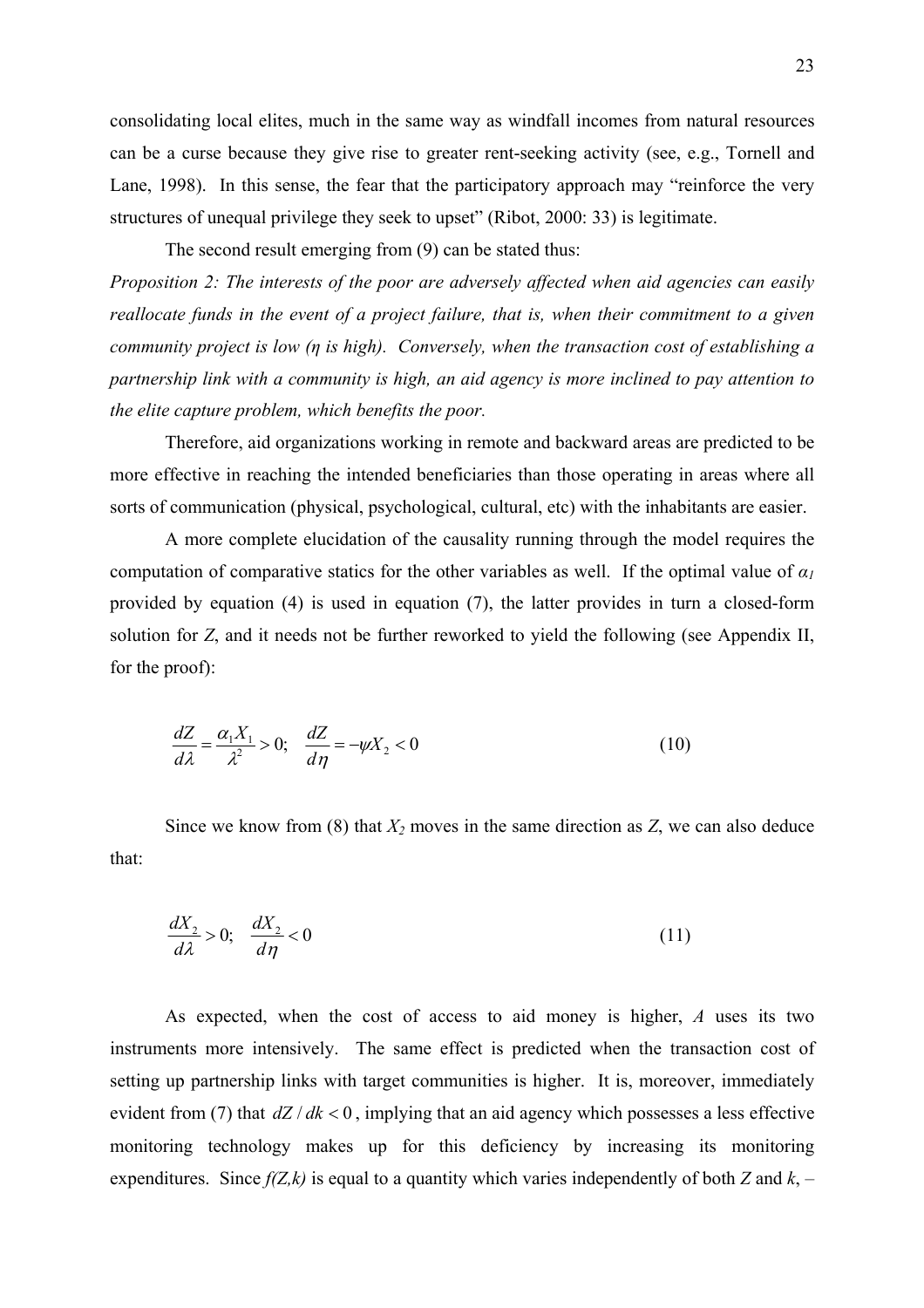see (6)–, variations in *Z* exactly compensate variations in *k*. This explains why  $\alpha_1$  appears to be independent of *k*:  $\partial \alpha_1 / \partial k = 0$  (see equation (4)).

 Finally, there remains the more complex task of studying the effect of a variation in *λ,* or in  $\eta$ , on  $X_l$ , the amount of the first tranche or the project size. From (2) and (8), we get that  $(f(Z,k))$  $(Z, k)$  $(Z, k)$ <sup>2</sup> g'(1- $\alpha$ <sub>1</sub>)  $X_1 = \frac{(f(Z,k))^2 g'(1-\alpha_1)}{f^Z(Z,k)}$ . The influence of  $\lambda$ , or  $\eta$ , on  $X_1$  is thus exerted via *Z* and  $\alpha_1$ .

Because the expression for the  $d\alpha_1^* / d\lambda$  effect is especially intricate (see Appendix I), tedious algebraic work is involved in computing the total net effect of variations in  $\lambda$  and  $\eta$ . Such work leads to the conclusion that both  $dX_1/d\lambda$  and  $dX_1/d\eta$  have indeterminate signs.

 This indeterminacy follows from the fact that there are two factors pushing in opposite directions. Take the case of a variation in *λ.* On the one hand, a more difficult access to aid funds for the operating aid agency (a higher  $\lambda$ ) is negatively felt in its utility function where the cost of the operating fund, whether it is used for monitoring expenses or for distribution to the village association, appears explicitly. On that count, the agency is expected to reduce its aid commitment, and  $X_l$  should fall. On the other hand, when  $\lambda$  is higher, the agency is induced to extract a larger value of  $\alpha_1$  from the local leader, otherwise the project might just as well be closed down (bear in mind that  $d\alpha_1 / d\lambda > 0$ ). In order to obtain such a response, high values must be chosen for *Z* and for  $X_2$  because  $\partial \alpha_1 / \partial X_2 > 0$  and  $\partial \alpha_1 / \partial Z > 0$ . Doing so creates a directly unproductive cost for the project, which must be diluted over a large amount of directly productive expenses  $X_l$ . It must, indeed, be remembered that, at the margin,  $X_2$  is only a cost to *A* because *L* is the full residual claimant of it once the lumpsum transfer  $\Delta/2$  is made to *G*. The only justification for a positive  $X_2$  is that it eases *A*'s incentive constraint, i.e. it induces *L* to keep  $\alpha_l$  high. This happens to be the *raison d'être* of *Z* as well, because no fraction of it never makes it to *G*. In other words, *X2* and *Z* are productive only in an indirect way, through *L*'s best response.

 In an analogous manner, an increase in *η* gives rise to two opposite effects. On the one hand, since it is easier to reallocate aid funds to another community if needed, *A* is inclined to increase the project size. Yet, on the other hand, an easier access to alternative projects diminishes *A*'s incentive to monitor *L*'s behaviour, hence the predicted fall in *Z* and *X2*, and therefore in  $\alpha_1$  –see the results stated in (9), (10), and (11). Because *Z* and  $X_2$  are fixed costs that need to be amortized over the aid project,  $X_l$  is expected to fall.

The ambiguous impact of a variation of  $\lambda$  (or  $\eta$ ) on  $X_I$  is apparent from the above equation which defines  $X_l$  as the product of a term dependent on *Z*,  $[f(Z)]^2/f^2(Z)$ , and a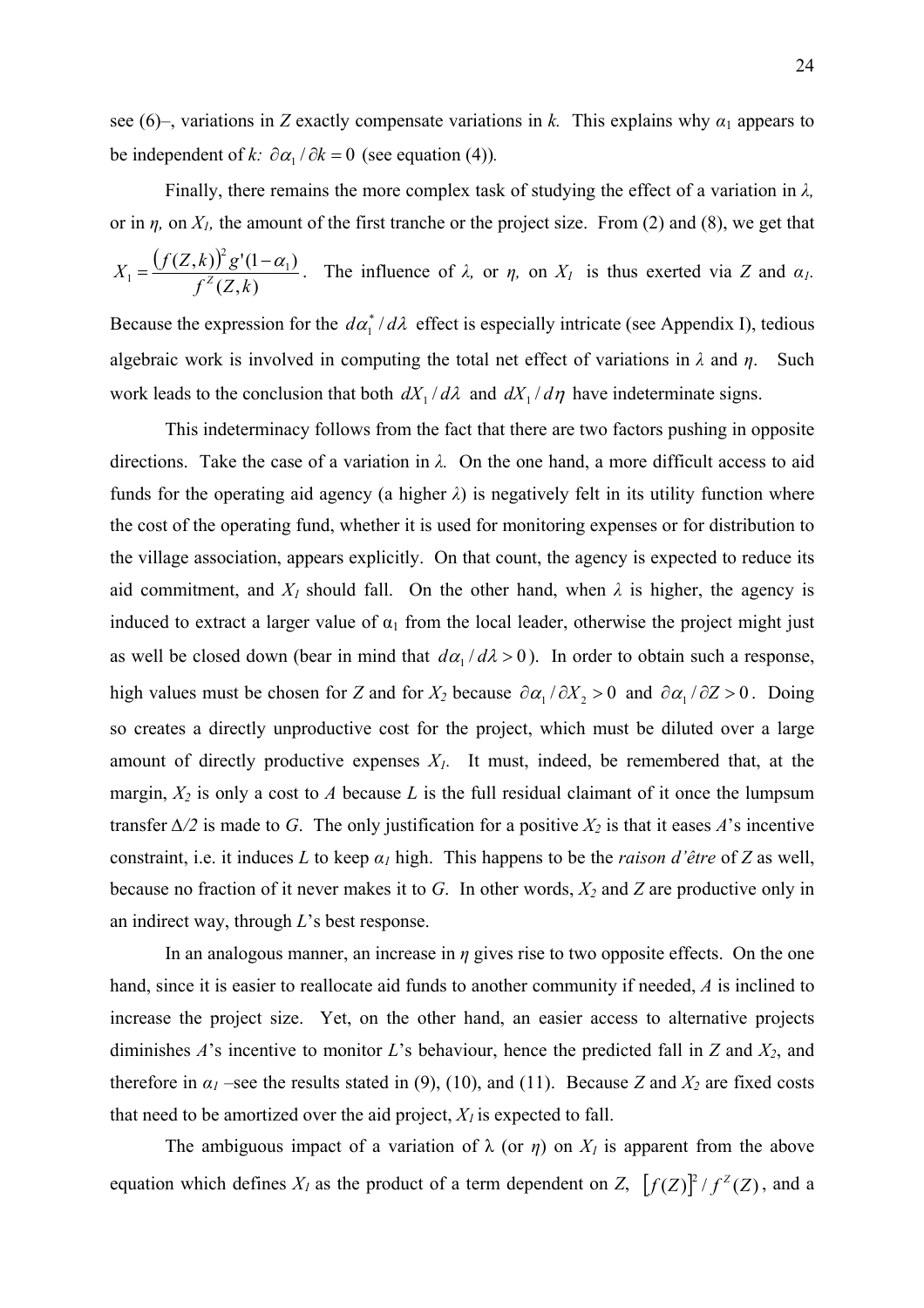term dependent on  $\alpha_l$ ,  $g'(1-\alpha_1)$ . As a matter of fact, the term in *Z* increases with  $\lambda$  (since a rise in  $\lambda$  causes *Z* to increase, and  $f(Z)$  is concave) while the term in  $\alpha<sub>l</sub>$  decreases (since a rise in  $\lambda$  causes  $(1 - \alpha_1)$  to decrease, and  $g(1 - \alpha_1)$  is convex). Therefore, we may expect  $X_i$  to grow with λ if the probability of fraud detection, *ψ*, is strongly influenced by *Z*. In other words, if the aid agency is quite effective in discouraging elite capture through monitoring expenditures, it will react to an increase of the cost of access to aid money by raising the size of its assistance to the targeted community.

 If poverty alleviation is the central objective pursued by the aid agency, it should feel concerned about the manner in which the absolute amount of aid money that goes to the poor evolves in response to a change in an exogenous parameter. Formally, its preoccupation should be with the way  $\alpha_1 X_1$  reacts to a variation in either  $\lambda$  or  $\eta$ . (Bear in mind that the absolute amount of the second tranche,  $\alpha_2 X_2$ , is entirely determined by the bargaining power of the poor, as measured by ∆). Computing these two derivatives is much more cumbersome than computing the effects of changes in  $\lambda$  or  $\eta$  on  $X_l$ . Again, we are led to the conclusion that the signs of  $d(\alpha_1 X_1)/d\lambda$  and  $d(\alpha_1 X_1)/d\eta$  are indeterminate. But we know from the above discussion that, if the aid agency is quite effective in monitoring elite capture, the impact of a rise of  $\lambda$  on  $\alpha_1 X_1$  can be determined, and is actually positive (since both components,  $\alpha_l$  and  $X_l$ , increase). If monitoring is only mildly effective, a higher cost of aid money may either increase or decrease the amount of it that will end up in the hands of the poor. The converse reasoning can be applied when *λ* declines. Hence the following proposition:

*Proposition 3: When access to aid money becomes costlier, the amount of resources reaching the poor may either increase or decrease in communities already covered by decentralised development assistance. However, if aid agencies are quite effective in detecting fraudulent behaviour at local level, a positive impact is expected. Conversely, under the same condition, the objective of poverty alleviation is less effectively attained in these communities when aid money becomes cheaper.* 

The above conclusion obviously deals with a partial effect: it relates only to those communities already covered by a development project. In order to assess the total impact of a rise in  $\lambda$  on poverty alleviation, the assumption that the aid money supply is infinitely elastic must be relaxed, and the effect on the number of communities acceded by a development assistance program must be considered. Since a more restricted supply of aid funds generally accompanies a rise in  $\lambda$ , it is evident that the total impact of more expensive aid money on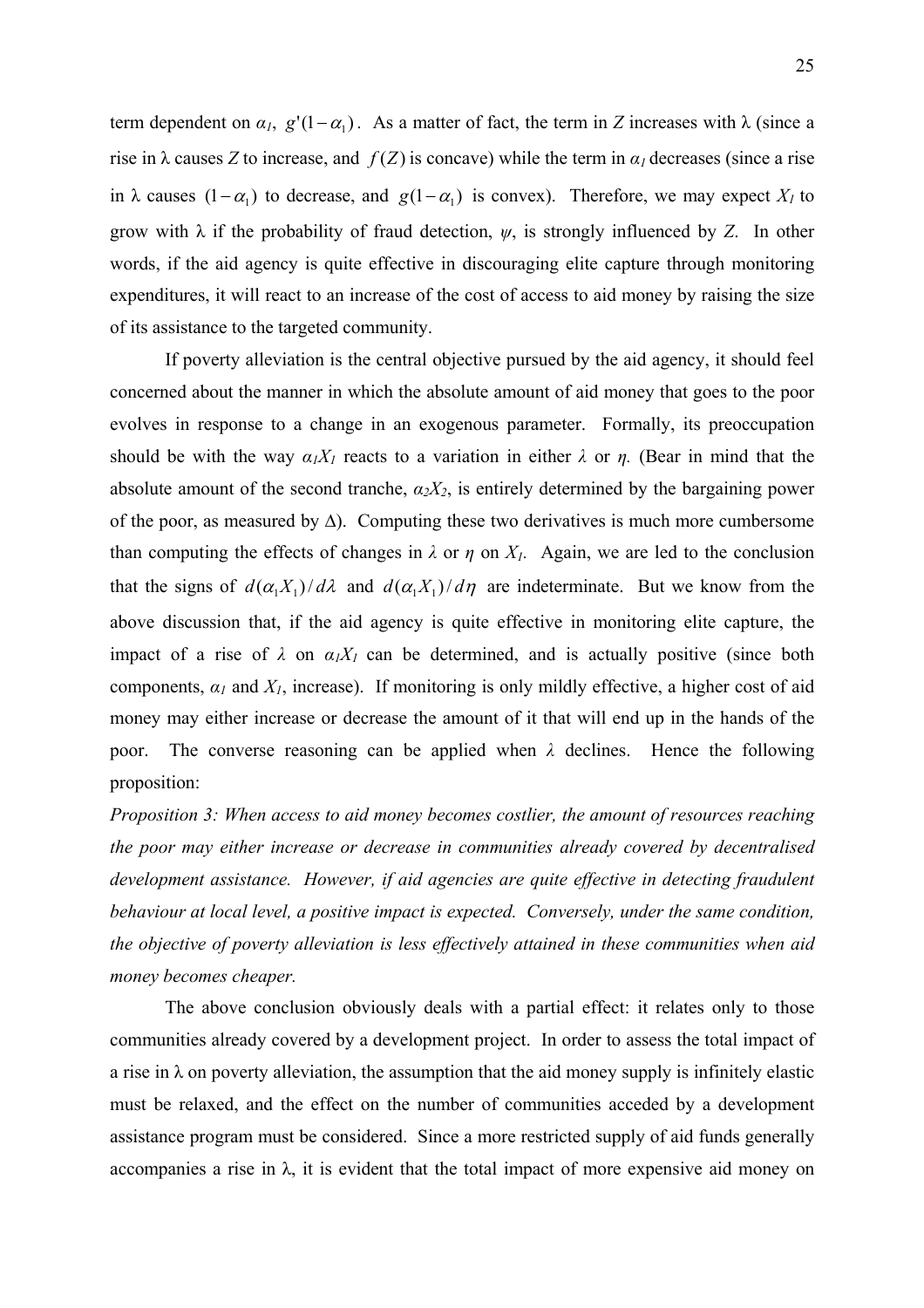poverty alleviation is indeterminate. A more precise conclusion can nevertheless be inferred, insofar as a higher (positive) value of  $d\alpha_1 / d\lambda$  increases the likelihood that the total impact will be positive. Conversely, a decline of  $\lambda$  accompanied by an increase in the total amount of aid money available might possibly lead to worse poverty reduction performances, under the same condition of a strong  $d\alpha_1 / d\lambda$  effect.

Since 
$$
\frac{d\alpha_1}{d\lambda} = \frac{2 - \lambda \eta - \eta(g'(-)/g''(-))}{2 - \lambda \eta} > 0
$$
, a large  $d\alpha_1/d\lambda$  implies that  $g'(-)$  is small

(compared to *g"(-)*), meaning that the probability of fraud detection is not too much influenced by the sheer size of aid embezzlement by local leaders, but is strongly sensitive to monitoring efforts by aid agencies. Under such conditions, indeed, aid agencies are induced to increase their monitoring budget so as to better discipline local leaders when aid funds become more costly (see supra). It is also evident that the value of  $d\alpha_1 / d\lambda$  decreases with  $\eta$ , which again conforms with intuition: the lower the cost of re-directing aid money to an alternative community/project in the event of discovery of fraudulent behaviour, the less effective the aid agency in disciplining local leaders.

Clearly, the fact that the objective of poverty alleviation might be better achieved as a result of tighter conditions for access to aid money, or that cheaper aid funds might not help reduce poverty, is a challenging conclusion that needs careful pondering by the international donor community. Our next proposition can be stated thus:

*Proposition 4: When aid money is costlier, the amount of resources reaching the poor may either increase or decrease overall. The paradoxical result of a positive impact of dear aid money on poverty alleviation is more likely to obtain if the probability of fraud detection is quite sensitive to monitoring efforts of aid agencies, and/or if the cost of re-directing aid flows is high.*

 Before turning to a particular case, it may be noted that the equilibrium number of projects/communities is easily obtained given the state of the market for aid money, and assuming that they are all identical. Indeed, once the equilibrium values of *X* and  $\lambda$  have been set in the market for aid funds, we can determine sequentially the optimal values of  $\alpha_1$ ,  $\alpha_2$ ,  $\alpha_3$ , and  $X_1$ , on the basis of (4), (6), (8), and the expression of  $X_1$  obtained by using (2) and (8). The optimal value of *n*, the number of projects/communities, or the number of aid agencies (assuming that each agency carries out one project and cater to one community), is then directly deduced from the expected budget balance constraint defined as follows: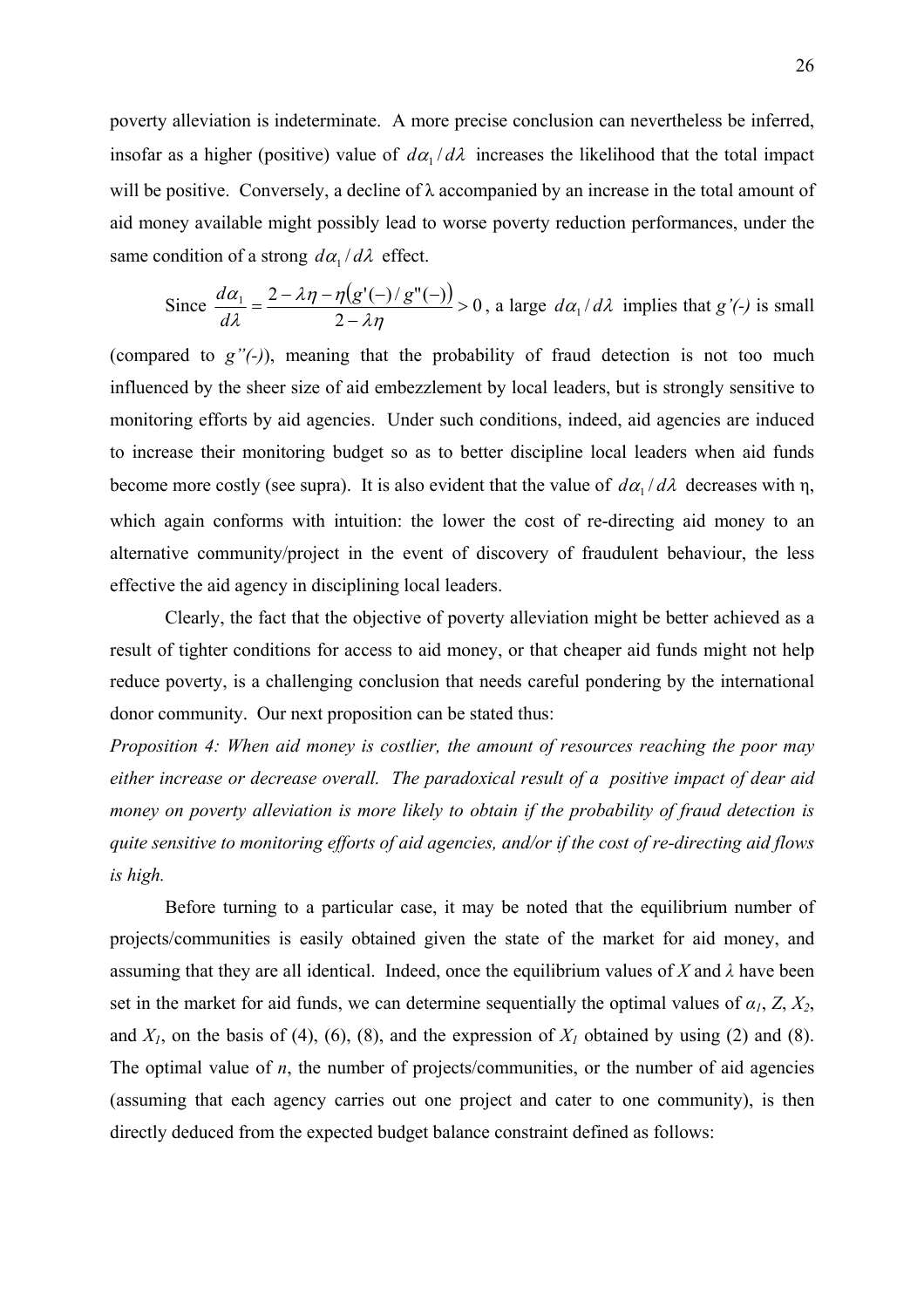$$
X_1 + X_2(1 - \eta \psi(Z, \alpha_1)) + Z = X^* / n
$$

# *A particular case*

 It is not difficult to find functional forms of *f(-)* and *g(-),* for which it is possible to predict the complete set of effects produced by variations in  $\lambda$  or  $\eta$ . In particular, when *g(-)* has a quadratic form,  $g(1-\alpha_1)=(1-\alpha_1)^2$ , while  $f(-)$  is kept in its general form, the direction of *dX<sub>1</sub>/dλ, dX<sub>1</sub>/dη, d(* $α_1X_1$ *)/dλ*, and  $d(α_1X_1)/dη$  can be accurately predicted. The complete set of equilibrium conditions that obtain under the assumption of a quadratic *g(-)* function, are given below (the first three equations correspond to the first-order conditions of *A*'s optimization problem with respect to *X1, X2*, and *Z*, respectively):

$$
\alpha_1 = \frac{\lambda(1-\eta)+1}{2-\lambda\eta} \tag{12}
$$

$$
\frac{1}{f(Z,k)} = \frac{(1-\lambda)^2}{\lambda(2-\lambda\eta)}
$$
(13)

$$
X_2 = \frac{f(Z,k)}{f^Z(Z,k)}\tag{14}
$$

$$
X_1 = \frac{2\lambda X_2}{1 - \lambda} \tag{15}
$$

$$
\psi = \frac{\lambda}{2 - \lambda \eta} \tag{16}
$$

$$
\alpha_1 X_1 = \lambda (X_1 + X_2) \quad \text{or } \lambda = \frac{\alpha_1 X_1}{X_1 + X_2} \tag{17}
$$

Equation (17) is especially interesting because it captures the role of *λ* well: at equilibrium, the cost of access to aid money must be equal to the average return of aid investment as measured by the share of 'pure aid money' (that is, the budget of the aid agency less the monitoring expenditures) that reaches the intended beneficiaries during the project period. This 'average return' must, therefore, increase commensurately with *λ*. The comparative-static results are as follows:

$$
\frac{dX_1}{d\lambda} > 0; \frac{d(\alpha_1 X_1)}{d\lambda} > 0; \frac{d\alpha_1}{d\lambda} > 0; \frac{dX_2}{d\lambda} > 0; \frac{dZ}{d\lambda} > 0
$$
\n
$$
\frac{dX_1}{d\eta} < 0; \frac{d(\alpha_1 X_1)}{d\eta} < 0; \frac{d\alpha_1}{d\eta} < 0; \frac{dX_2}{d\eta} < 0; \frac{dZ}{d\eta} < 0
$$
\n(18)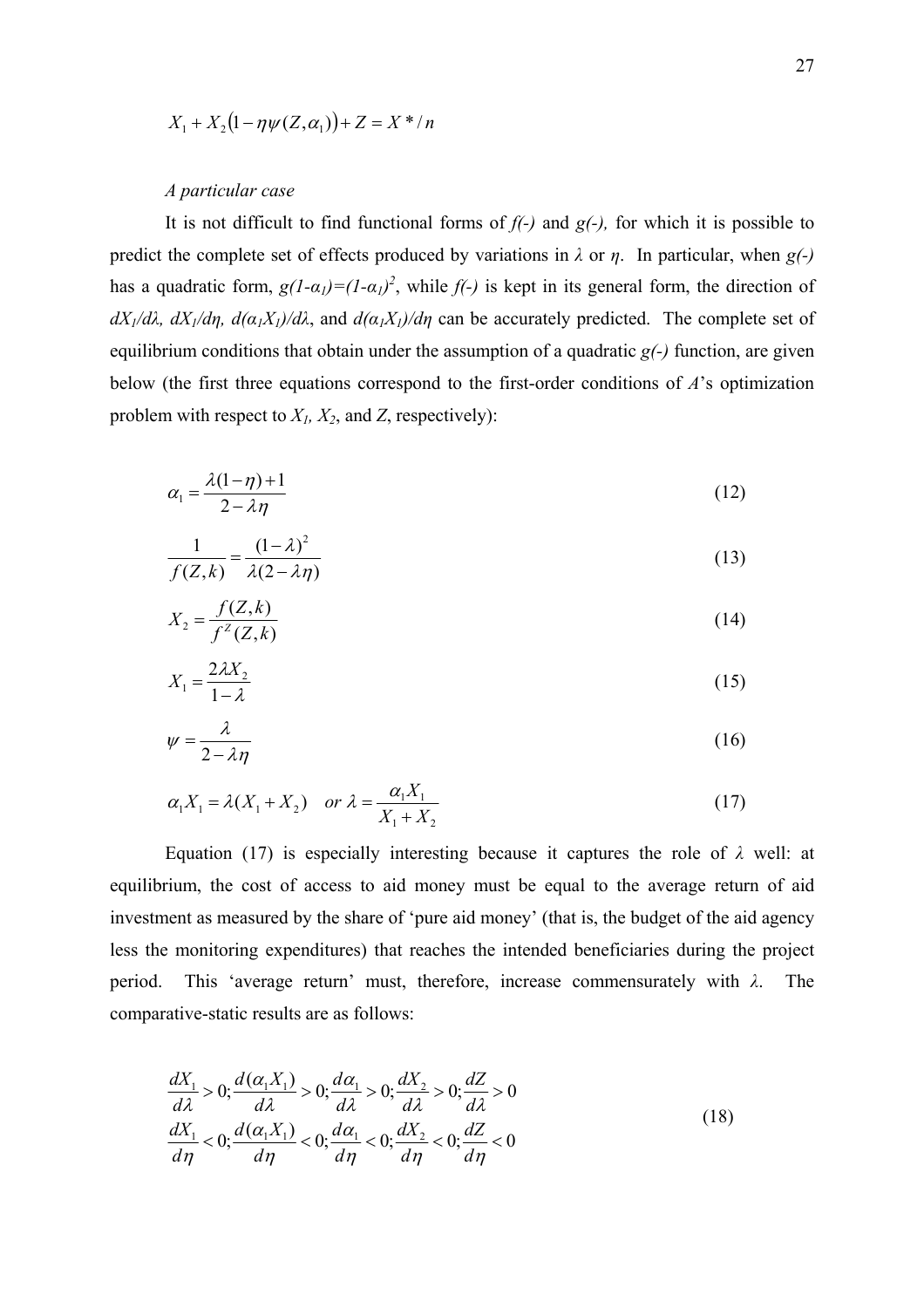With the quadratic *g*(-) function, both tranches of aid money to a community (or both the project size and the bonus payment) increase as a result of a rise of the cost of access to aid money. Consequently, the absolute amount reaching the poor also increases. This is not surprising since the chosen functional form does not correspond to a large effect on fraud detection of the sheer size of fund embezzlement. As for the total impact on poverty alleviation,  $\alpha_1 X^*$ , it remains indeterminate.

Identical results are obtained when reallocation of aid funds in the event of fraud detection is more difficult or costly. The underlying mechanism is the same as before, viz. the willingness of *A* to better discipline *L* as a response to the parametric change. One serious implication of this result is the following: if aid agencies are under the pressure to show quick and visible results to satisfy their fund providers, so that they prefer to work with easily accessible rather than remote communities, they will be less effective in reaching the local poor. There would then be two sources of inefficiency in the struggle against poverty: a selection bias that favours well located communities where the incidence of poverty is generally the lowest, on the one hand, and a comparative ineffectiveness in reaching the poor in these communities, on the other hand.

Finally, the effect of a parametric change in the effectiveness of the fraud detection technology, measured by *k,* is easy to trace back from the above set of equations*.* Such a change gives rise to a proportional inverse variation in *Z* (see equation (13)) and the associated variation in *X2* (see equation (14)). For example, an increase in *k* causes a fall in *Z* and  $X_2$ . As is evident from equation (15),  $X_1$  falls in exactly the same proportion as  $X_2$ . The share accruing to the grassroots,  $\alpha_1$ , is left unchanged (see equation (12)), which is also true of the ratio  $\alpha_1 X_1 / (X_1 + X_2)$ , and the detection probability,  $\psi$  (see equations (16) and (17)).

# *A final remark*

From our general model, it is easy to show that the utility of the aid agency,  $EU<sub>A</sub>$ , decreases as a result of an increase in  $\lambda$  (or a decrease in  $\eta$ ). *A*'s utility function can be rewritten thus:

$$
EU_A = (\alpha_1 - \lambda)X_1 - \lambda Z - \lambda X_2(1 - \eta \psi) + \frac{\Delta}{2}
$$

Using equations (2) and (7), as well as the definition of  $\psi$ , the expression for *A*'s indirect utility can be readily simplified: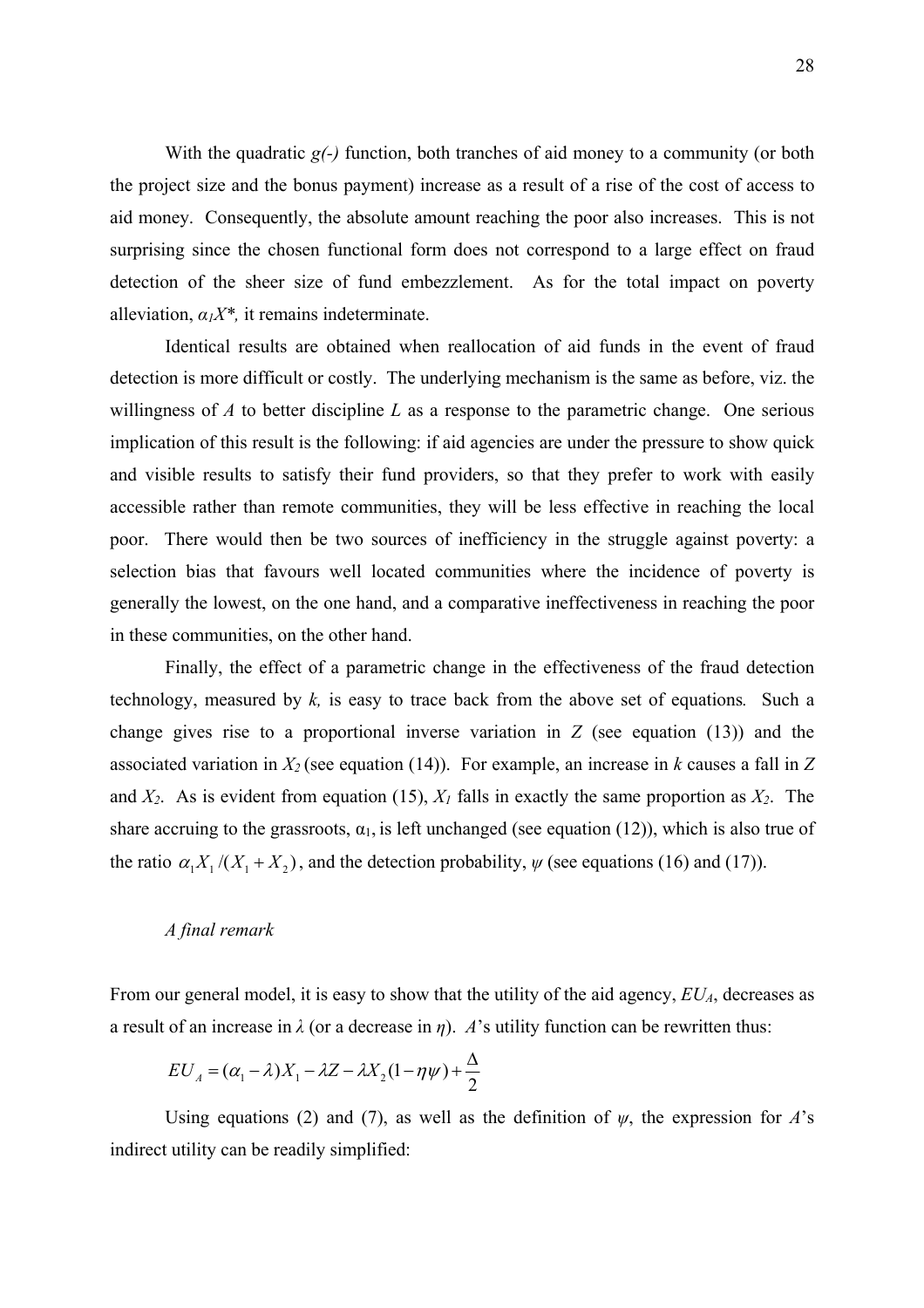$$
EU_A^* = \frac{\lambda (1 - \eta f(Z, k)g(-))}{f(Z, k)g'(-)} X_2 f(Z, k)g'(-) - \lambda Z^* - \lambda X_2 (1 - \eta f(Z, k)g(-)) + \frac{\Delta}{2} = \frac{\Delta}{2} - \lambda Z^*
$$

Bearing in mind our general results about the signs of *dZ/dλ* and *dZ/dη*, and applying the envelop theorem, we immediately verify that: $15$ 

$$
\frac{dEU_A}{d\lambda} = -Z^* - \lambda \frac{dZ^*}{d\lambda} < 0; \quad \frac{dEU_A}{d\eta} = -\lambda \frac{dZ^*}{d\eta} > 0 \tag{19}
$$

Therefore, a threshold value of *λ* exists above which (or a threshold value of *η* exists below which)  $EU<sub>A</sub>$  becomes negative, and the agency prefers to abstain from committing aid money to a project:  $X_1 = X_2 = Z = 0 = max$   $U_A$ . (For some particular functional forms of f and *g*, this threshold value above which *A* decides to quit can be computed). In other words, if a rise of *λ* is deemed justified, there is an upper limit which cannot be trespassed.

 To understand our last point, consider the limit situation in which *λ* takes on the value *λ max*, such that the aid agency's expected utility is just equal to zero: *Z\*=∆/2 λ max*. Clearly, for a given value of  $\lambda$ , and for  $\lambda^{max}$  in particular, a higher  $\Delta$  has the effect of causing  $Z^*$  to become smaller than  $\Delta/2$   $\lambda^{max}$ , with the result that  $EU_A$  becomes strictly positive. By way of consequence, with a larger *∆*, a higher critical value of *λ* becomes feasible (bear in mind that *Z\** increases with *λ*). Since we know with certainty that the distribution of aid proceeds is more equitable when  $\lambda$  is higher  $(d\alpha_1/d \lambda > 0)$ , we can conclude that:

*Proposition 5: A stronger bargaining power in the hands of the grassroots enables them not only to extract a higher amount of aid money during the second period of the project (or upon completion of the project if a bonus payment is made), but also to obtain a larger share of the first tranche (or the project fund), if λ can be raised. Hence, the greater the bargaining power of the poor, the higher the social value of increasing λ.*

The leverage wielded by the poor thus exerts two distinct favourable effects, a direct effect which takes place during the second period (see (1)), and an indirect effect which takes place during the first period.

 $\overline{a}$ 

<sup>15</sup> An implication of this result is that, at any interior solution, *A* and *L,* rather than *A* and *G,* share common concerns with regard to the parameters of the model, i.e.  $dU_A/da_I < 0$  and  $dU_I/da_I < 0$ , when *λ* and *η* vary.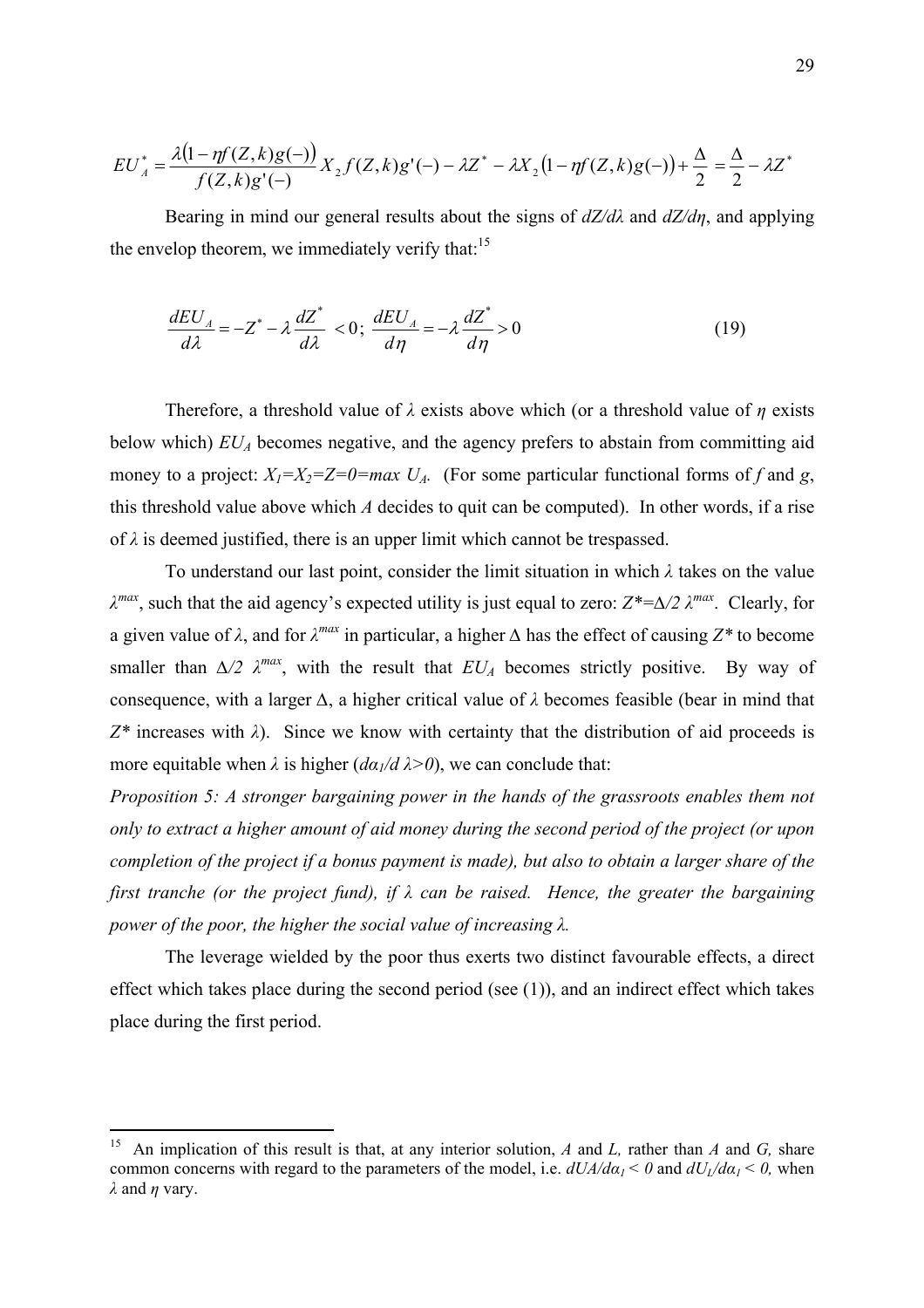## **5. Conclusion**

When communities have well-established organizations where the poor are sufficiently empowered, the participatory approach is on safe grounds. The problem arises when local organizations do not exist or when they are dominated by strong elites driven by their peculiar interests. Unfortunately, this situation is more frequent than currently assumed by the proponents of CDD. Till the poor are sufficiently empowered to effectively participate in decision-making and claim their rightful dues, the elite capture problem must be somehow overcome if such an approach is to prove more successful than the top-down approaches applied so far by many donor agencies. Rather than being confined to the top of the sociopolitical structure, corruption typically permeates the whole chain of vertical patron-client ties that form the pyramid of power in poor countries. Local elite capture thus appears as a reflection or an outcome of corruption at the central level, a hard reality that too many discourses on civil society tend to obscure. One realistic manner of tackling such a problem is for donor agencies to follow sequential and conditional disbursement procedures so as to substitute for the poor's lack of power in target communities. These procedures can be interpreted either as disbursement of aid money in successive tranches, or as implementation of a main community development project followed by the conditional payment of a bonus to the local leader.

When the supply of CDD aid is rather scarce with the result that donor agencies find themselves in the position of local monopolies, such a solution may yield promising results in the sense that the share accruing to the poor at equilibrium will be sufficiently large. However, this will depend on various factors, foremost among which is the cost of obtaining funds for operating aid agencies: if this cost is too low, the share of aid funds that will eventually reach the intended beneficiaries will be small. The underlying rationale emerges when it is understood that the share accruing to the poor can be thought of as the 'return' on an investment project in CDD aid so that, at equilibrium, this return must be equal to the cost of access to aid funds. If such a cost is low, the aid agency feels little pressure to discipline local leaders or intermediaries, and the share accruing to the poor will be small.

This said, the main concern of aid agencies, and the international donor community in general, seems increasingly to be the alleviation of absolute poverty rather than the reduction of relative deprivation. What, therefore, matters is less the share than the absolute amount of aid resources that eventually reach the poor as a result of participatory development efforts. In this perspective, a widespread view holds that the extent to which poverty can be alleviated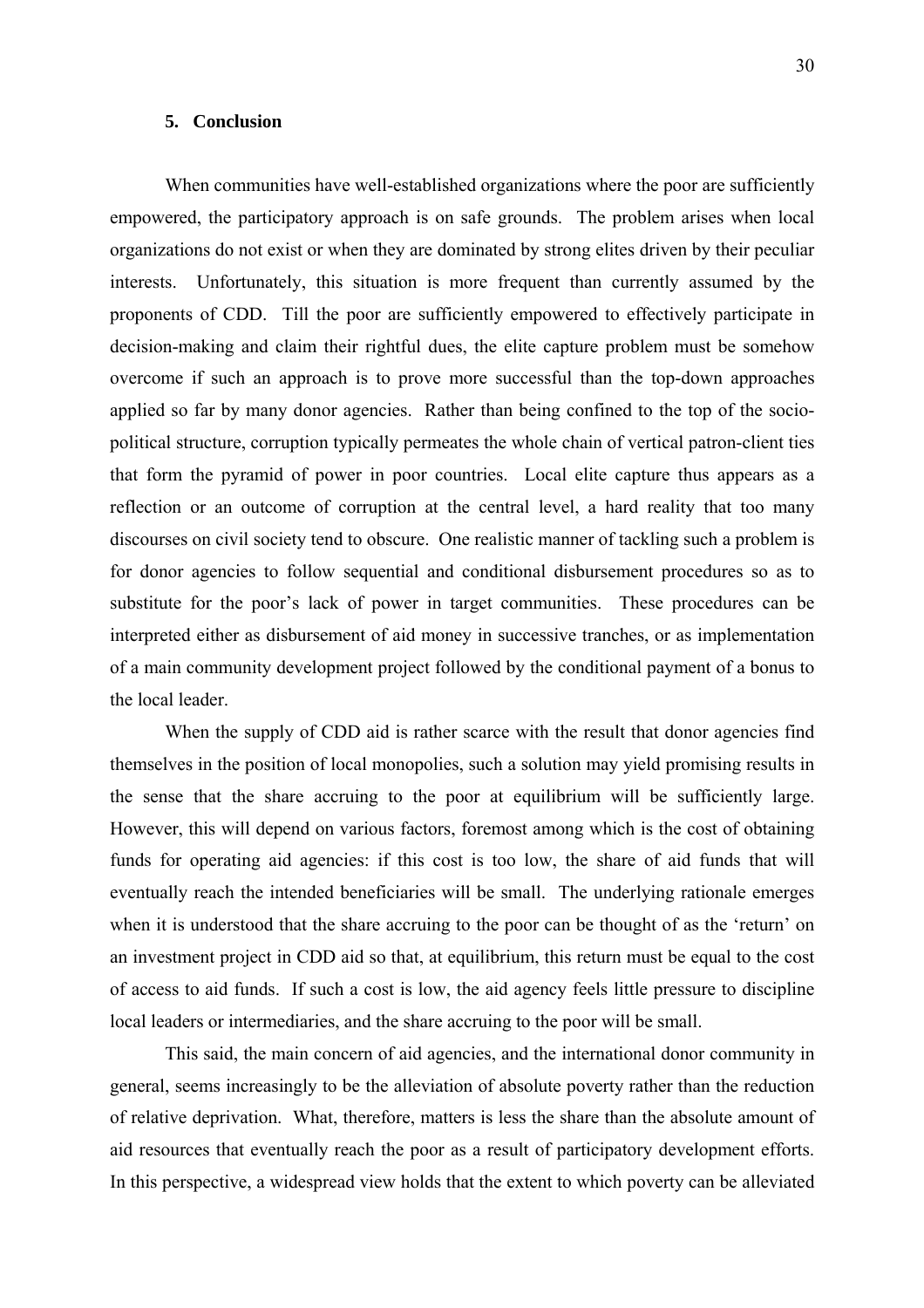is roughly commensurate to the total amount of aid available for this purpose. What we show in this paper is that such a view is much too simple. Because more plentiful aid has the effect of lowering the cost of access to aid funds for specialised agencies, not only will the distribution of aid proceeds become more unequal, but it is also possible that poverty will be less effectively reduced. This perverse effect is more likely to obtain if monitoring efforts by aid agencies, rather than the sheer size of aid embezzlement by local leaders or intermediaries, influence the probability of fraud detection, so that these agencies are induced to increase their monitoring expenses when the cost of access to aid funds rises. It is also more likely if the cost of re-directing aid flows to a new community/project in the event of discovery of fraudulent behaviour is high.

That making aid resources more abundant does not necessarily lead to poverty reduction, but might prove a self-defeating strategy in some circumstances, is in itself quite a challenging finding. As a matter of fact, it ought to compel the donor community to seriously ponder over the issue of aid effectiveness and the mechanics of elite capture in decentralised settings. As recently pointed out by *The Economist,* "generosity is not the only virtue donors must show. They must also be free of illusion, lest they succumb too quickly to disillusion. The aid industry needs fewer manias and less depression" (Special Report *Aid to Africa*, July 2, 2005, p. 27).

Adverse dynamic effects may also result from massive disbursements of aid money through communities. For one thing, local leaders are thus enabled to gain increasing legitimacy from interactions with the outside world rather than with their own people. For another thing, an unhealthy situation is created in which excessively high value is placed on the sort of skills needed to attract money from abroad, skills which tend to be heavily concentrated in the hands of a narrow educated elite. Outside money clearly corrupts the process of local institutional development if it allows indigenous leaders to eschew negotiation with members for support and material contributions, thereby preventing autonomous organization-building and a genuine development of civil society. There is a striking parallel between the effects of aid generosity and natural resource abundance. Indeed, both situations do not produce the expected positive effects because the windfall incomes they generate give rise to a lot of rent-seeking activity.

Finally, aid agencies that cater to easily accessible rather than remote communities where poverty is generally most pervasive, perhaps because they need quick and visible results to satisfy their fund providers, are less effective in reaching the local poor.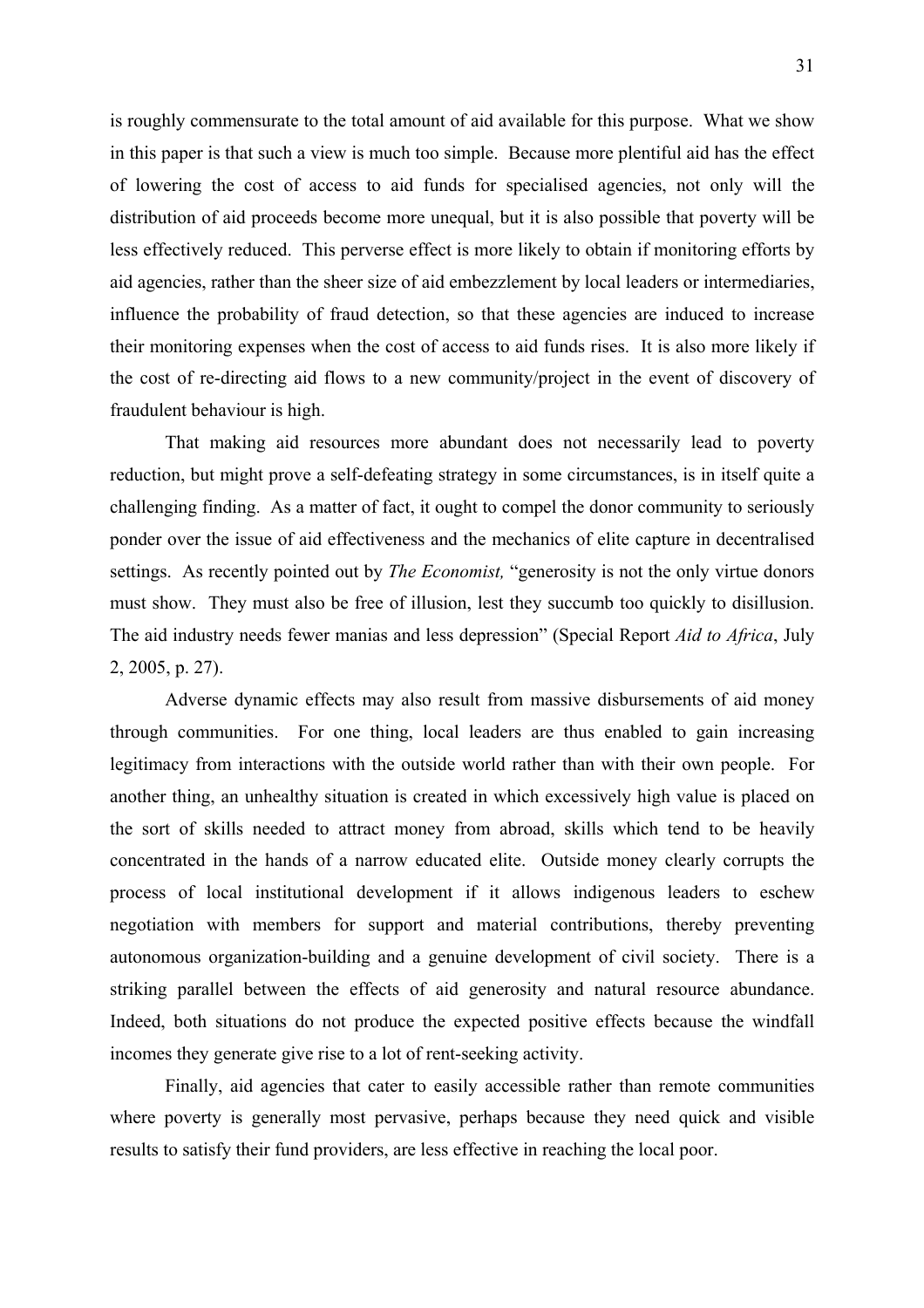# **Appendix I: Derivation of (9)**

Application of the implicit function theorem to equation (4) yields:

$$
\frac{d\alpha_1^*}{d\lambda} = -\left[\frac{1 - (1 - \lambda \eta) \frac{g''(1 - \alpha_1)(-1)g''(1 - \alpha_1) + g'(1 - \alpha_1)g'''(1 - \alpha_1)}{\left(g''(1 - \alpha_1)\right)^2}}{-1 + \eta \frac{g'(1 - \alpha_1)}{g''(1 - \alpha_1)}}\right]^{-1}
$$

 Using (4) again, the denominator of the above expression can be rewritten λη  $\alpha_{1}\eta - \lambda \eta$ −  $-1+\frac{\alpha_1\eta-1}{\sigma}$ 1  $1 + \frac{\alpha_1}{1}$ . Since the second term is necessarily smaller than 1, we can take it for granted that the denominator is negative. The sign of the derivative therefore depends on the sign of the numerator as follows:

$$
sign\frac{d\alpha_1^*}{d\lambda} = sign \left[ 1 + (1 - \lambda \eta) \left( 1 - \frac{g'(-)g'''(-)}{(g''(-))^2} \right) \right]
$$

 On the basis of the second-order condition stated in (5), we can conclude that the above sign is positive. As a consequence,  $d\alpha_1 / d\lambda > 0$ .

Likewise, we have that:

$$
\frac{d\alpha_1^*}{d\eta} = - \left[ \frac{1 - (1 - \lambda \eta) \left( -1 + \frac{g'(1 - \alpha_1) g''(1 - \alpha_1)}{\left(g''(1 - \alpha_1)\right)^2} \right)}{\lambda \frac{g'(1 - \alpha_1)}{g''(1 - \alpha_1)}} \right]
$$

 Since the numerator is the same as in the previous expression, and the denominator is now positive, we must conclude that  $d\alpha_1 / d\eta < 0$ .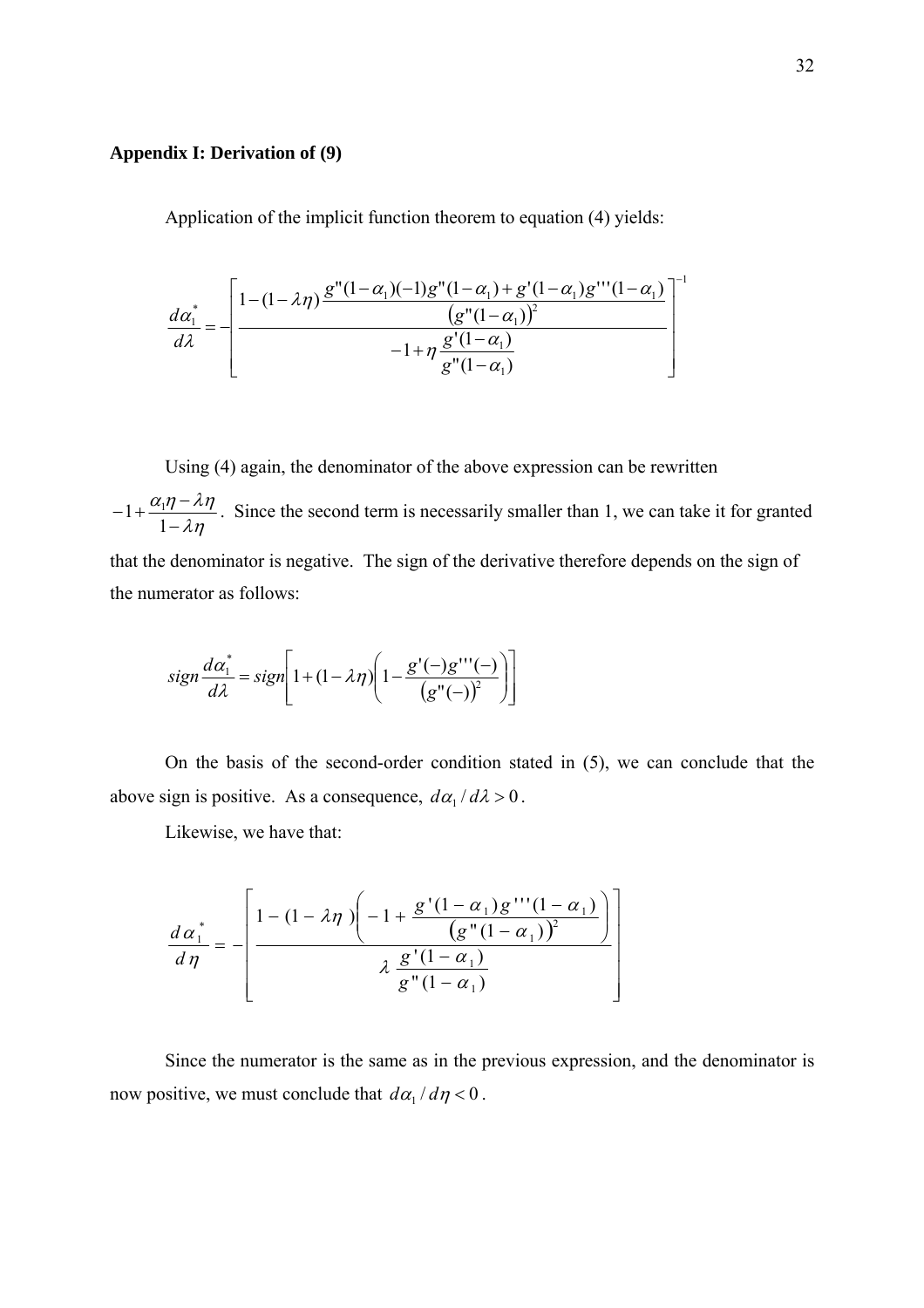### **Appendix II: Derivation of (10)**

First, we are interested in determining the sign of  $dZ/d\lambda$  on the basis of equation (6). Since  $\alpha_l$  figures out in this equation, we have to take account of equation (4) where  $\alpha_l$  appears to be determined by the parameters *λ* and *η* only. We thus want to sign *dZ/dλ* on the basis of the total differential:  $dZ = \frac{\partial Z}{\partial \alpha} d\alpha_1 + \frac{\partial Z}{\partial \lambda} d\lambda$  $dZ = \frac{\partial Z}{\partial \alpha_1} d\alpha_1 + \frac{\partial Z}{\partial \lambda} d$ ∂  $+\frac{\partial}{\partial}$  $=\frac{\partial Z}{\partial \alpha_1}d\alpha_1$ 1 , bearing in mind that the LHS of equation (6) is defined as *1/f(Z,k)* and not as *Z*. We can now compute the two following partial derivatives, the first one on the basis of equations (6) and (4), and the second one on the basis of equation (6) alone:

$$
\frac{\partial (1/f(Z,k))}{\partial \alpha_1} = -\left(\frac{\alpha_1 - \lambda}{\lambda}\right) g''(1 - \alpha_1^*) + g'(1 - \alpha_1^*) \frac{1}{\lambda} - \eta g'(1 - \alpha_1^*)
$$

$$
= -\frac{g'(1 - \alpha_1^*)}{g''(1 - \alpha_1^*)} \left(\frac{1}{\lambda} - \eta\right) g''(1 - \alpha_1^*) + g'(1 - \alpha_1^*) \frac{1}{\lambda} - \eta g'(1 - \alpha_1^*) = 0
$$

$$
\frac{\partial (1/f(Z,k))}{\partial \lambda} = -\frac{\alpha_1^*}{\lambda^2} g'(1 - \alpha_1^*)
$$

 Taking account of these two results and bearing (2) and (8) in mind, it is straightforward to find:

$$
\frac{dZ}{d\lambda} = \frac{\partial Z}{\partial (1/f(Z,k))} \frac{\partial (1/f(Z,k))}{\partial \lambda} = \frac{(f(Z,k))^2}{f^2(Z,k)} \frac{\alpha_1^*}{\lambda^2} g'(1-\alpha_1^*)
$$

$$
= \frac{\alpha_1^*}{\lambda^2} X_2 f(Z,k) g'(1-\alpha_1^*) = \frac{\alpha_1^* X_1}{\lambda^2} > 0
$$

 Bearing in mind the definition of ψ, the impact of a variation in *η* on *Z* is found in an analogous manner:

$$
\frac{dZ}{d\eta} = \frac{\partial Z}{\partial (1/f(Z,k))} \frac{\partial (1/f(Z,k))}{\partial \eta} = \frac{-(f(Z,k))^2}{f^Z(Z,k)} g(1-\alpha_1^*) = -X_2\psi < 0
$$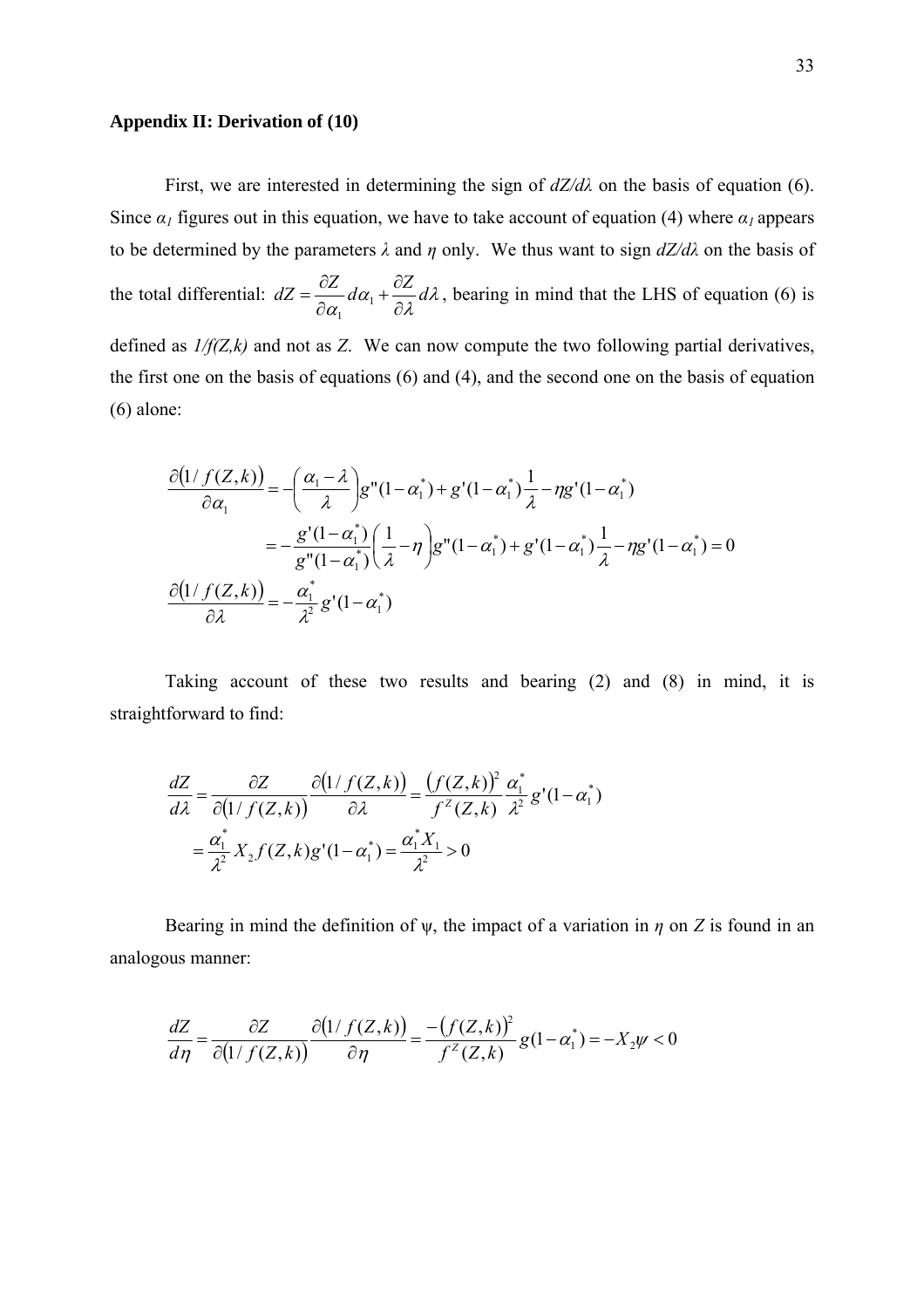# **References**

Alesina, A., and D. Dollar, 2000, "Who Gives Aid to Whom and Why?", *Journal of Economic Growth,* Vol. 5, N° 1, pp. 33-63.

Araujo, M.C., F.H.G. Ferreira, P. Lanjouw, and B. Özler, 2006, "Local Inequality and Project Choice: Theory and Evidence from Ecuador", Working Paper, World Bank, Washington DC.

Bardhan, P., 2002, "Decentralization of Governance and Development", *Journal of Economic Perspectives,* Vol. 16, N° 4, pp. 185-205.

Bardhan, P., and D. Mookherjee, 2000, "Capture and Governance at Local and National Levels", *American Economic Review,* Vol. 90, N° 2, pp. 135-139.

Bardhan, P., and D. Mookherjee, 2005, "Decentralizing Anti-Poverty Program Delivery in Developing Countries", *Journal of Public Economics,* Vol. 89, pp. 675-704.

Bardhan, P., and D. Mookherjee, 2006, "Decentralisation and Accountability in Infrastructure Delivery in Developing Countries", *Economic Journal,* Vol. 116, N° 508, pp. 101-127.

Bayart, J.F., 1986, "Civil Society in Africa", in Chabal, P. (ed.), *Political Domination in Africa – Reflections on the Limits of Power*, Cambridge: Cambridge University Press, pp.109- 125.

Bayart, J.F., 1989, *L'Etat en Afrique*, Paris: Fayard.

Bebbington, A., 1997, "New States, new NGOs? Crises and Transitions among Rural Development NGOs in the Andean Region", *World Development,* Vol. 25, N° 11, pp. 1755- 1765.

Bierschenk, T., J.P.O. de Sardan, and J.P. Chauveau (eds), 2000, *Courtiers en développement*  <sup>−</sup>*Les villages africains en quête de projets,* Paris : Karthala.

Boone, C., 1992, *Merchant Capital and the Roots of State Power in Senegal 1930-1985,*  Cambridge : Cambridge University Press.

Boone, P., 1996, "Politics and the Effectiveness of Foreign Aid", *European Economic Review,* Vol. 40, pp. 289-329.

Brett, A.J., 2003, "Participation and Accountability in Development Management", *Journal of Development Studies,* Vol. 40, N° 2, pp. 1-29.

Burnside, C., and Dollar, D., 2000, "Aid, Policies, and Growth", *American Economic Review,*  Vol. 90, N° 4, pp. 847-868.

Carroll, T., 1992, "Intermediary NGOs: Supporting the Link in Grassroots Development", West Hartford: Kumarian Press.

Chabal, P., and J.P. Daloz, 1999, *Africa Works. Disorder as Political Instrument,* Oxford: James Currey.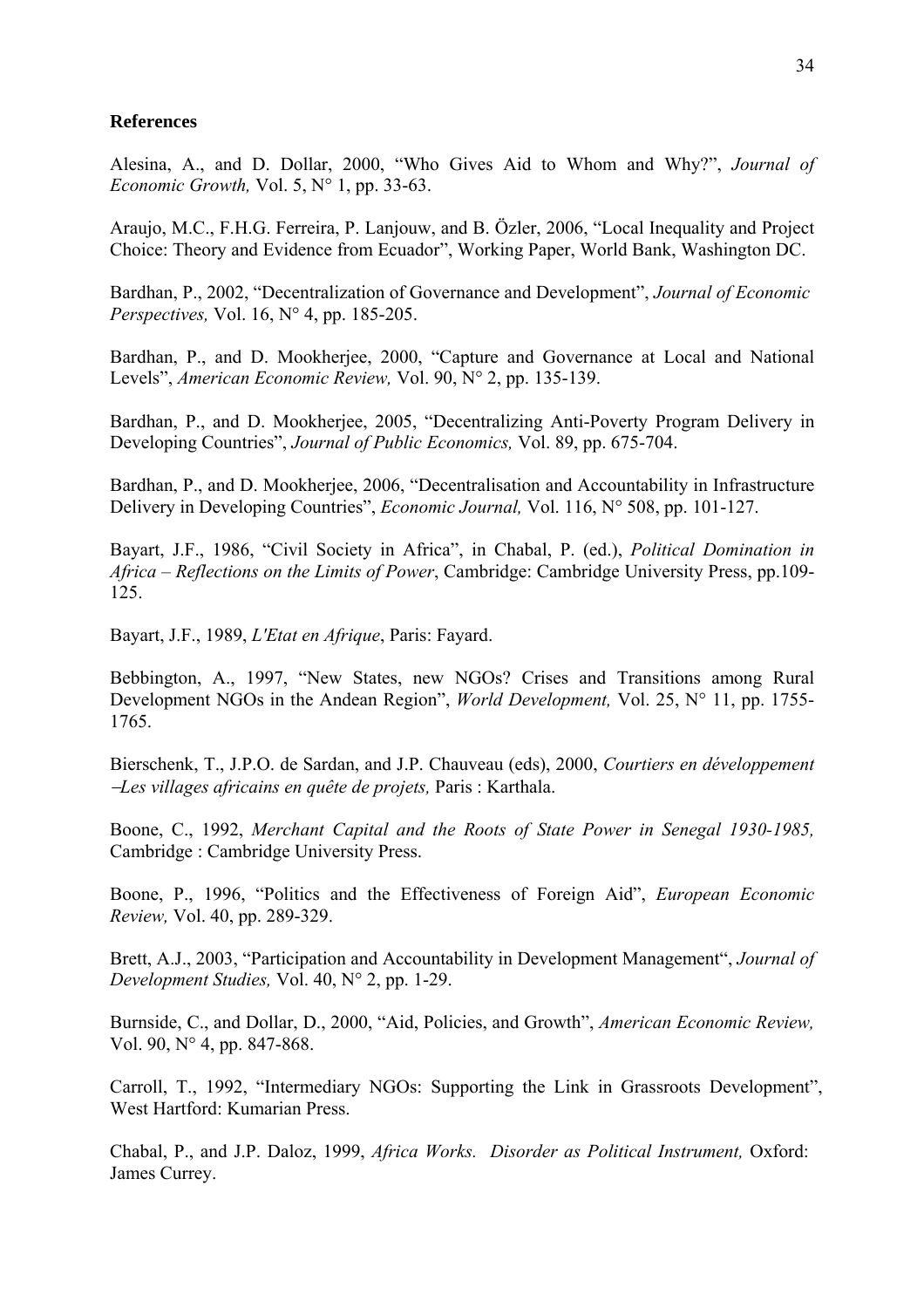Chattopadhyay, R., and E. Duflo, 2004, "Women as Policy-Makers: Evidence from a Randomized Policy Experiment in India", *Econometrica,* Vol. 72, N° 5, pp. 1409-1443.

Chhotray, V., 2007, "The 'Anti-Politics Machine' in India: Depoliticisation through Local Institution Building for Participatory Watershed Development", *Journal of Development Studies,* Vol. 43, N° 6, pp. 1037-1056.

Collier, P., and D. Dollar, 2004, "Development Effectiveness: What Have We Learnt?", *Economic Journal,* Vol. 114, N° 496, pp. F244-271.

Conning, J., and Kevane, M., 2002, "Community Based Targeting Mechanisms for Social Safety Nets A Critical Review", *World Development,* Vol. 30, N° 3, pp. 375-394.

Coulibaly, C., 2003, "Revue de l'état de mise en oeuvre des orientations de Praïa au Mali", Institut de Recherches en Sciences Humaines, Université Mande Bukari, Bamako, Mali (mimeo).

Dasgupta, A., and V.A. Beard, 2007, "Community Driven Development, Collective Action and Elite Capture in Indonesia", *Development and Change,* Vol. 38, N° 2, pp. 229-249.

De Haan, A., J. Holland, and N. Kanji, 2002, "Social Funds: An Effective Instrument to Support Local Actions for Poverty Reduction?", *Journal of International Development,* Vol. 14, pp. 643-652.

Easterly, W., 2001, *The Elusive Quest for Growth,* Cambridge, Msstts & London: The MIT Press.

Easterly, W., R. Levine, and D. Roodman, 2004, "New Data, New Doubts: Revisiting Aid Policies and Growth", *American Economic Review* (forthcoming).

Esman, M.J., and N.T. Uphoff, 1984, *Local Organizations: Intermediaries in Rural Development,* Ithaca, New York: Cornell University Press.

Eversole, R. 2003. "Managing the Pitfalls of Participatory Development: Some Insight from Australia." *World Development,* Vol. 31, N° 5, pp. 781-95.

Galasso, E., and M. Ravallion, 2005, "Decentralized Targeting of an Anti-Poverty Program." *Journal of Public Economics,* Vol. 89, pp. 705-727.

Gugerty, M. K., and M. Kremer, 1999, *The Impacts of Development Funding on Social Capital: The Kenya Local Community Action Project.* Washington, DC: The World Bank.

Gugerty, M. K., and M. Kremer, 2000, "Outside Funding of Community Organizations: Benefiting or Displacing the Poor?", Working Paper 7896, National Bureau of Economic Research, Cambridge, MA.

Harrison, E., 2002, "The Problem with the Locals: Partnership and Participation in Ethiopia." *Development and Change,* Vol. 33, N°4, pp. 587-610.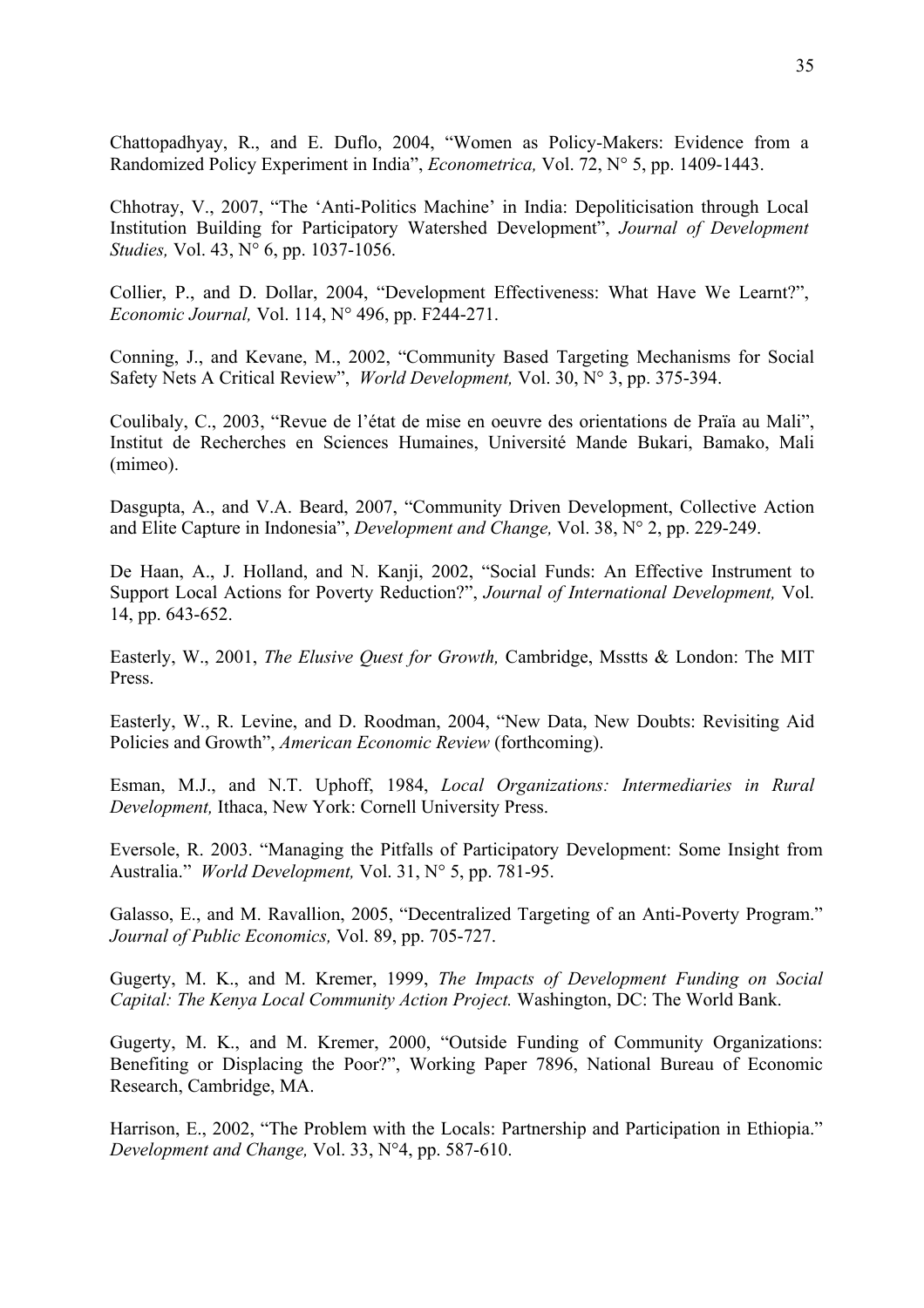Heller, P., and S. Gupta, 2002, "More Aid –Making It Work for the Poor", *World Economics,*  Vol. 3, N° 4, pp. 131-146.

Hickey, S., and G. Mohan, 2005, "Relocating Participation within a Radical Politics of Development", *Development and Change,* Vol. 36, N° 2, pp. 237-262.

Holdcroft, L. E., 1984, "The Rise and Fall of Community Development, 1950-65: A Critical Assessment", in Eicher, Carl K., and John M. Staatz (eds.), *Agricultural Development in the Third World,* Baltimore: Johns Hopkins University Press, pp. 46-58.

Hudock, A., 1999, *NGOs and Civil Society: Democracy by Proxy?,* Cambridge: Polity Press.

Isham, J., and D. Kaufmann, 2000, "The Forgotten Rationale for Policy Reform: The Productivity of Investment Projects", *Quarterly Journal of Economics,* Vol. 114, N° 1, pp. 149-184.

Jalan, J., and M. Ravallion, forthcoming, "Estimating the Benefit Incidence of an Anti-Poverty Program by Propensity-Score Matching." *Journal of Business and Economic Statistics.* 

Johnson, C., P. Deshingkar, and D. Start, 2005, "Grounding the State: Devolution and Development in India's *Panchayats*", *Journal of Development Studies,* Vol. 41, N° 6, pp. 937- 70.

Kanbur, R., 2006, "The Economics of International Aid", in Kolm, Serge-Christophe, and Jean Mercier-Ythier (eds.), *Handbook on The Economics of Giving, Reciprocity and Altruism*, Amsterdam & London: North-Holland and Elsevier, Vol. 2, Chap. 26.

Khwaja, A.I., 2005, **"**Measuring Empowerment at the Community Level: An Economist's Perspective", in Narayan, D. (ed), *Measuring Empowerment –Cross-Disciplinary Perspectives,*  Washington, DC: The World Bank, pp. 267-284.

Kumar, S., and S. Corbridge, 2002, "Programmed to Fail? Development Projects and the Politics of Participation?", *Journal of Development Studies,* Vol. 39, N° 2, pp. 73-103.

Kennedy, P., 1988, *African Capitalism — The Struggle for Ascendency*, Cambridge: Cambridge University Press.

Laborne, J., and R. Chase, 2007, "Who is at the Wheel When Communities Drive Development −The Case of the KALAHI-CIDSS in the Philippines", Washington, DC: The World Bank.

Leonard, K.L., and Leonard, D.K., 2004, "The Political Economy of Improving Health Care for the Poor in Rural Africa: Institutional Solutions to the Principal-Agent Problem", *Journal of Development Studies,* Vol. 40, N° 4, pp. 50-77.

Mansuri, G., and V. Rao, 2004, "Community-Based and -Driven Development: A Critical Review", *The World Bank Research Observer,* Vol. 19, N° 1, pp. 1-39.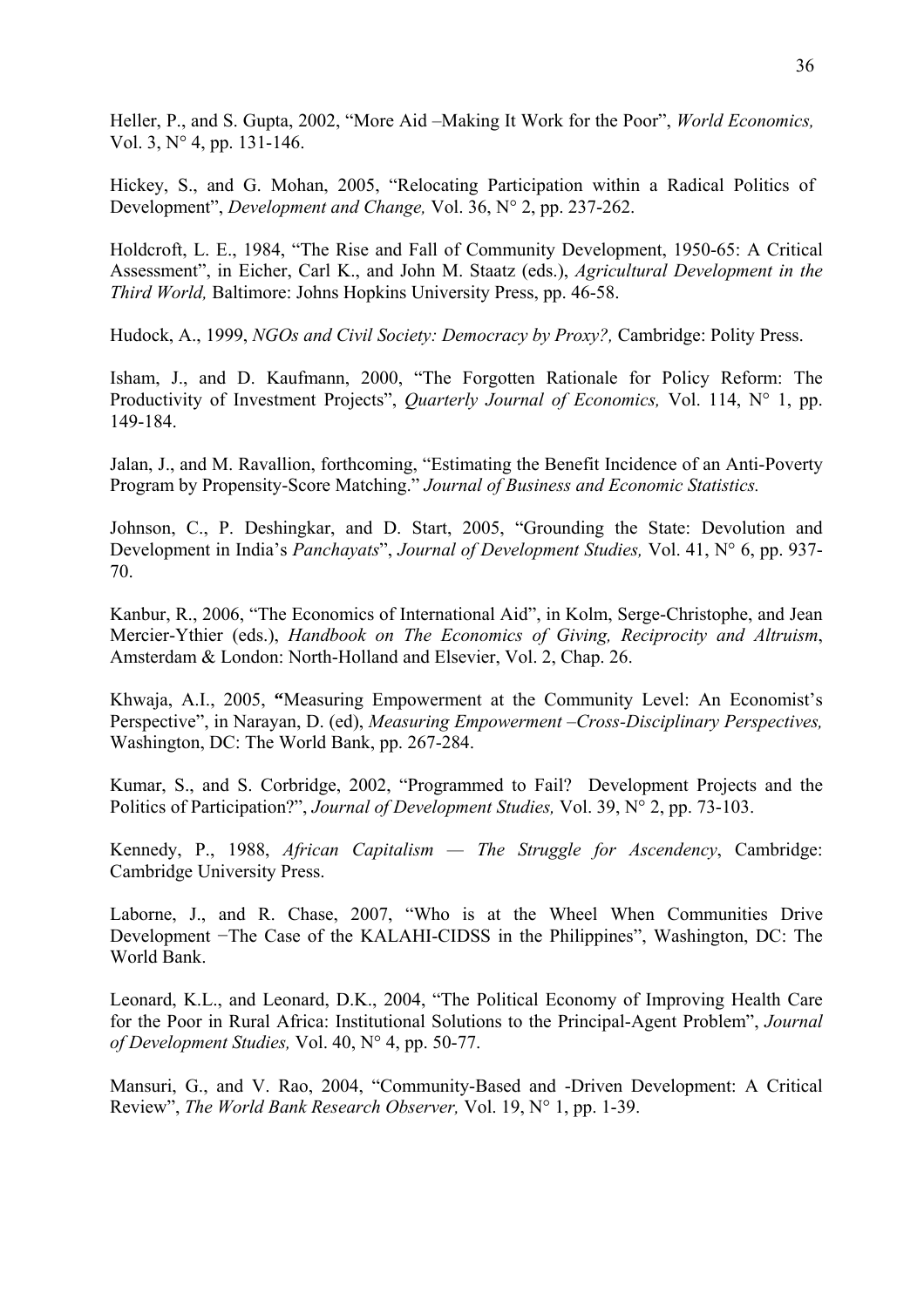Mehta, A., 2000, "The Micro Politics of Participatory Projects: An Anatomy of Change in Two Villages", in Peters, P.E. (ed.), *Development Encounters* −*Sites of Participation and Knowledge,* Harvard, Cambridge, MA: Harvard University Press, pp. 15-28.

Meyer, C.A., 1995, "Opportunism and NGOs −Entrepreneurship and Green North-South Transfers", *World Development,* Vol. 23, N° 8, pp. 1277-1289.

Mosse, D., 1994, "Authority, Gender and Knowledge: Theoretical Reflections on the Practice of Participatory Rural Appraisal", *Development and Change,* Vol. 25, N° 3, pp. 497-526.

Mosse, D., 2001. "People Knowledge, Participation and Patronage: Operations and Representations in Rural Development", in Bill Cooke and Uma Kothari, eds., *Participation: The New Tyranny?* London & New York: Zed Books.

Narayan, D., and K. Ebbe, 1997, "Design of Social Funds −Participation, Demand Orientation, and Local Organizational Capacity"*,* World Bank Discussion Paper N° 375, Washington, DC: The World Bank.

Nygren, A., 2005, "Community-Based Forest Management Within the Context of Institutional Decentralization in Honduras", *World Development,* Vol. 33, N° 4, pp. 639-655.

Oyono, P. R., 2004, "One Step Forward, Two Steps Back? Paradoxes of Natural Resources Management Decentralisation in Cameroon", *Journal of Modern African Studies,* Vol. 42, N° 1, pp. 91-111.

Oyono, P. R., 2005, "Profiling Local-Level Outcomes of Environmental Decentralizations: The Case of Cameroon's Forests in the Congo Basin", *Journal of Environment and Development,*  Vol. 14, N° 2, pp. 1-21.

Platteau, J.P., and F. Gaspart, 2003, "The Risk of Resource Misappropriation in Community-Driven Development", *World Development,* Vol. 31, N° 10, pp. 1687-1703.

Platteau, J.P., 2004, "Community-Based Development in the Context of Within-Group Heterogeneity", in Pleskovic, B., and N. Stern (eds.), *Proceedings of the Annual Bank Conference on Development Economics, 2003,* Washington, DC: The World Bank.

Platteau, J.P., 2007, *The Pitfalls of Participatory Development,* UN Monograph, New York: United Nations.

Platteau, J.P., and A. Abraham, 2002, "Participatory Development in the Presence of Endogenous Community Imperfections", *Journal of Development Studies,* Vol. 39, N° 2, pp. 104-136.

Platteau, J.P., and F. Gaspart, 2003, "The Risk of Resource Misappropriation in Community-Based Development Projects", *World Development,* Vol. 31, N° 10, pp. 1687-1703*.* 

Platteau, J.P., and J. Rigolini, 2005, "The Effect of Donor Competition on Elite Capture", Centre for Research on the Economics of Development (CRED), University of Namur, Belgium.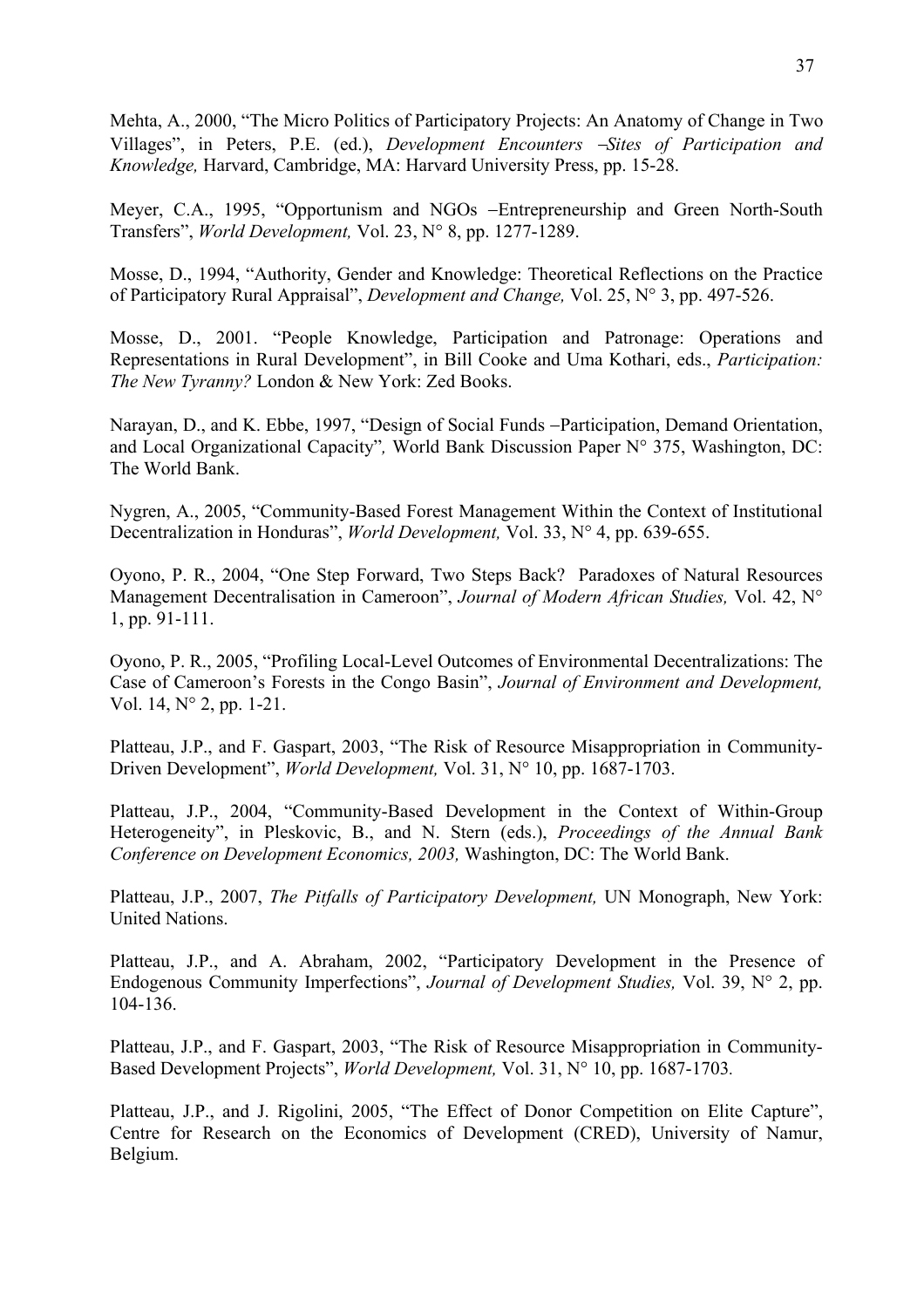Rahman, M.A., 1993, *People's Self-Development,* London: Zed Books and Dhaka: University Press Limited.

Rao, V., and A. M. Ibanez, 2005, "The Social Impact of Social Funds in Jamaica: A Mixed-Methods Analysis of Participation, Targeting and Collective Action in Community Driven Development", *Journal of Development Studies,* Vol. 41, N° 5, pp. 788-838.

Ravallion, M., 2000, "Monitoring Targeting Performance when Decentralized Allocations to the Poor are Unobserved", *World Bank Economic Review,* Vol. 14, N° 2, pp. 331-45.

Ribot, J., 1996, "Participation Without Representation: Chiefs, Councils and Forestry Law in the West African Sahel." *Cultural Survival Quarterly* (Fall), pp. 40-44.

Ribot, J., 2000, "Decentralization, Participation, and Representation: Administrative Apartheid in Sahelian Forestry", in Peters, P.E. (ed.), *Development Encounters* −*Sites of Participation and Knowledge,* Harvard, Cambridge, MA: Harvard University Press, pp. 29-60.

Ribot, J., 2002, "Democratic Decentralization of Natural Resources –Institutionalizing Popular Participation." World Resources Institute, Washington, D.C.

Rosenzweig, M.R. and A.D. Foster, 2003, "Democratization, Decentralization and the Distribution of Local Public Goods in a Poor Rural Economy", BREAD Working Paper N° 10.

Scott, J.C., 1976, *The Moral Economy of the Peasant –Rebellion and Subsistence in Southeast Asia,* New Haven & London: Yale University Press.

Scott, J.C., 1985, *Weapons of the Weak* −*Everyday Forms of Peasant Resistance,* New Haven & London: Yale University Press.

Stiles, K., 2002, "International Support for NGOs in Bangladesh: Some Unintended Consequences", *World Development,* Vol. 30, N° 5, pp. 835-846.

Svensson, J., 2000, "When is Foreign Aid Policy Credible? Aid Dependence and Conditionality", *Journal of Development Economics,* Vol. 61, N° 1, pp. 61-84.

Svensson, J., 2003, "Why Conditional Aid Does Not Work and What Can Be Done About It?", *Journal of Development Economics,* Vol. 70, N° , pp. 381-402.

Tarp, F. (ed.), 2000, *Foreign Aid and Development,* London & New York: Routledge.

Tendler, J., 1997, *Good Government in the Tropics,* Baltimore & London: The Johns Hopkins University Press.

Thompson, W., 1996, *Bargaining Theory: the Axiomatic Approach*, New York: The Academic Press.

Tornell, Aaron, and Philip R. Lane, 1998, "Are Windfalls a Curse? A Non-Representative Agent Model of the Current Account", *Journal of International Economics,* Vol. 44, Issue 1, pp. 83-112.